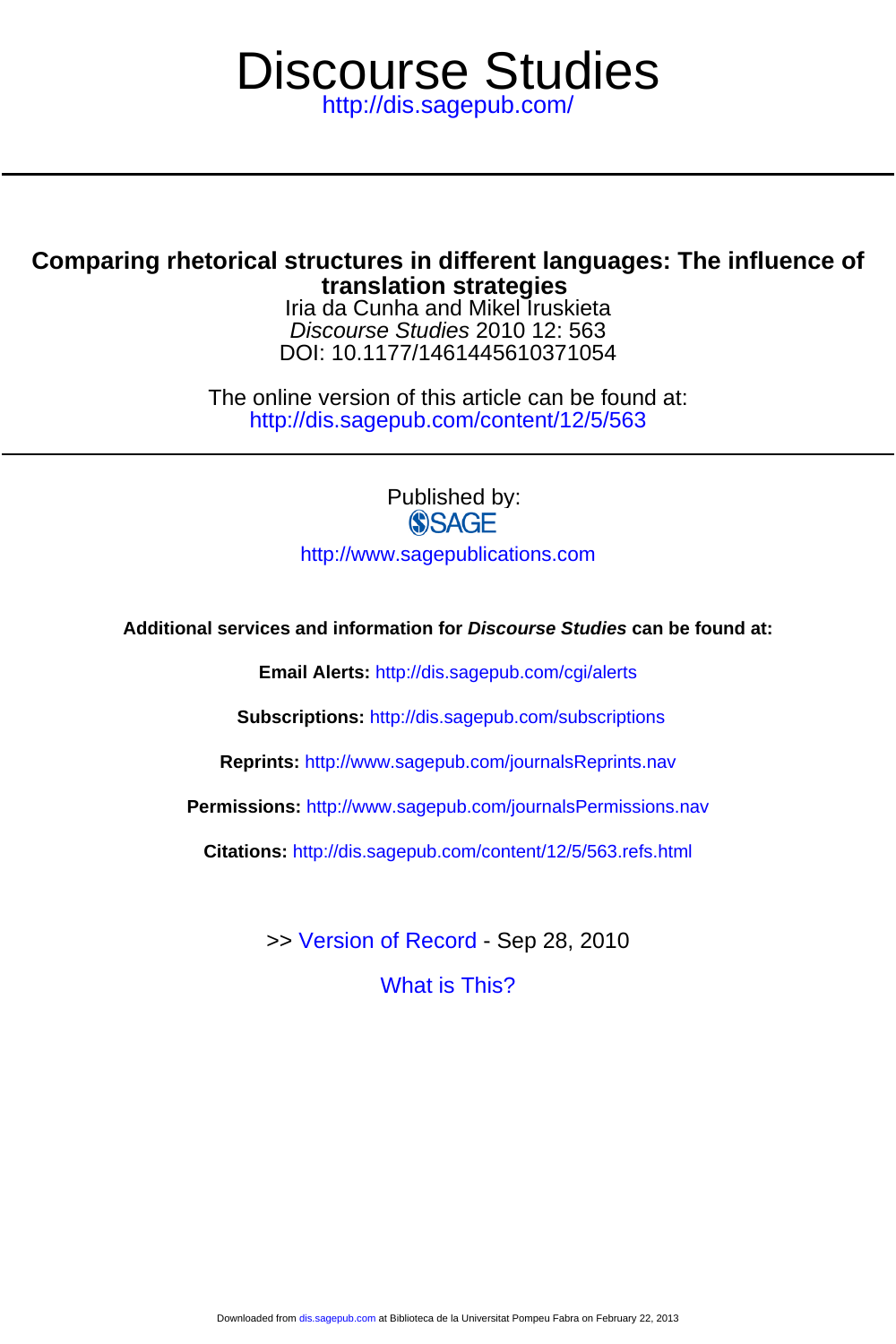#### *Article*



# **Comparing rhetorical structures in different languages: The influence of translation strategies**

Discourse Studies 12(5) 563–598 © The Author(s) 2010 Reprints and permission: sagepub. co.uk/journalsPermissions.nav DOI: 10.1177/1461445610371054 http://dis.sagepub.com **SSAGE** 

## **Iria da Cunha**

Université d'Avignon et des Pays de Vaucluse, France and Universitat Pompeu Fabra, Spain

### **Mikel Iruskieta**

University of the Basque Country (UPV/EHU), Spain

#### **Abstract**

The study we report in this article addresses the results of comparing the rhetorical trees from two different languages carried out by two annotators starting from the Rhetorical Structure Theory (RST). Furthermore, we investigate the methodology for a suitable evaluation, both quantitative and qualitative, of these trees. Our corpus contains abstracts of medical research articles written both in Spanish and Basque, and extracted from *Gaceta Médica de Bilbao* ('Medical Journal of Bilbao'). The results demonstrate that almost half of the annotator disagreement is due to the use of translation strategies that notably affect rhetorical structures.

#### **Keywords**

annotation, discourse analysis, evaluation, medical research articles, rhetorical relations, Rhetorical Structure Theory, textual corpus, translation strategies

### **1. Introduction**

Writing abstracts of research articles both in a lingua franca (English, French, etc.) and in local languages (Catalan, Spanish, Basque, etc.) is nowadays usual among the scientific community. In fact, it has become a requisite for the publication in some scientific journals. As a result, it is possible to obtain bilingual corpora to investigate how the

#### **Corresponding author:**

Iria da Cunha, Université d'Avignon et des Pays de Vaucluse, Laboratoire Informatique d'Avignon, 339, chemin des Meinajaries, 84911 Avignon, France and Universitat Pompeu Fabra, Roc Boronat, 138, 08018 Barcelona, Spain.

Email: iria.dacunha@upf.edu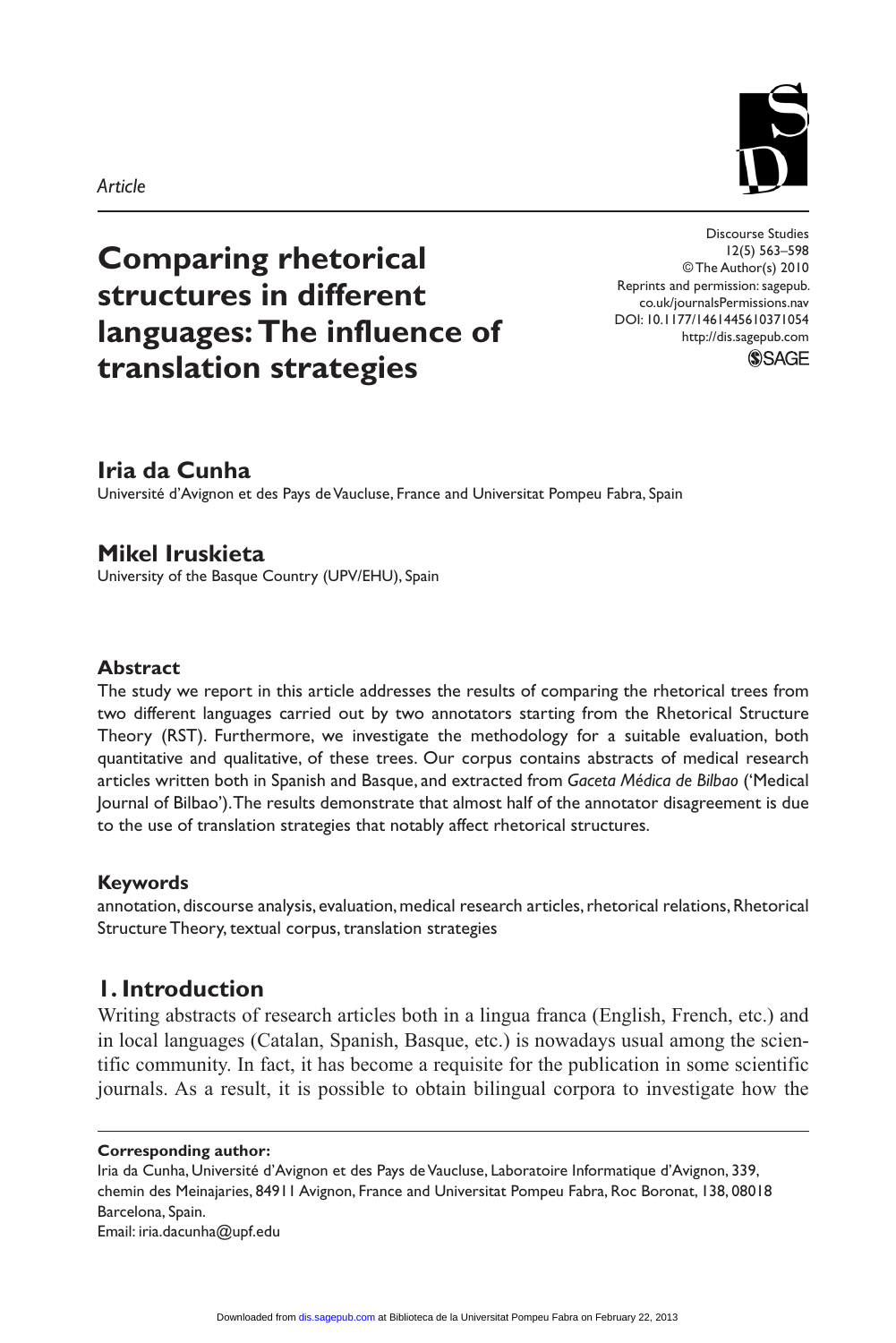rhetorical structures of abstracts are shown in each language and how translation strategies affect discourse structure. Some authors have carried out studies about the evaluation of rhetorical structure annotation (Carlson et al., 2001; Marcu, 2000a; Marcu et al., 1999) and about the comparison of rhetorical structures in different languages: Chinese–English (Cui, 1986; Kong, 1998; Ramsay, 2000, 2001), English–Dutch (Abelen et al., 1993), English–French (Delin et al., 1996; Salkie and Oates, 1999), Portuguese–French–English (Scott et al., 1998) and English–Japanese (Marcu et al., 2000), among others. However, to our knowledge, no studies exist on the way that translation strategies affect the process of rhetorical annotation and on the evaluation of annotator agreement.

In this work, we use Rhetorical Structure Theory (RST) (Mann and Thompson, 1988) since it is a language-independent theory. RST is a descriptive theory for textual organization that has been proven to be very useful in describing a document by characterizing its structure with relations maintained among its discursive or rhetorical elements (e.g. Circumstance, Elaboration, Motivation, Evidence, Justification, Cause, Purpose, Antithesis, Condition, List, Contrast, etc.). As Taboada and Mann (2006) state: 'RST addresses text organization by means of relations that hold between parts of a text. It explains coherence by postulating a hierarchical, connected structure of texts, in which every part of a text has a role, a function to play, with respect to other parts in the text.' RST determines a set of relations among the discursive units of texts. As a rule, one of the units is more essential to the speaker's purpose (nucleus), while the other one (satellite) provides some rhetorical information about it. This is the more usual structural model between these two units (almost always adjacent units, although there are some exceptions). These relations are named 'nuclear' relations (e.g. Circumstance, Elaboration, Motivation, Evidence, etc.). In the case of relations with more than one central unit with regard to the author's purposes, the relation is named 'multinuclear' and a coordinated relation is established (e.g. List, Joint, Contrast, etc.). For a more detailed explanation of RST, we recommend reading the article by Mann and Thompson (1988) or the RST web site by Mann (2005).

RST is used to inquire into several theoretical and applied subjects explained in Taboada and Mann (2005) as, for example, automatic generation of texts, automatic summarization, textual analysis, automatic translation, writing teaching, acquisition of discursive knowledge, spoken discourse analysis, information extraction, etc. Some relevant works on these subjects are, among others, Bouayad-Agha (2000), Burstein and Marcu (2003), da Cunha (2008), da Cunha et al. (2007), Ghorbel et al. (2001), Haouam and Marir (2003) and Marcu (2000a). In addition, some rhetorical parsers in different languages are also based on this theory: Sumita et al. (1992) in Japanese, Marcu (1998) in English, and Pardo and Nunes (2008) and Pardo et al. (2004) in Brazilian Portuguese. There is a current project to develop this parser for the Spanish language (da Cunha and Torres-Moreno, 2010). A rhetorical parser is a system that automatically analyzes a text, giving as output the rhetorical tree of this text in terms of RST. This kind of parser has three stages: rhetorical segmentation, determination of RST relations and development of rhetorical trees. They are usually based on lexical-syntactic rules and statistical techniques.

However, though widely used, some objections have been made to RST. Stede (2008), for example, criticizes its ambiguity, since many assumptions that annotators carry out cannot be made explicit in a single tree. The difficulty of obtaining the same rhetorical tree of a text from different annotators would prove this subjectivity: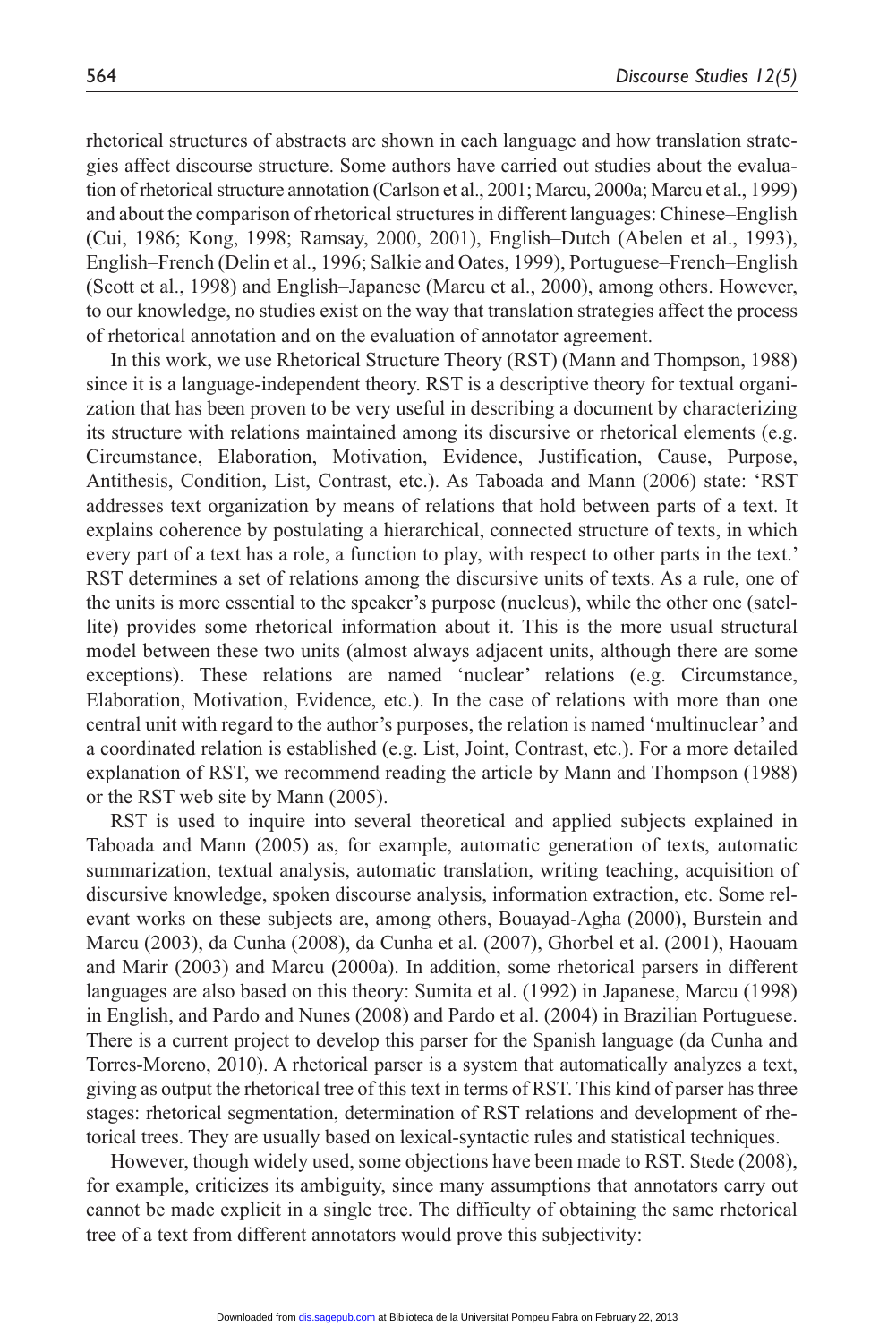An RST-style analysis of a text, on the other hand, cuts 'vertically': It tries to capture the essence of coherence within a single representation structure, making a series of quite different simplifications along the way. We do not doubt that this can be an insightful instrument for studying text – RST has been quite successful for a variety of purposes. But there are inherent limitations on the explanatory power when information from different realms is conflated in a single tree structure: On the one hand, one cannot do full justice to the separate realms; on the other hand, the single tree structure becomes ambiguous, because when crafting it, many underlying assumptions cannot be made explicit. (Stede, 2008: 329)

All the considerations taken into account until now lead us to formulate the following interesting questions:

- Is it possible to compare the rhetorical structures of a parallel corpus of medical texts in two very different languages such as a Romance language (Spanish) and a Non-Indo-European language (Basque) by means of the same theory? Do these texts share a similar superstructure?
- Taking into account the difficulty of two annotators carrying out the same rhetorical analysis with RST relations, how do translation strategies affect the agreement on the rhetorical structure of parallel texts? Which linguistic differences exist in both rhetorical structures?
- Which is the best evaluation method in order to determine the factors affecting the evaluation of rhetorical structure (translation strategies or linguistic differences; theoretical abstraction level or ambiguity of the rhetorical structure)?

In this article we aim to answer these questions. With this intention, an experiment has been designed. First, the corpus was annotated with rhetorical relations (one author annotated the Basque corpus and the other annotated the Spanish one). This corpus contains 20 abstracts in Spanish and Basque, included in medical research articles from the Gaceta Médica de Bilbao<sup>1</sup> ('Medical Journal of Bilbao'). Afterwards, both annotations were compared and the differences among them were observed. The methodology used in this experiment is explained in section 2. In section 3, we give the details of the results of the quantitative and qualitative evaluations on spans, nuclearity and rhetorical relations. Conclusions are presented in section 4.

# **2. Methodology**

The methodology of our research included several phases. First, a corpus of analysis was built. Second, departure criteria with regard to the segmentation of the text into units and to the specific relations used were defined. Third, the corpus texts were labeled by the annotators (one in Spanish and one in Basque). Fourth, quantitative analysis was carried out. Fifth, qualitative analysis was performed.

# *2.1. Corpus*

Nowadays, no parallel Spanish–Basque corpora are available for research purposes. Research groups have to develop their own corpus in order to carry out contrastive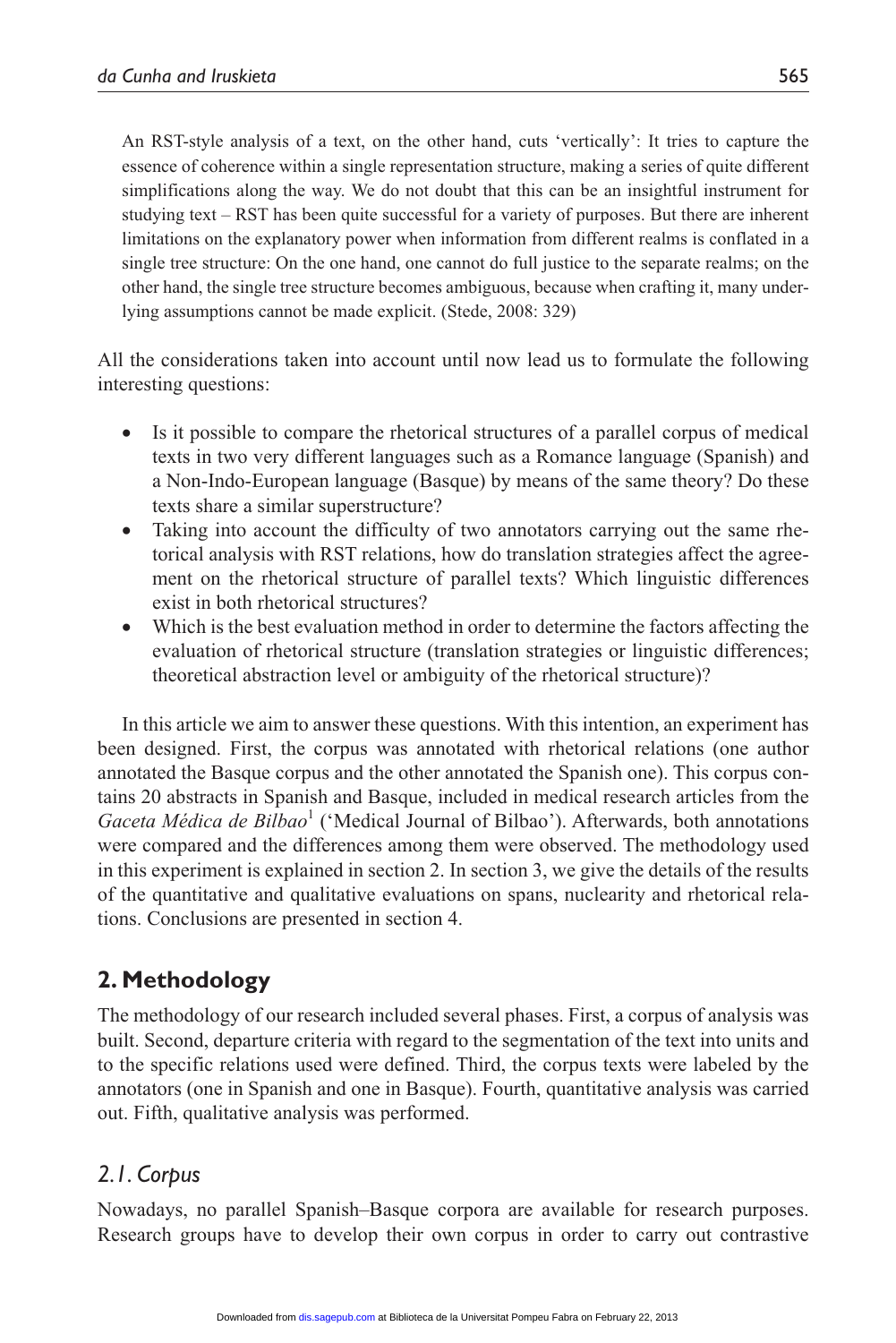research in these two languages. For this reason, we had to create a specific corpus to perform our analysis. There are no previous studies comparing rhetorical structures in Spanish and Basque. As mentioned, our corpus contains 20 abstracts in Spanish and Basque included in medical research articles from the *Gaceta Médica de Bilbao* written by medical specialists between the years 2000 and 2008.

The first reason to choose this corpus was that this journal requests that authors submit the articles in Spanish and the corresponding abstracts in Spanish, Basque and English. As most of the authors of the texts of our corpus are Basque and a relevant portion of the Basque population is bilingual, we assume that they themselves wrote both the abstracts in Spanish and Basque. Nevertheless, in some cases, the author may have asked for some help to write the Basque abstract. We think this fact is not really relevant, because the journal gives the authors very detailed guidelines about the information that they have to include in their abstracts (in the three mentioned languages). Authors are asked to use in their abstracts the IMRD structure (Swales, 1990): Introduction, Methods, Results and Discussion:

The summary must contain approximately 150 words and it must include:

- a) the purpose of the study,
- b) the used procedures and the principal findings,
- c) the most relevant conclusions, with emphasis on what is new or relevant in the article.<sup>2</sup>

We think these two facts (bilingualism and journal guidelines) guarantee that both abstracts (Spanish and Basque) include the same information and a similar structure.

The second reason to choose this corpus is to analyze the relations among macrostructures and genres and, in this way, to highlight a rather open question of RST. As Taboada and Mann (2006) state: 'A more exhaustive study of different genres would throw light on the relationship between macrostructures or genres and RST structures.' We have selected a specialized corpus that contains medical texts with a very specific genre: the research article. In the future, we plan to analyze a general corpus to compare it with this specialized corpus.

Appendix Table 1 shows the information of the corpus texts (title, author[s] and year of publication).

### *2.2. Departure criteria*

In order to avoid circularities as much as possible, we first define what is an EDU (Elementary Discourse Unit) in an abstract way and, second, we segment all the text only focusing on syntactic clues (see section 2.2.1.) before carrying out the rhetorical analysis.

*2.2.1. EDU segmentation.* Mann and Thompson (1988) proposed a definition of discourse unit based on a theory-neutral classification. Their motivation was to describe a theoretical frame for RST. To this end, they proposed an abstract definition and they escaped from a circular definition: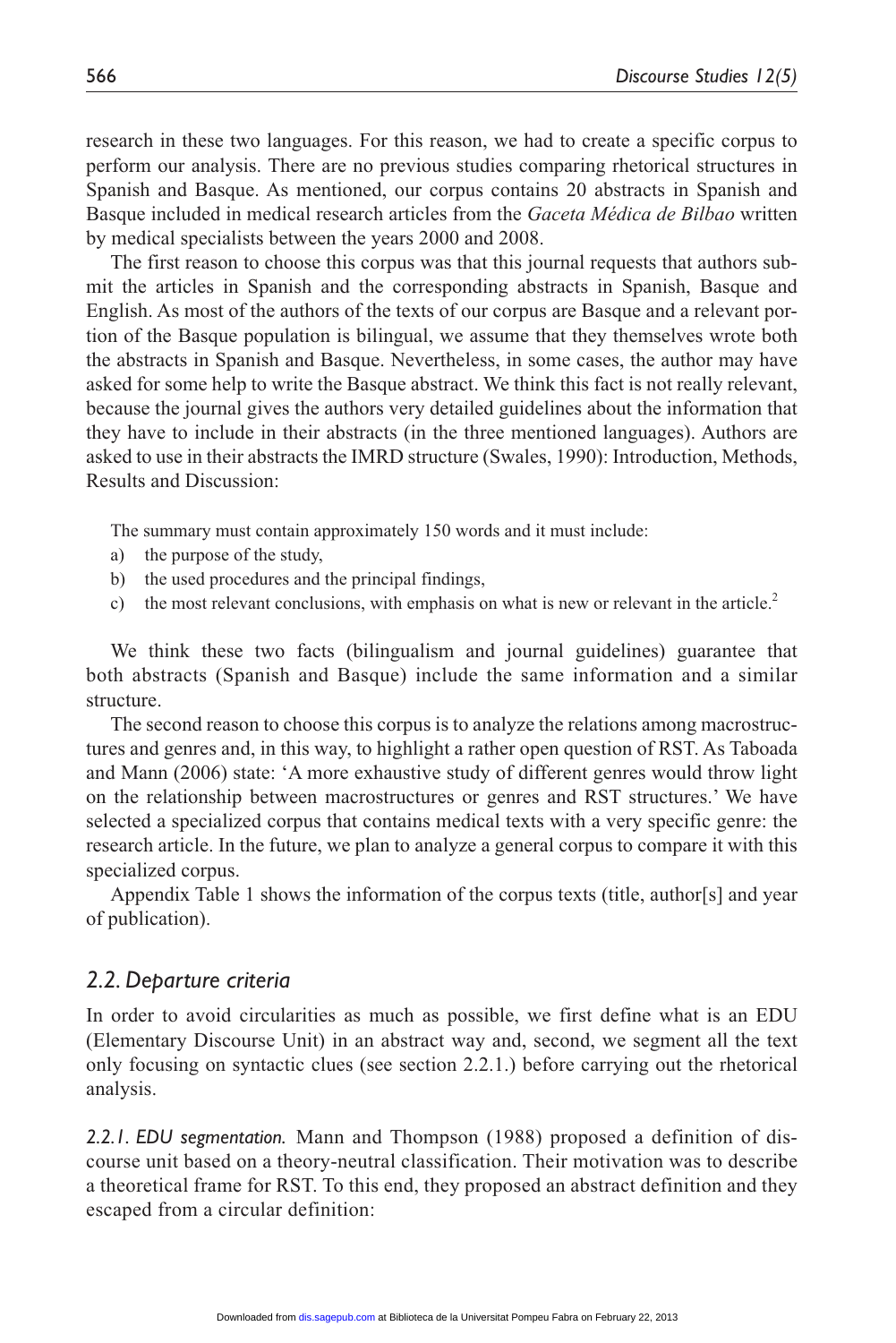Unit size is arbitrary but the division of the text into units should be based on some theoryneutral classification. That is, for interesting results, the units should have independent functional integrity. In our analyses, units are essentially clauses, except that clausal subjects and complements and restrictive relative clauses are considered parts of their host clause units rather than separate units. (Mann and Thompson, 1988: 6)

Although Marcu (1999) uses RST as well, his definition of discourse unit has a different motivation: the conformation of a corpus of tagged documents for the research community. Thus, the annotation should offer all the possible information. As he states:

One (probably) uncontroversial choice would be to take sentences as the elementary units of discourse. Unfortunately, if we do so, we leave lots of rhetorical information outside the scope of our analysis. (Marcu, 1999: 9)

Marcu's definition of unit can be controversial in some aspects because of its circular nature, but for Marcu this is a secondary question given that it does not interfere with his main motivation.

Our goal is far from both Mann and Thompson's (1988) and Marcu's (1999) proposals because, first, we want to compare the rhetorical structure of translations at a propositional level and, second, we want to analyze some problems that appear during the annotation process. Therefore, in this work, we do not consider it necessary to carry out such a detailed analysis as Marcu.

With regard to EDU segmentation, we follow more or less the most common set of guidelines for segmenting text in RST. Carlson and Marcu (2001) departed from them in some aspects and we have revised some questions from their manual. Some specifications were made so that we would be able to clearly differentiate syntactic and discursive levels. In this work, we consider that EDUs must include a finite verb (that is, they have to constitute a sentence or a clause) and must show, strictly speaking, a rhetorical relation. These established specifications are the following ones: $3$ 

a) In Carlson and Marcu (2001), complements of attribution verbs (speech acts and other cognitive acts) are treated as EDUs, as example 1a shows:<sup>4</sup>

1a. [Bush indicated] [there might be 'room for flexibility' in a bill] [. . .]

In contrast, our approach does not consider these complements of attribution verbs as EDUs, and we would segment the same passage as example 1b shows:

1b. [Bush indicated there might be 'room for flexibility' in a bill] [. . .]

The clause 'there might be ''room for flexibility'' in a bill' constitutes a direct object (from a traditional grammar-oriented approach) or an actant II (from a dependency grammaroriented approach) of the verb 'to indicate' and, because of that, we consider it only at this level (syntactic).

We do not consider the Attribution relation for three types of reasons: a) a definitional reason: it does not make explicit any kind of writer's intention, so Attribution does not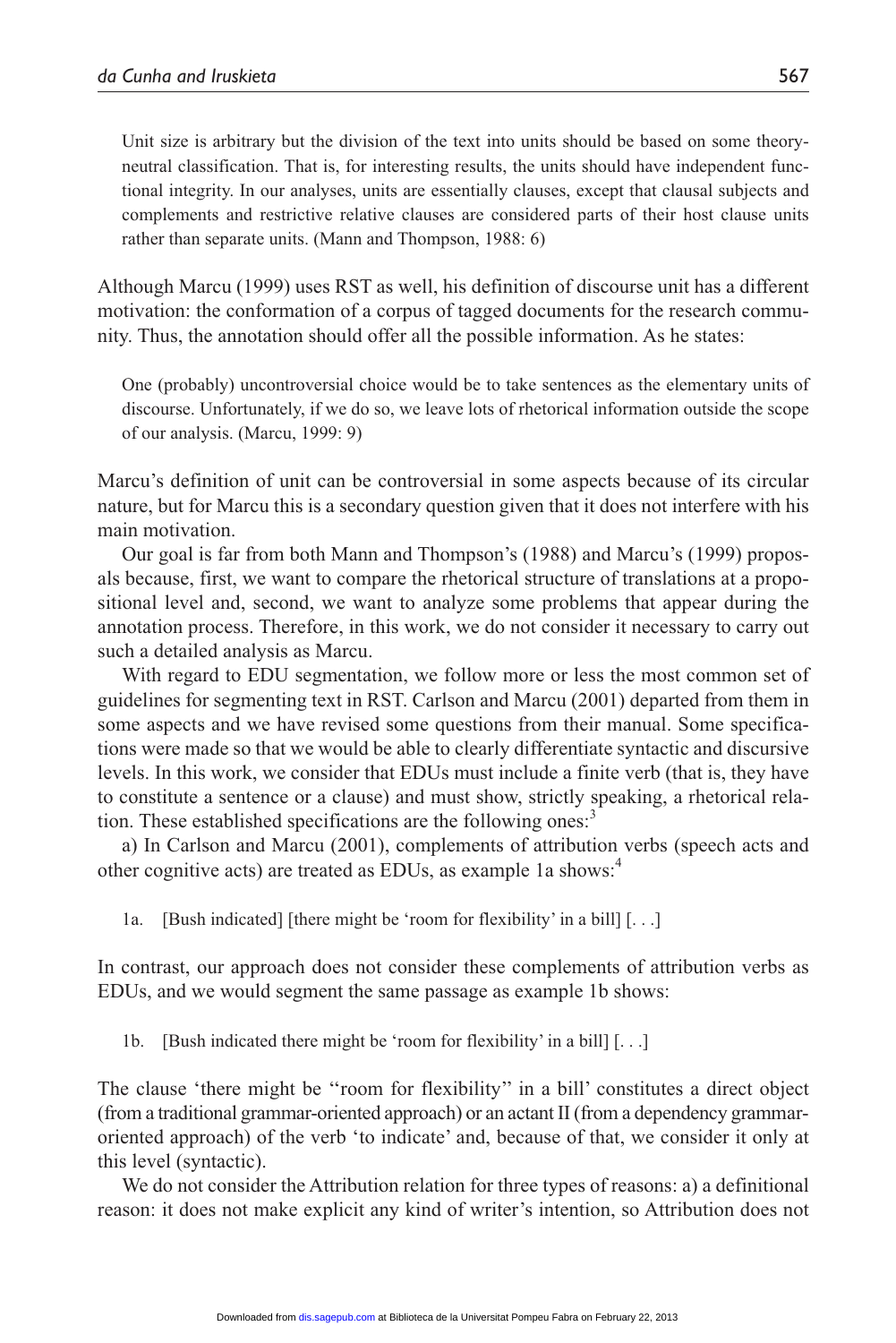have the same status as other RST relations (Stede, 2008); b) a language level reason: it can be identified only by syntax rules (Skadhauge and Hardt, 2005); and c) a procedural reason: it implies circularity in EDU definition. As Stede (2008: 316) states:

*Attribution* thus does not have the same status as, say, relations of causality or contrast: The relationship between an event of saying and the specific contents of that saying is different from a coherence relation linking two complete propositions.

b) Carlson and Marcu (2001) specify that the clauses that depend to 'so that their clients can' are treated as various EDUs and these are considered as satellites in a Purpose relation. In turn, the satellite constitutes a multinuclear List of coordinated clauses, as we can see in example 2a:

2a. [Equipped with cellular phones, laptop computers, calculators and a pack of blank checks,] [they parcel out money] [so that their clients can find temporary living quarters,] [buy food,] [replace lost clothing,] [repair broken water heaters,] [and replaster walls.]

In contrast, we would treat all these clauses as a single EDU:

2b. [Equipped with cellular phones, laptop computers, calculators and a pack of blank checks,] [they parcel out money] [so that their clients can find temporary living quarters, buy food, replace lost clothing, repair broken water heaters, and replaster walls.]

c) In Carlson and Marcu (2001), relative clauses, nominal postmodifiers and clauses that break up other legitimate EDUs are treated as embedded discourse units, while we do not consider these units as such. Several examples follow:

Relative clauses:

- 3a. [A separate inquiry by Chemical cleared Mr. Edelson of allegations] [*that* he had been lavishly entertained by a New York money broker.]
- 3b. [A separate inquiry by Chemical cleared Mr. Edelson of allegations *that* he had been lavishly entertained by a New York money broker.]

Nominal postmodifiers with non-finite clause:

- 4a. [The results underscore Sears's difficulties] [*in implementing* the 'everyday low pricing' strategy] [that it adopted in March, as part of a broad attempt] [*to revive* its retailing business.]
- 4b. [The results underscore Sears's difficulties *in implementing* the 'everyday low pricing' strategy that it adopted in March, as part of a broad attempt *to revive* its retailing business.]

Appositives:

- 5a. [The fact] [*that* this happened two years ago] [and there was a recovery] [gives people some comfort] [*that* this won't be a problem.]
- 5b. [The fact *that* this happened two years ago and there was a recovery gives people some comfort *that* this won't be a problem.]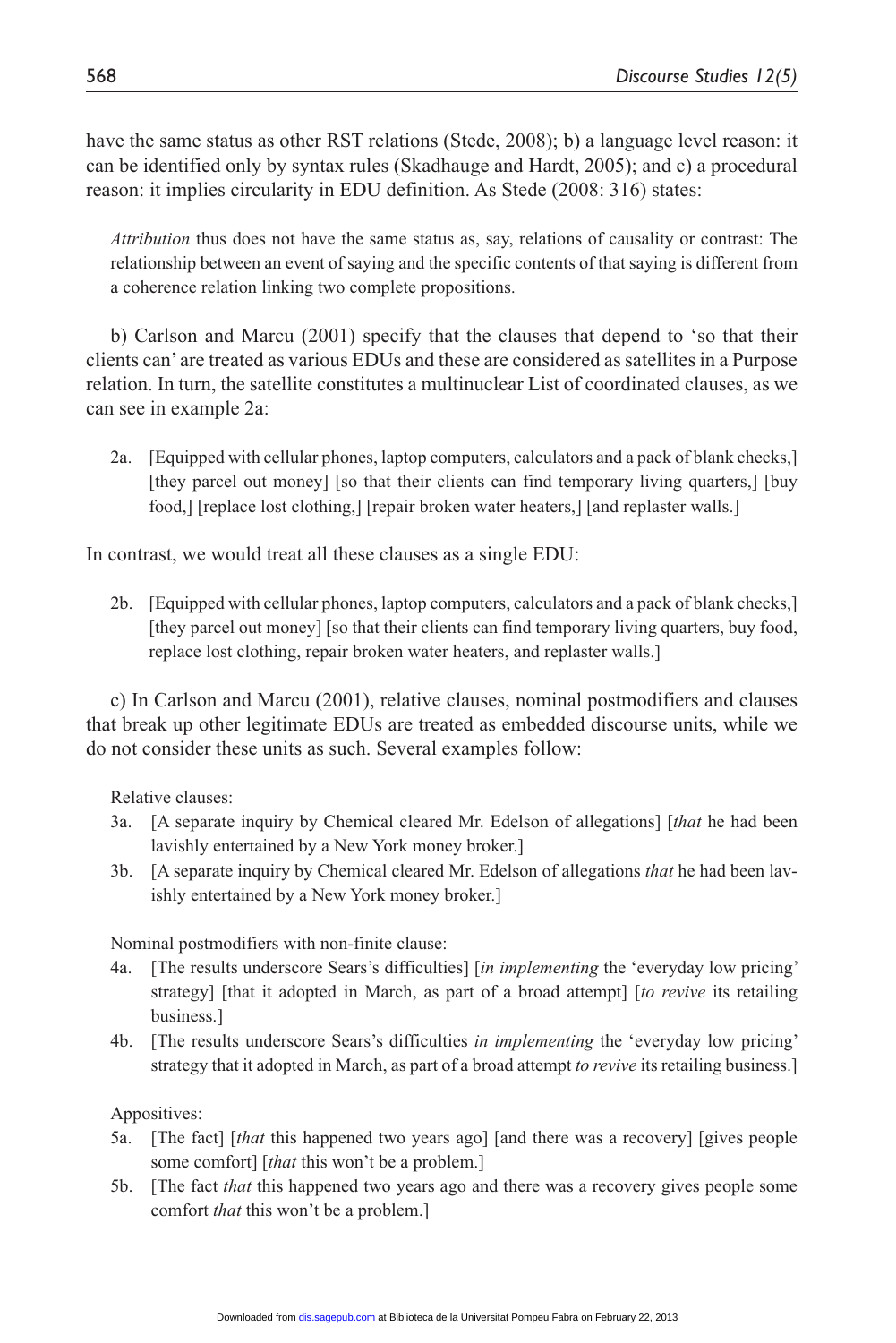Parentheticals:

- 6a. [The Tass news agency said the 1990 budget anticipates income of 429.9 billion rubles] [*(\$US693.4 billion)*] [and expenditures of 489.9 billion rubles] [*(\$US790.2 billion)*.]
- 6b. [The Tass news agency said the 1990 budget anticipates income of 429.9 billion rubles *(\$US693.4 billion)* and expenditures of 489.9 billion rubles *(\$US790.2 billion)*.]

In this work, we only segment units appearing in parentheses when they clearly constitute an EDU, or an element maintaining some discourse relation with another element and containing a finite verb.

Coordinated clauses in embedded units:

- 7a. [She signed up,] [starting as an 'inside' adjuster,] [who settles minor claims] [*and* does a lot of work by phone.]
- 7b. [She signed up,] [starting as an 'inside' adjuster, who settles minor claims *and* does a lot of work by phone.]

d) In Carlson and Marcu (2001), phrases that begin with a strong discourse marker, such as *because*, *in spite of*, *as a result of*, *according to*, are treated as EDUs, as examples 8a and 9a show:

- 8a. [But some big brokerage firms said] [they don't expect major problems] [*as a result of*  margin calls.]
- 9a. [Today, no one gets in or out of the restricted area] [*without* De Beers's stingy approval.]

In this work, we consider that sentences starting by these markers are EDUs only if a finite verb also exists. Therefore, we would segment the previous examples as follows:

- 8b. [But some big brokerage firms said they don't expect major problem *as a result of* margin calls.]
- 9b. [Today, no one gets in or out of the restricted area *without* De Beers's stingy approval.]

e) Carlson and Marcu (2001) establish several criteria to determine EDUs' boundaries. In this work, we only use these criteria if the marked EDU contains a finite verb. Some examples are offered below:

Parenthesis:

- 10a. [If the government can stick with them,] [it will be able to halve this year's 120 billion ruble] [*(US\$193 billion)*] [deficit.]<sup>5</sup>
- 10b. [If the government can stick with them,] [it will be able to halve this year's 120 billion ruble *(US\$193 billion)* deficit.]

Dashes:

- 11a. [This will require us to define] [– *and redefine* –] [what is 'necessary' or 'appropriate' care.]
- 11b. [This will require us to define *and redefine*  what is 'necessary' or 'appropriate' care.]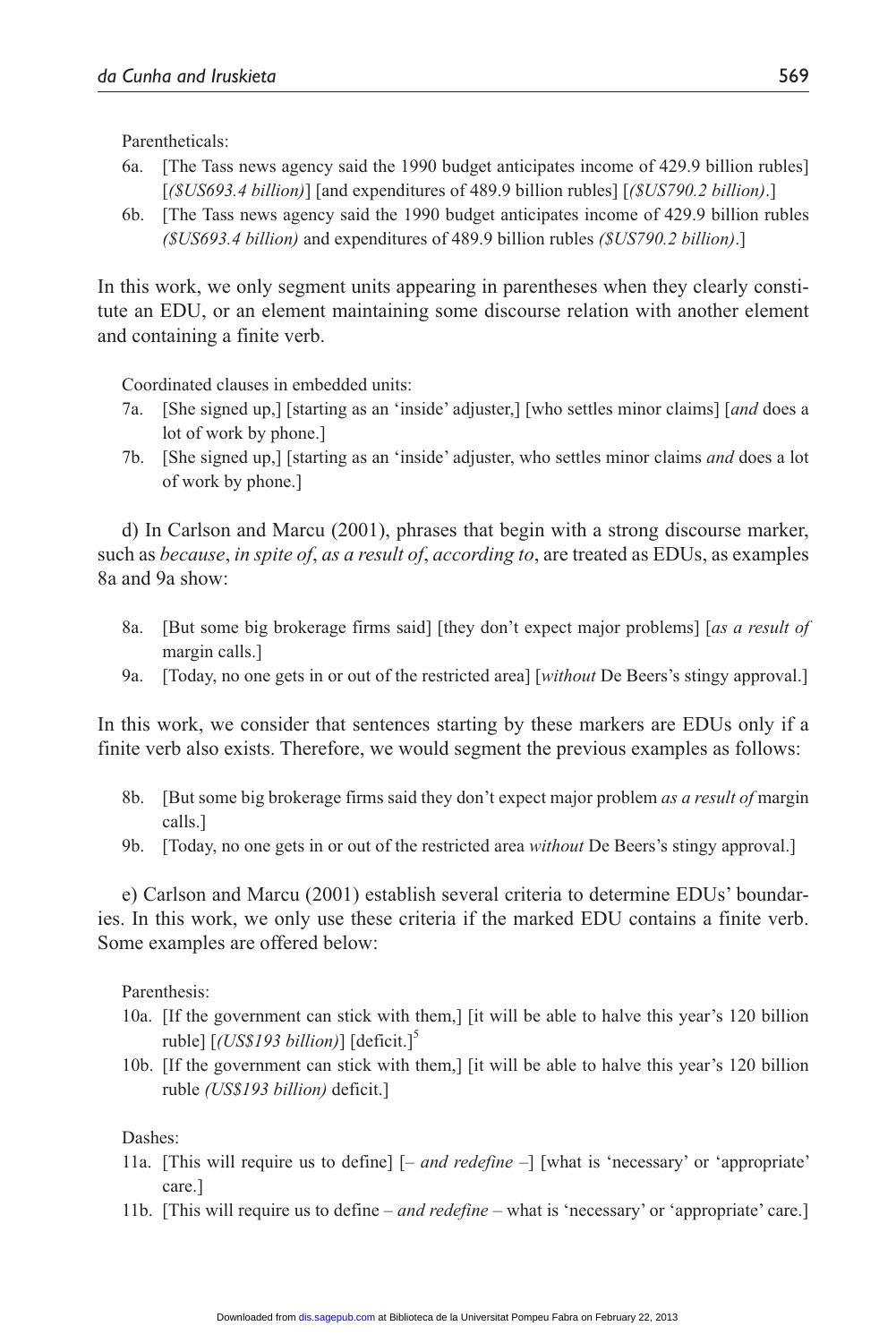

**Figure 1.** Rhetorical tree showing a Same-unit relation

With regard to the utilization of other punctuation marks (comma, full-stop, semicolon, etc.) like boundary marks, we agree with Carlson and Marcu (2001: 30):

Commas and periods are not independent justification for an EDU boundary. If a unit is a legitimate EDU and it ends with a comma or period, the punctuation is included as part of that EDU.

Finally, it is important to highlight that an EDU can be truncated by another one (that is, it can include another EDU). If this occurs in our work, as in Carlson and Marcu (2001), the two fragments of the first EDU are segmented and they are linked later with a Sameunit relation, which is not a relation but a convention. For example, Figure 1 would be labeled as follows:

12. *[Las válvulas ahorradoras de oxígeno (VAO),] [al liberar oxígeno únicamente durante la inspiración,] [evitan que se pierda durante la fase respiratoria,]* […]

English translation: [Oxygen Conserving Valves (OCV),] [because of their release of oxygen only during inhalation,] [avoid losing oxygen during the breathing phase,] […]

*2.2.2. Rhetorical relations.* Concerning the detection of rhetorical relations and nuclearity (that is, with regard to the decision of considering a segment as nucleus or satellite), the following tasks were carried out:

a) The list of rhetorical relations of the RST was determined. There are various classifications of rhetorical relations: the classic one by Mann and Thompson of 24 relations (Mann and Thompson, 1988), the extended one by Mann and Thompson of 30 relations (Mann, 2005) and Marcu's classification of 136 relations (Carlson et al., 2001), among others. The extended classification (Mann, 2005) was chosen for the annotation of the parallel corpus. As Marcu et al. (1999: 55) point out, reduction in the relations' taxonomy does not have a significant impact on annotators' agreement:

The results  $[\ldots]$  show that a significant reduction in the size of the taxonomy of relations may not have a significant impact on agreement (k $\gamma\gamma$  is only about 4% higher than k $\gamma$ ). This suggests that choosing one relation from a set of rhetorically similar relations produces some, but not too much, confusion.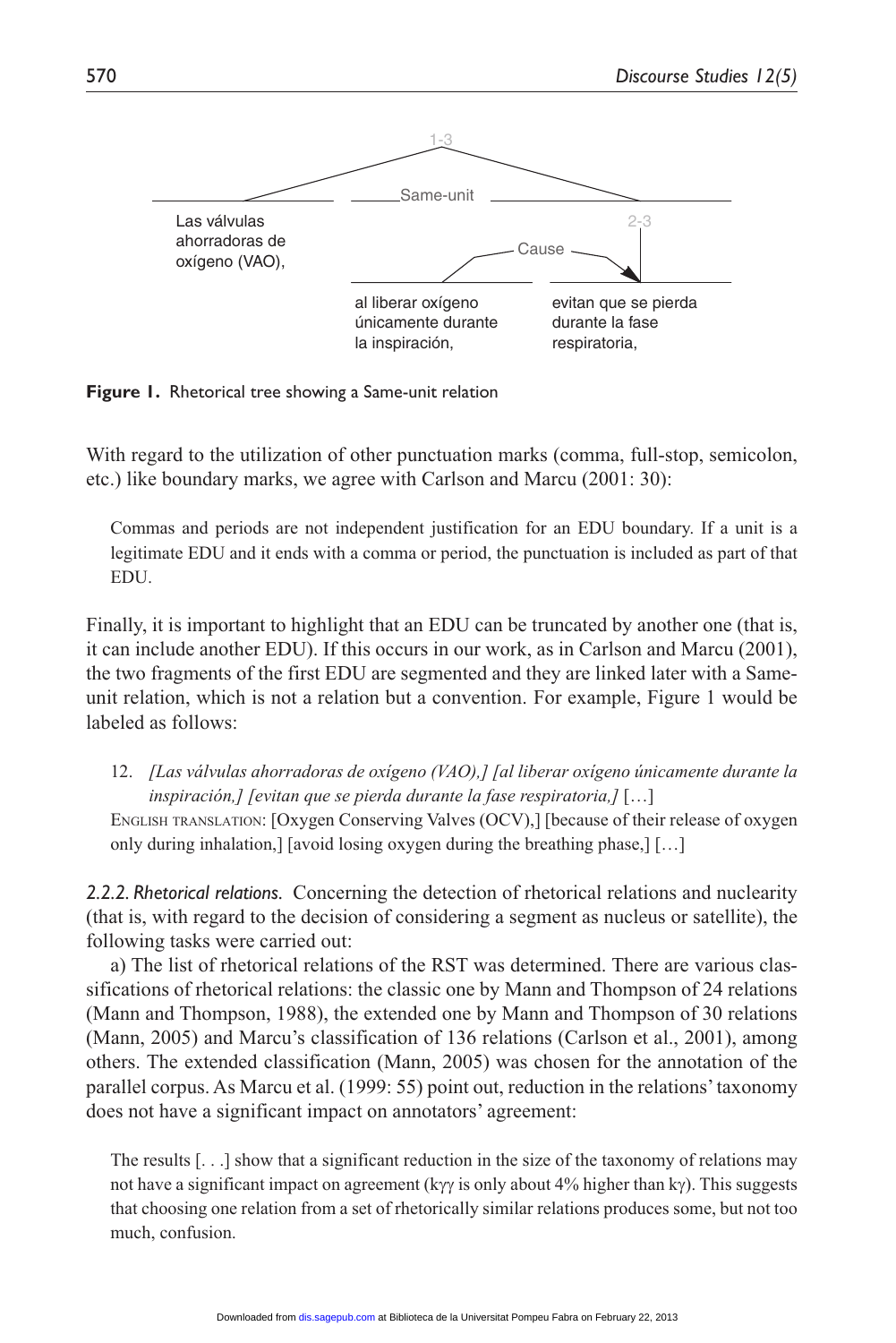b) We looked for a real representative example of each relation and nuclei and satellites were marked. Examples are taken from the corpus used in da Cunha (2008), containing Spanish medical articles that were extracted from the journal *Medicina Clínica* ('Clinical Medicine').<sup>6</sup> Once the Spanish examples were selected, they were translated into Basque and their nuclei and satellites were marked.

Appendix Table 2 includes the list of relations used in this work, specifying if they are multinuclear relations (N-N) or nuclear relations (N-S). For each relation, an example in Spanish and Basque is provided, where its nuclei (N) and satellites (S) are marked.

### *2.3. Rhetorical annotation*

Once departure criteria were established, both annotators labeled the 20 texts of the corpus with RST relations (one in Spanish [A1] and another one in Basque [A2]). The annotation was divided into two main stages: EDU segmentation and rhetorical analysis.

*2.3.1. EDU segmentation.* In this stage, each annotator segmented the 20 abstracts of the corpus into EDUs by using the RSTTool  $(O'Donnell, 2000)$ .<sup>7</sup> This task was done separately and without any contact among annotators.

Once the data on the agreement of the performed segmentations by both annotators was collected, we carried out a small discussion in order to homogenize the segmentation of Spanish and Basque abstracts. This homogenization was carried out in order to minimize the noise that could arise from a different segmentation. By these means, we aimed at obtaining, first, a more detailed quantification of the nuclearity and of the relations of rhetorical trees and, secondly, an evaluation of the factors affecting the structure. This comparison was performed manually (measuring precision and recall), due to the current lack of automatic tools comparing rhetorical trees in different languages. Mazeiro and Pardo (2009) have developed the RSTeval tool, which does compare rhetorical trees but in the same language, so it could not be used in this study.

Since our comparison had to be manually done, we considered it appropriate to carry out this task of EDU homogenization so that annotators could label the same segments, establish relations among them, build the rhetorical trees and, finally, carry out the comparison among them in a more accurate way.

*2.3.2. Rhetorical analysis.* In this stage, each annotator labeled the homogenized segmentation of the studied abstracts, marking rhetorical relations among EDUs and determining which of these EDUs were nuclei or satellites. To this end, the RSTTool and the extended classification of rhetorical relations were used.

### *2.4. Quantitative analysis*

After the annotation, a quantitative analysis about the two aspects detailed in the previous section was performed.

*2.4.1. EDU segmentation.* The contrast between the EDU segmentation of both annotators was carried out by evaluating precision and recall. To measure precision, we observed the coincidence between the selected EDUs by A2 and the selected EDUs by A1. To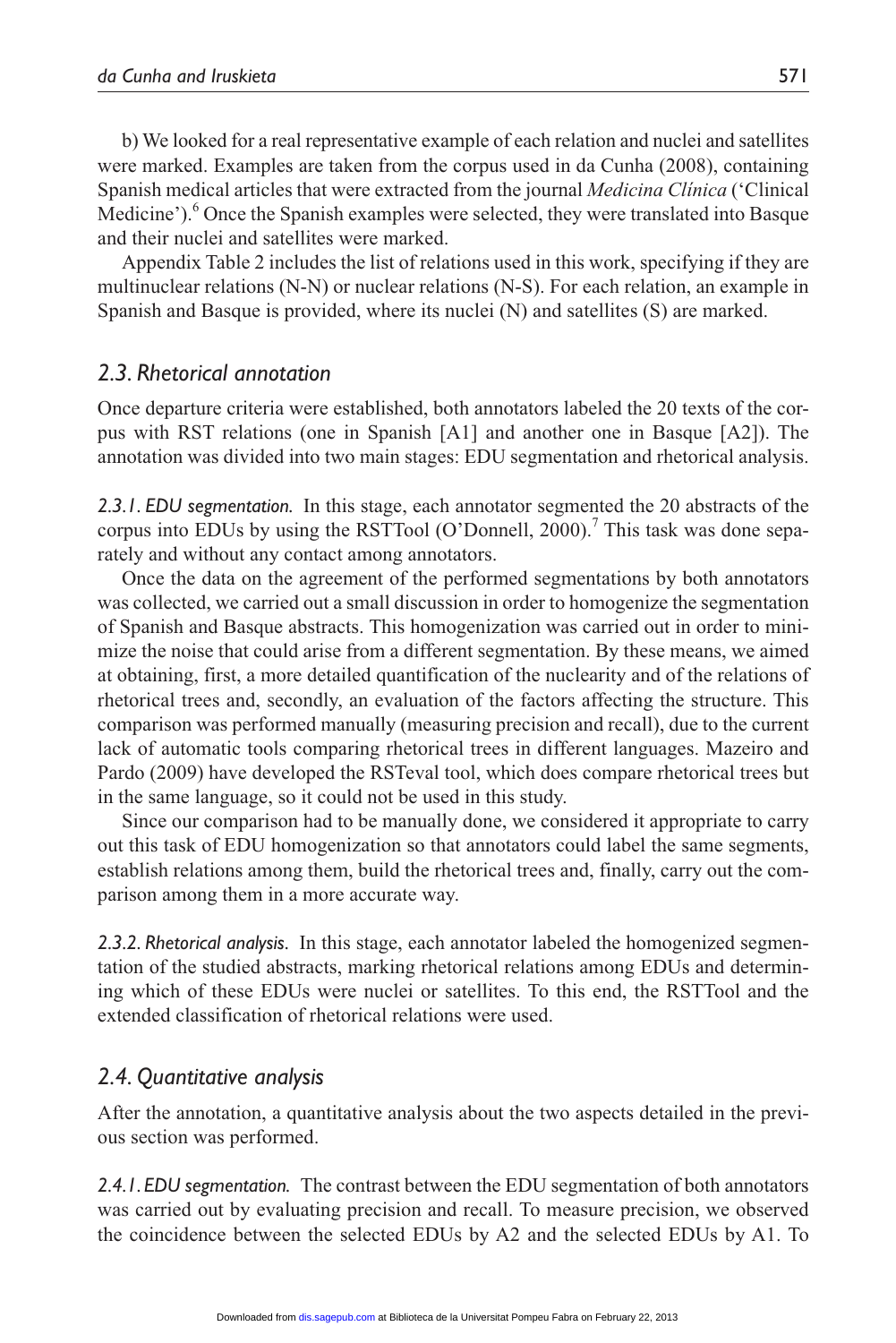

**Figure 2.** Rhetorical tree in Spanish by A1

measure recall, we compared the number of detected EDUs by A2 with the number of detected EDUs by A1. This analysis was carried out, on the one hand, for each individual text and, on the other hand, for the set of texts of our corpus.

*2.4.2. Rhetorical analysis.* To quantify the agreement between the rhetorical analyses by both annotators, we used Marcu's (2000b) method. Specifically, we obtained data concerning detected spans (i.e. sets of related EDUs), nuclearity and rhetorical relations.

To compare both rhetorical analyses, precision and recall were measured again. To measure precision, we counted the number of detected spans, nuclei and satellites, and rhetorical relations marked by A2 coinciding with the ones selected by A1. To measure recall, we counted the total number of the same elements detected by A2, with regard to the total number detected by A1. Once again, this analysis was performed for each text and for the texts of our corpus taken together. For instance, Figure 2 shows a rhetorical tree fragment in Spanish carried out by A1, whereas Figure 3 shows the rhetorical tree of the same passage in Basque, carried out by A2. The English abstract passage of the author that corresponds with this text is provided in here, in order to make the example more understandable to the reader:<sup>8</sup>

English translation:

- Unit 1: [We report our experience and the results obtained with surgical treatment of infantile flexible flan foot using the calcaneus-stop technique.]
- Unit 2: [From 1992 through 2004, 47 patients]
- Unit 3: [and 82 feet were studied.]
- Unit 4: [After our revision, 64 feet were evaluated clinically using the Smith and Millar scale]
- Unit 5: [and 49 feet were evaluated radiologically by several preoperative and postoperative radiological variables.]
- Unit 6: [The clinical results were excellent in 41 feet (64.1%), good in 22 feet (34.4%) and bad in only case (1.5%).]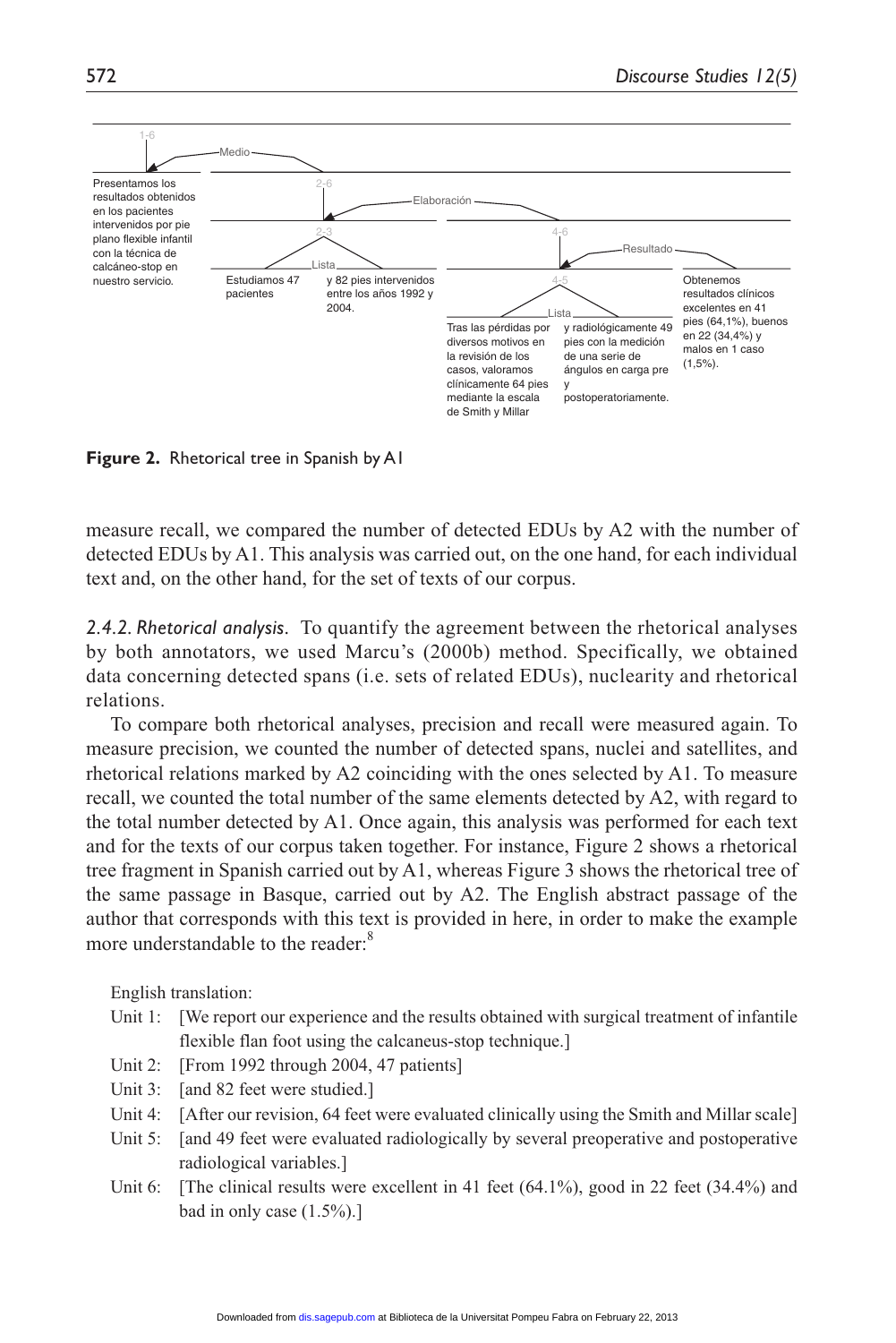

**Figure 3.** Rhetorical tree in Basque by A2

Table 1 below exemplifies Marcu's (2000b) evaluation methodology. It includes a comparison of detected spans, nuclearity and relations annotated by A1 and A2. We have used the NUCLEUS<sup>9</sup> label to refer to the nuclei of nuclear relations, and the relation name (e.g. Result, Elaboration, Means, List, etc.) to refer either to the satellites of nuclear relations or to the nuclei of multinuclear relations. It is necessary to take into account that, since we homogenized the EDUs in the segmentation stage (see section 2.3.1.), the detected EDUs by A1 and A2 always coincided. In Table 1 we have indicated in grey the differences between both annotators, where nuclei are denoted by 'N' and satellites by 'S'.

|         | EDU |                | Span     |                |              | Nuclearity     | Relation           |                    |  |  |
|---------|-----|----------------|----------|----------------|--------------|----------------|--------------------|--------------------|--|--|
| Element | ΑI  | A <sub>2</sub> | ΑI       | A <sub>2</sub> | ΑI           | A <sub>2</sub> | ΑI                 | A <sub>2</sub>     |  |  |
| $ - $   | X   | X              | X        | X              | N            | N              | <b>NUCLEUS</b>     | <b>NUCLEUS</b>     |  |  |
| $2 - 2$ | X   | X              | X        | X              | N            | N              | <b>LIST</b>        | <b>LIST</b>        |  |  |
| $3 - 3$ | X   | X              | X        | X              | N            | N              | <b>LIST</b>        | <b>LIST</b>        |  |  |
| $4 - 4$ | X   | X              | X        | X              | N            | N              | <b>LIST</b>        | <b>LIST</b>        |  |  |
| $5 - 5$ | X   | X              | X        | X              | N            | N              | <b>LIST</b>        | <b>LIST</b>        |  |  |
| $6 - 6$ | X   | X              | X        | X              | S            | S              | <b>RESULT</b>      | <b>RESULT</b>      |  |  |
| $4 - 5$ |     |                | X        | X              | $\mathsf{N}$ | S              | <b>NUCLEUS</b>     | <b>ELABORATION</b> |  |  |
| $4 - 6$ |     |                | X        |                | S            |                | <b>ELABORATION</b> | –                  |  |  |
| $2 - 3$ |     |                | X        | X              | N            | N              | <b>NUCLEUS</b>     | <b>NUCLEUS</b>     |  |  |
| $2 - 6$ |     |                | $\times$ |                | S            |                | <b>MEANS</b>       |                    |  |  |
| $2 - 5$ |     |                |          | X              | -            | S              |                    | <b>MEANS</b>       |  |  |
| $1 - 5$ |     |                |          | $\times$       |              | N              |                    | <b>NUCLEUS</b>     |  |  |

**Table 1.** Quantitative evaluation using Marcu's (2000b) method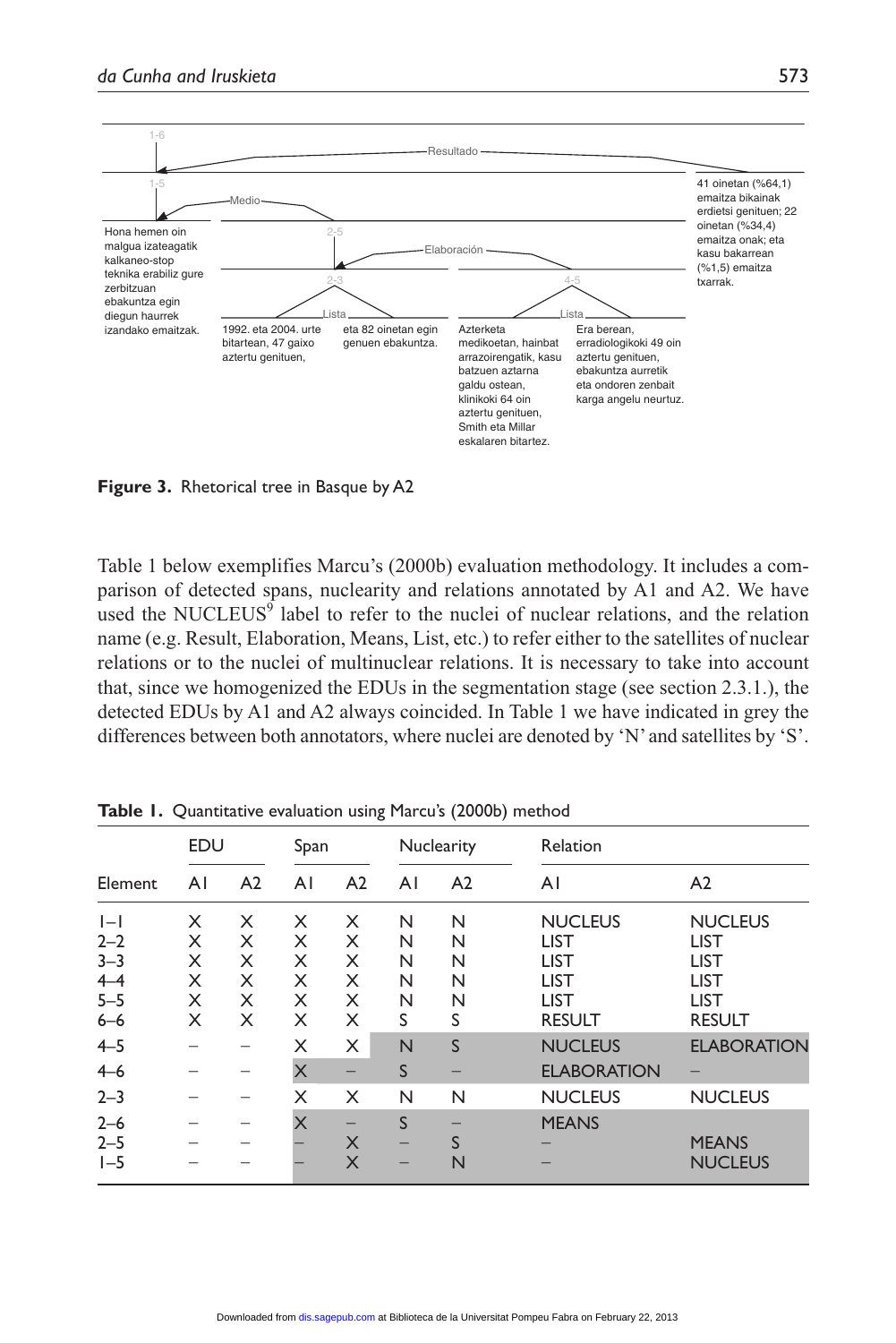|                  | Recall | Precision |
|------------------|--------|-----------|
| Spans            | 100%   | 80%       |
| Nuclearity       | 100%   | 70%       |
| <b>Relations</b> | 100%   | 70%       |

**Table 2.** Quantitative evaluation results of rhetorical trees showed in Figures 2 and 3

After the data were formalized with this method, we measured precision and recall, in the way explained above. Table 2 shows the results of this evaluation. The three factors obtain 100 percent of recall, whereas precision oscillates between 80 percent (spans) and 70 percent (nuclearity and rhetorical relations).

### *2.5. Qualitative analysis*

As for qualitative analysis, we also focused on questions concerning EDU segmentation and rhetorical analysis.

*2.5.1. EDU segmentation.* After we quantified the differences of EDU segmentation by both annotators, we observed the specific cases on which they differed and we investigated the possible reasons for disagreement.

We observed that, when homogenizing EDUs, some aspects contradicted the established guidelines of segmentation. This is due to the fact that translation strategies also affect segmentation. For instance, some passages are considered as a single EDU in Spanish, but they have been segmented into two units in order to carry out the homogenization:

13a. [*Se realiza el estudio de la proteína 14–3-3, que resulta ser positivo*.] English translation: [The study of 14–3-3 protein is carried out, which obtains positive results.] 13b. [*14–3-3 proteinaren azterketa egin zaio,] [eta emaitza positiboak lortu dira*.]

ENGLISH TRANSLATION: [The study of 14–3-3 protein is carried out,] [and its results are positive.]

Example 13a above shows that A1 annotated the Spanish passage as a single EDU, since relative clauses are not considered as EDUs. However, in example 13b, we observe that in Basque this relative clause was translated like a main sentence, related to the previous one by means of a discourse marker, the coordinative conjunction *eta* ('and'). In order to homogenize the segments, we decided to divide the Spanish EDU into two EDUs, as follows:

13c. *[Se realiza el estudio de la proteína 14–3-3,] [que resulta ser positivo.]*

English translation: [The study of 14–3-3 protein is carried out,] [which obtains positive results.]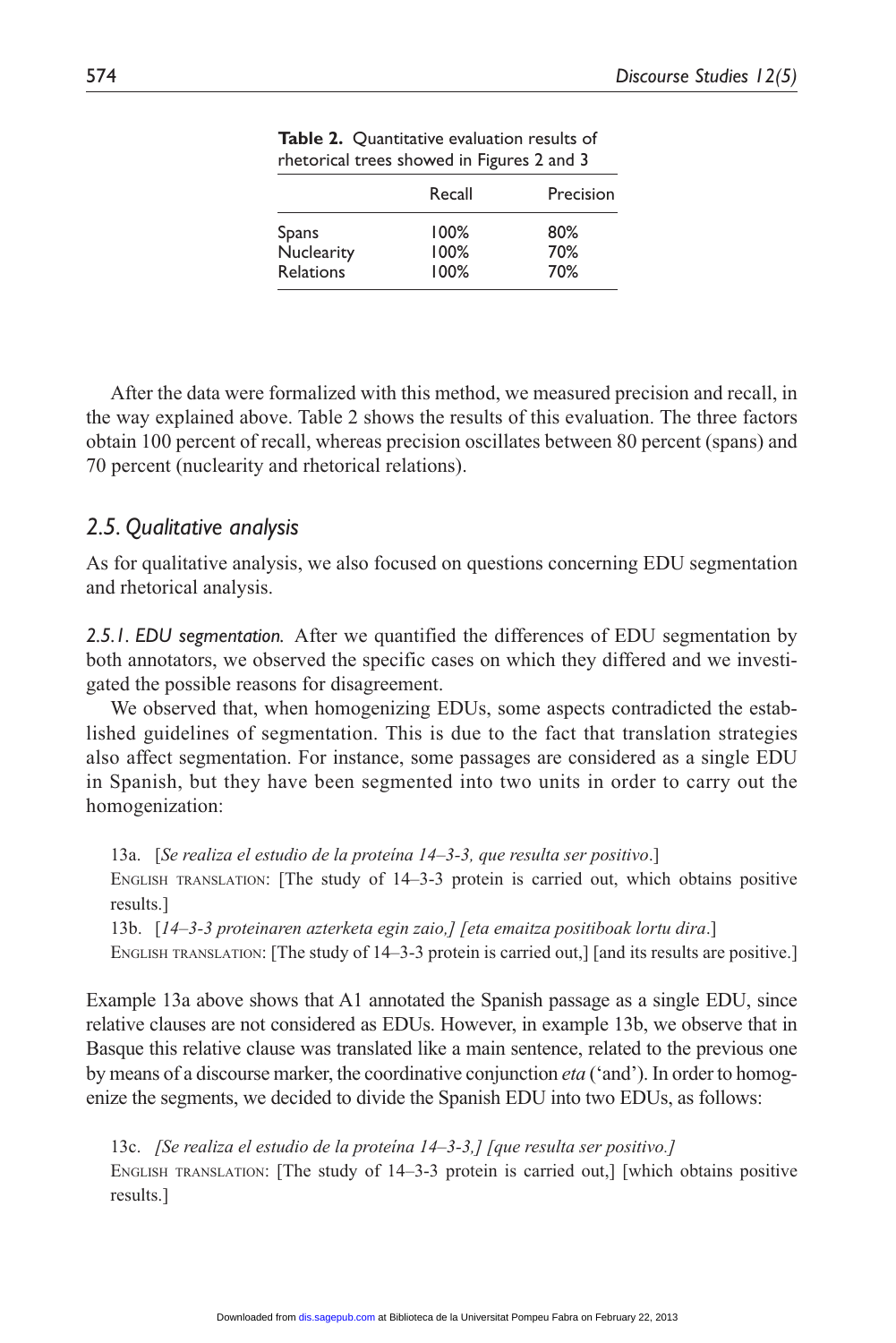| Element |         | Span |                |    | Nuclearity |  |
|---------|---------|------|----------------|----|------------|--|
| ΑI      | A2      | A١   | A <sub>2</sub> | ΑI | A2         |  |
| $4 - 5$ | $4 - 5$ | X    | X              | S  | S          |  |
| $2 - 3$ | $2 - 3$ | X    | X              | N  | N          |  |
| $2 - 6$ | $2 - 5$ | X    | X              | S  | S          |  |
| $I - 6$ | $I - 5$ | X    | X              | N  | N          |  |
| $4 - 6$ | $1-6$   |      | X              | S  | S          |  |

**Table 3.** Qualitative partial evaluation of spans and nuclearitya

<sup>a</sup>The nuclei and the satellites are denoted by N and S, respectively.

| Table 4. Qualitative partial |
|------------------------------|
| evaluation of relations      |

| Annotated relations                            |                                                |  |  |  |
|------------------------------------------------|------------------------------------------------|--|--|--|
| ΑI                                             | A2                                             |  |  |  |
| Elaboration<br>List<br>Means<br>List<br>Result | Elaboration<br>List<br>Means<br>List<br>Result |  |  |  |

Both annotators marked the same relation for this passage: the Result relation. This is due to the fact that there is the verb 'result' into the second EDU, and it produces more effect than the syntactic structure or the discourse marker. Probably, if there was another verb, the Elaboration relation would be considered in Spanish because of the relative clause, and the List relation would be considered in Basque because of the conjunction.

*2.5.2. Rhetorical analysis.* Though the evaluation method of Marcu (2000b) exemplified in section 2.4.2 is considered to be valid, the method only considers the absolute agreement in all factors. Thus, a disagreement on the segmentation or a disagreement on the lower spans will affect significantly the agreement on the upper rhetorical relations of a tree. For example, if we follow Marcu's (2000b) method, disagreement with regard to spans, nuclearity and relations is observed. However, the five relations that were marked by both annotators coincide. In fact, there are differences concerning the detected nodes, but not with regard to the detected relations. We consider it necessary to also carry out this type of approach, more optimistic in a certain way and that we call 'qualitative partial evaluation', because we believe this approach to be necessary in order to detect and analyze the linguistic differences in rhetorical structure that are originated by translation strategies. Tables 3 and 4 include the data of this evaluation, concerning, in the first place, spans and nuclearity and, in the second place, relations.<sup>10</sup>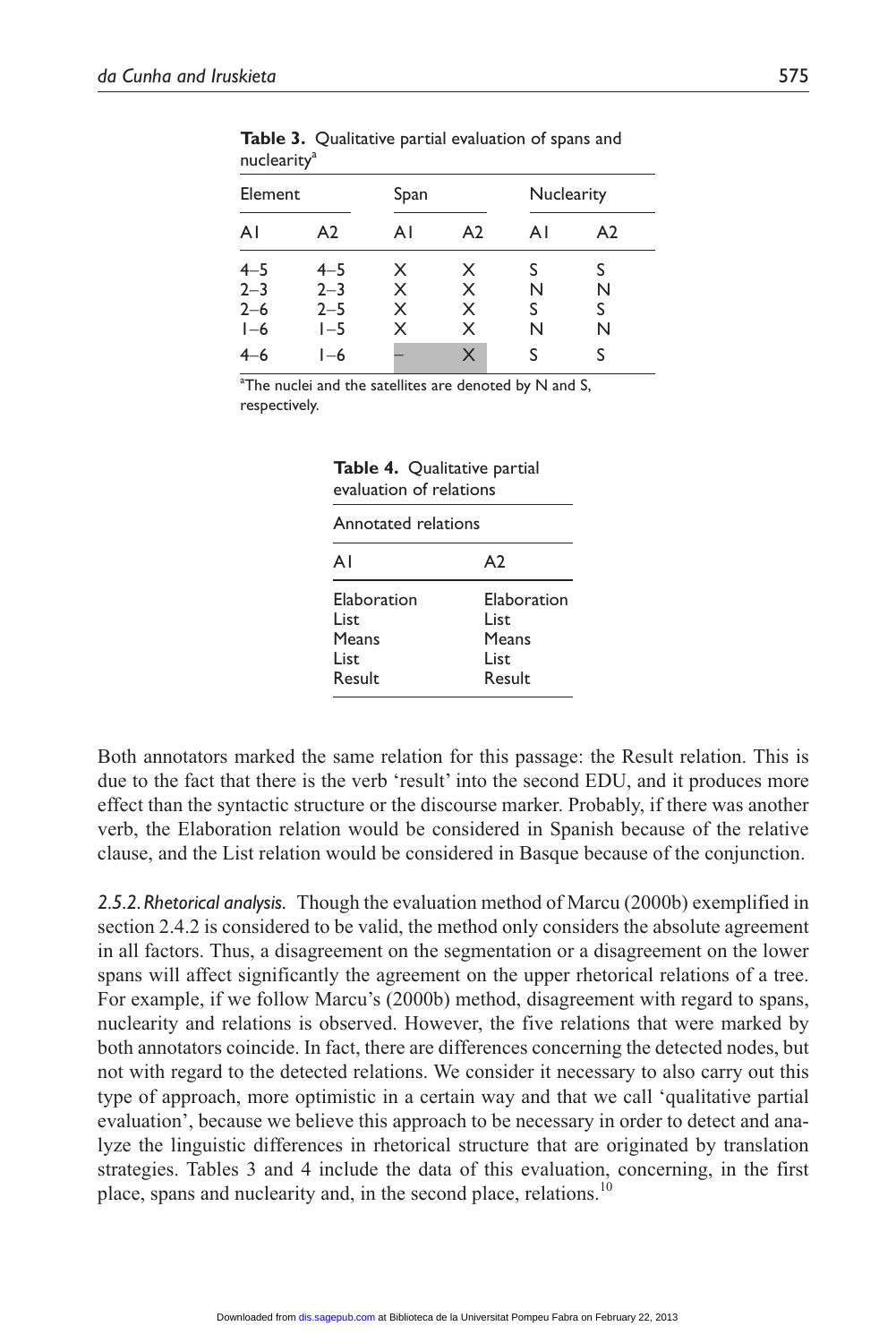| results of rhetorical trees showed in<br>Figures 2 and 3 |        |           |  |  |  |
|----------------------------------------------------------|--------|-----------|--|--|--|
|                                                          | Recall | Precision |  |  |  |
| Spans                                                    | 100%   | 80%       |  |  |  |
| Nuclearity                                               | 100%   | 100%      |  |  |  |
| <b>Relations</b>                                         | 100%   | 100%      |  |  |  |

**Table 5**. Qualitative partial evaluation

Table 5 shows the qualitative partial evaluation results of the example. We notice that precision and recall are 100 percent in all cases, except for precision in spans, which is 80 percent.

Since we could obtain quantitative results concerning spans and nuclearity with Marcu's (2000b) method, we only focused on the qualitative partial evaluation of rhetorical relations. We think this qualitative evaluation is an effective way to detect the linguistic differences affecting rhetorical structure.

In the qualitative partial evaluation we systematically analyzed the causes of the disagreement between annotators. On the one hand, we observed the phenomena that could cause differences concerning the annotation agreement, mentioned by Mann and Thompson (1988): ambiguity of text structure, simultaneous analyses and analytic mistakes, among others. On the other hand, we analyzed the phenomenon reflected in Marcu et al. (2000: 10), consisting of changing the type of rhetorical relation when translating:

Hence, the mappings in (4) provide an explicit representation of the way information is reordered and re-packaged when translated from Japanese into English. However, when translating text, it is also the case that the rhetorical rendering changes. What is realized in Japanese using a CONTRAST relation can be realized in English using, for example, a COMPARISON or a CONCESSION relation.

In this way, we detected the possible causes of discrepancies among annotators and the influence that translation strategies have on rhetorical structure (as explained in section 3.2.).

In order to count all the relations, we decided to consider each nuclear relation as one relation, while we considered multinuclear relations as binary ones. For example, a List relation with four nuclei is represented by joining its nuclei in a binary way, obtaining three multinuclear relations, each one with two nuclei. Figures 4 and 5 show respectively the Same-level annotation and the binary annotation of this List relation.

By these means, apart from correctly counting multinuclear relations, we could compare, for example, a) three units or spans of a List relation with three nuclei (by A1) with b) a List relation with two nuclei and one Elaboration relation (by A2). If we had not done it in that way, we would not have been able to compare a List relation by A1 with a List relation and an Elaboration relation by A2, and the evaluation could have lost precision. Moreover, it would not be correct to count as relations all the nuclear elements of a List relation, since multinuclear relations would then be more relevant than the others in the qualitative partial evaluation.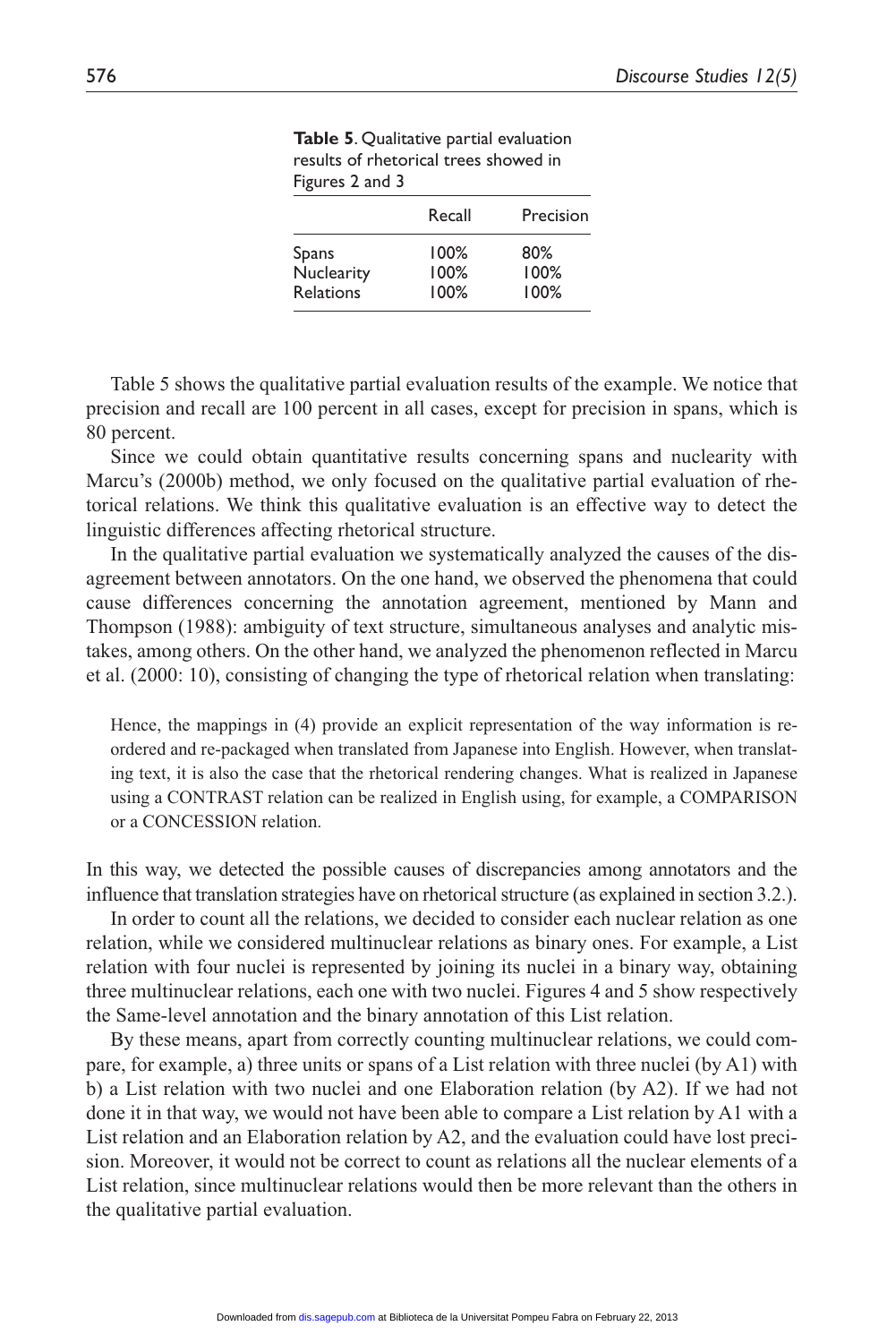

**Figure 4.** Same-level annotation of List relation



**Figure 5.** Binary interpretation of List relation

# **3. Results**

In the previous sections the methodology of our experiment was presented. In this section we present segmentation and nucleus-satellite issues, with their corresponding results of agreement, and a discussion of the used translation strategies.

### *3.1. Segmentation issues*

The number of segmented EDUs by A1 in Spanish texts is 206, while the number of segmented EDUs by A2 in Basque texts is 238. We think there are more EDUs in Basque than in Spanish because Basque nominalization and subordination work with different syntactic procedures (Arakama et al., 2005). Arakama et al. (2005) state that some comprehension problems arise with literal translations of Spanish relatives. To avoid this problem, there is more than one translation strategy, one of them being the splitting of sentences. Language typology has an influence when nominalization is done, because Basque typology uses more verbs than nominalization, given that the ellipsis of verbal arguments is common in Basque (due to verb concordance). Thus, literal translation has no sense or comprehension problems arise.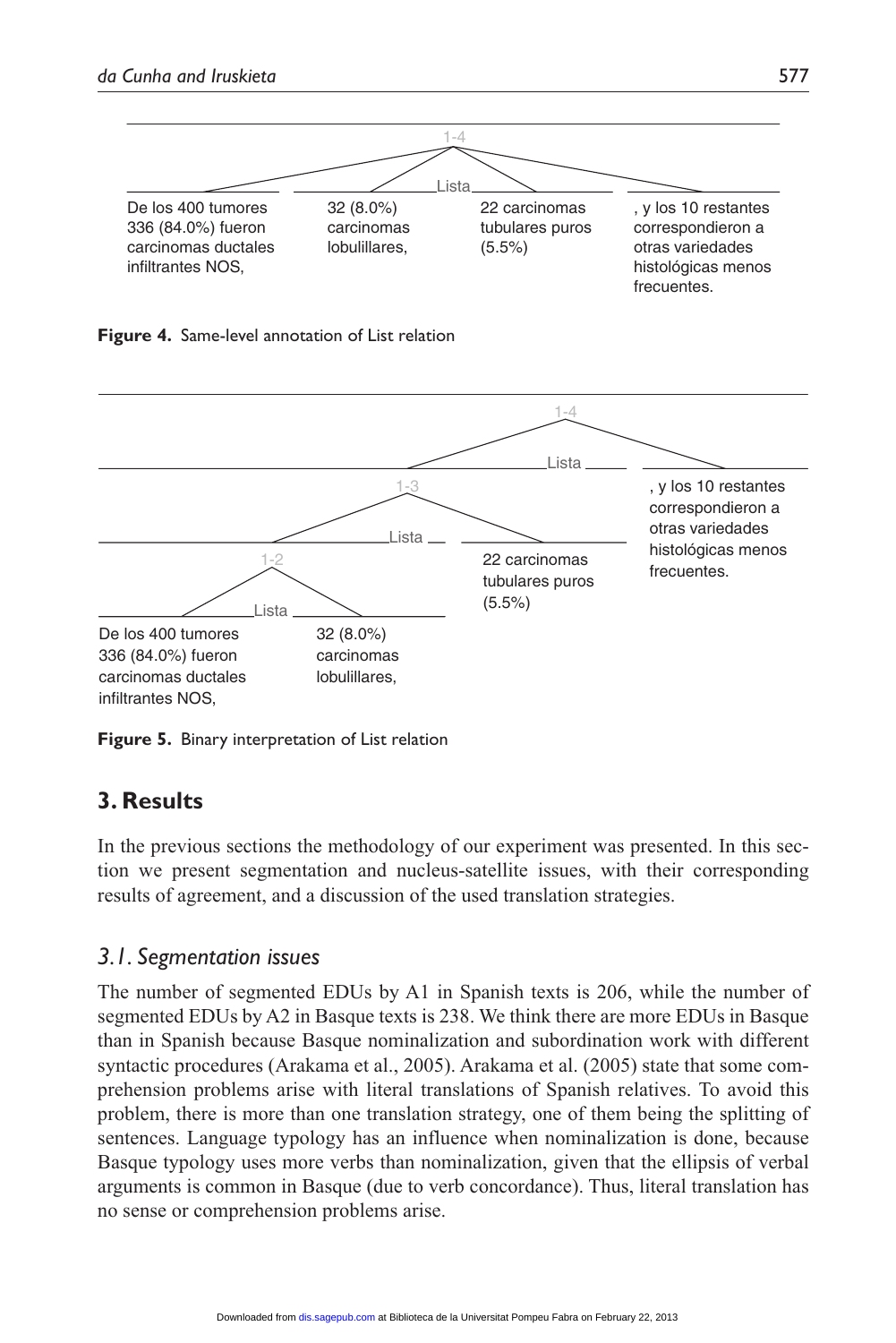Both annotators agreed on 152 EDUs. Following the explained methodology in section 2.4.1., we obtained precision  $(63.9\%)$  and recall  $(86.6\%)$  of the performed segmentation. The sources of disagreement are linguistic differences, being mainly motivated by translation strategies (85 cases) from Spanish to Basque, which we explore in detail in this section.

We noticed that, sometimes, linguistic differences between texts in Basque and Spanish cause a different segmentation of the same passage by annotators (see example 14).

14a. *[Hemos estudiado retrospectivamente 23 infecciones protésicas de rodilla tratadas en nuestro hospital entre el año 1996 y el 2004 de las cuales hemos excluido 6 por diferentes motivos.]*

English translation: [We retrospectively have studied 23 prosthetic knee infections that were treated in our hospital between 1996 and 2004 of which we have excluded 6 for different reasons.]

14b. *[1996. eta 2004. urteen bitartean gure ospitalean izandako 23 infekzio protesiko aztertu ditugu.] [Horien artean, 6 kasu baztertu ditugu hainbat arrazoiengatik.]*

English translation: [We have studied 23 prosthetic knee infections that were treated in our hospital between 1996 and 2004.] [Of these, we have excluded 6 for different reasons.]

In example 14a, we observe that A1 has established a single EDU in Spanish while, in example 14b, we notice that A2 has segmented the same passage in two EDUs. This disagreement on the segmentation phase is due to two facts: a) the relative clause is not considered as an EDU and b) the syntactic structure of the relative clause has been translated into Basque as a different sentence by using punctuation.

When the evaluation of the segmentation was carried out, the same difficulty mentioned by Carlson and Marcu (2001: 2) was found: they declare that the boundary between discourse and syntax can be very blurry. We think this fact is more prominent when structures of two languages are compared:

The first step in characterizing the discourse structure of a text in our protocol is to determine the elementary discourse units (EDUs), which are the minimal building blocks of a discourse tree. Mann and Thompson (1988, p. 244) state that 'RST provides a general way to describe the relations among clauses in a text, whether or not they are grammatically or lexically signalled.' Yet, applying this intuitive notion to the task of producing a large, consistently annotated corpus is extremely difficult, because the boundary between discourse and syntax can be very blurry.

Indeed, translation strategies are one of the causes influencing segmentation decisions. Consider example 15 below:

15a. *[Se han estudiado un total de 442 cánceres de mama unifocales de 2 cm o menos en la pieza histológica (pT1)* operados *entre enero de 1993 y diciembre de 2005.]* English translation: [We have studied a total of 442 unifocal breast cancers of 2 cm or less in the histological part (pT1) *operated between* January 1993 and December 2005.]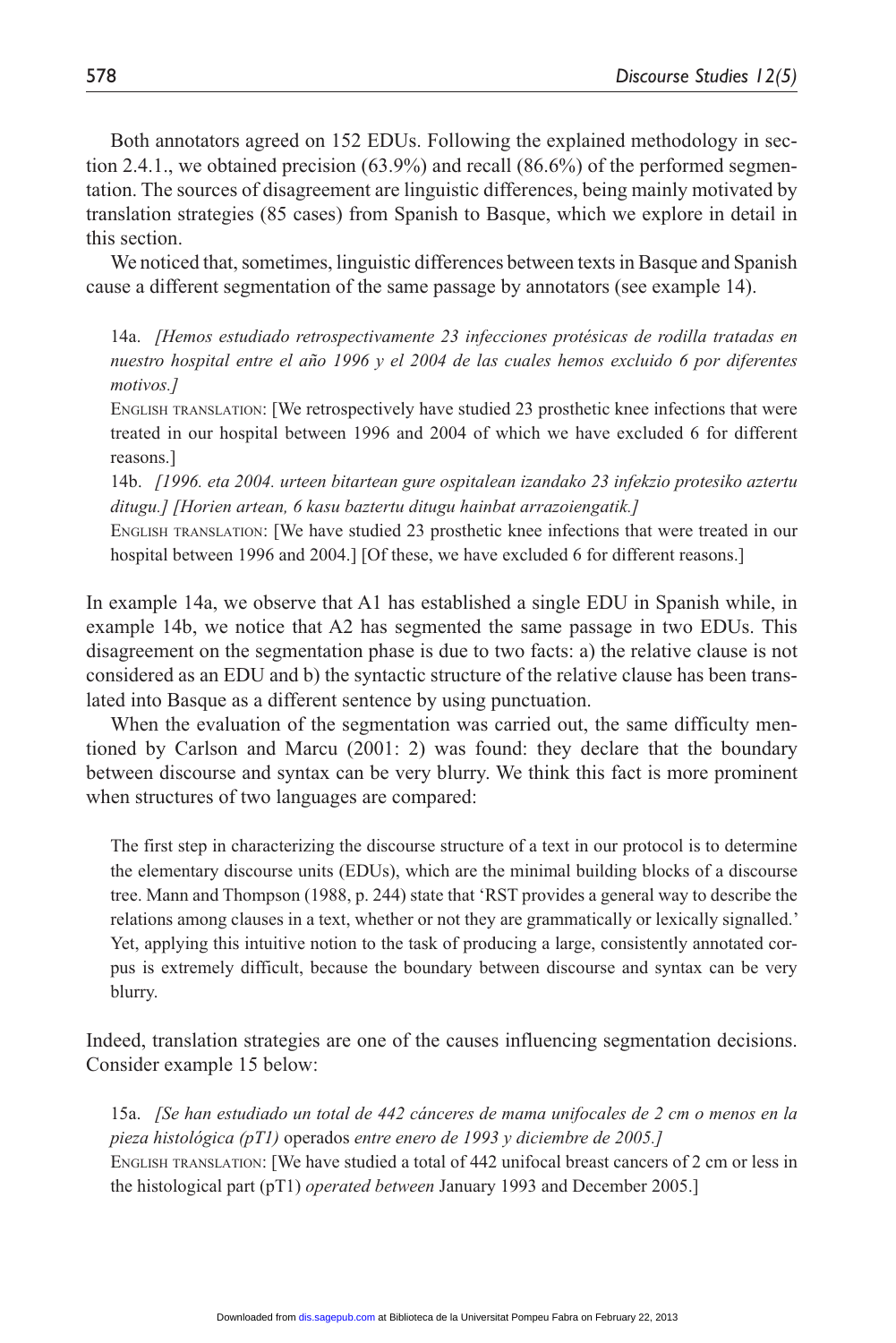15b. *[Guztira, foku bakarreko 442 bularreko minbizi aztertu dira, pieza histologikoan (pT1) 2 cm edo gutxiago dituztenak.] [Guztiak 1993ko urtarrilaren eta 2005eko abenduaren artean* operatu ziren.]

English translation: [We have studied a total of 442 unifocal breast cancers of 2 cm or less in histological part (pT1).] [All of them *underwent surgery* between January 1993 and December 2005.]

In this example, the non-finite verb (the participle form *operado* ['operated']) was translated into Basque like a finite verb (*operatu ziren* ['underwent surgery']). Besides, the sentence was separated by a full stop. These two facts strongly affect the segmentation in both languages.

We observe various translation strategies affecting the performed segmentation by both annotators, which we explore in detail in section 3.3. It is noteworthy that there is almost a total segmentation agreement concerning EDUs that were not influenced by translation strategies. Segmentation errors of annotators were minimal in these cases.

### *3.2. Nucleus-satellite issues*

Disagreement with regard to the choice of nucleus and satellite is an interesting point of RST. On the one hand, the choice depends on the way the information is presented or the linguistic forms are employed (Marcu, 1999). On the other hand, the choice also depends on the context or the point of view of the whole text (Bateman and Rondhuis, 1997). Stede (2008: 317) criticizes RST because trees do not make the source of the choice explicit:

The final RST tree does not indicate whether some relation at the level of minimal units is there because its definition is optimally fulfilled or because text global factors make it seem advantageous to select one particular nucleus, which is incidentally performed by that particular relation.

As described in section 2.4.2. above, we measured precision and recall to assess the agreement between the two annotators on spans, nuclearity and rhetorical relations. Table 6 shows an overall result for the 20 texts of the corpus. We noted that results in terms of recall are similar, which is due to EDU homogenization, explained in section 2.3.1. However, results regarding precision vary. Despite this fact, the precision achieved is substantially high in all cases: the agreement between the annotated spans is 92.5 percent, the agreement on nuclearity is 82.1 percent and the agreement regarding the relations is 68.3 percent.

|                  | Recall | Precision |
|------------------|--------|-----------|
| Spans            | 98.6%  | 92.5%     |
| Nuclearity       | 98.6%  | 82.1%     |
| <b>Relations</b> | 98.6%  | 68.3%     |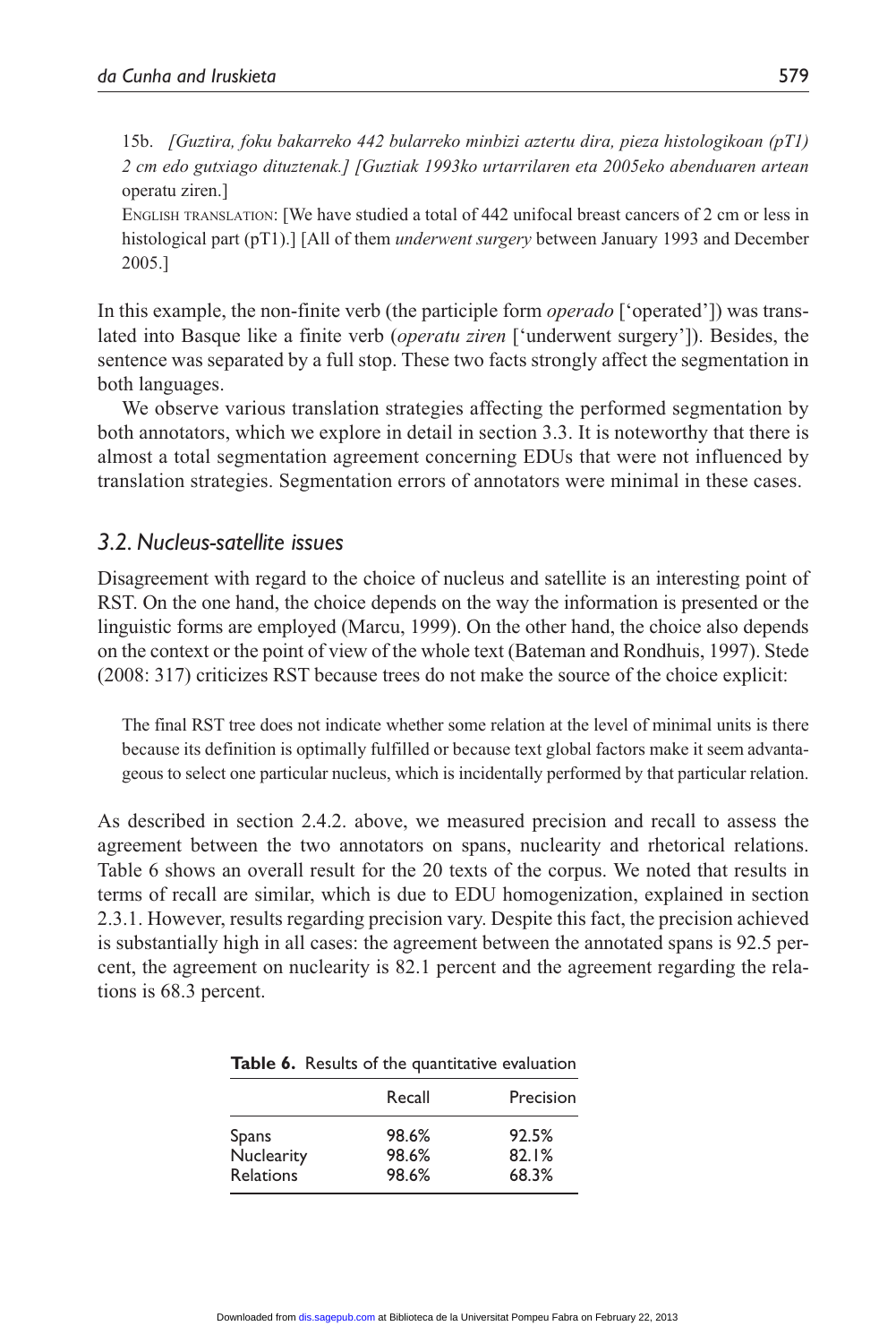Concerning rhetorical analysis, we mainly observed two types of situations:

1) Ambiguity or different interpretations when choosing relations: Annotators labeled differently some relations that could be ambiguous. For instance, in example 16, while A1 annotated a relation of Background, A2 annotated a relation of Elaboration for the same passage.

16a. *[Han participado 92 pacientes ingresados en un Área Médica del Hospital de Basurto (Bilbao).]N [Todos los pacientes fueron entrevistados para elaborar la historia patopsicobiográfica necesaria para aplicar la Clasificación Psicosomática de Pierre Marty.]S\_ Elaboración*

English translation: [92 patients admitted in a Medical Area Hospital de Basurto (Bilbao) have been involved.]N [All these patients were interviewed to develop the patopsicobiographic history that is needed to apply the Psychosomatic Classification of Pierre Marty.]S\_ Elaboration

16b. *[Basurtoko (Bilbo) Ospitaleko Medikuntza Arlo batean ospitaleratuta dauden 92 gaixok parte hartu dute.]S\_Fondo [Pierre Martyren Sailkapen Psikosomatikoa aplikatzeko beharrezkoa den historia patopsikobiografikoa egiteko asmoz, elkarrizketa egin zitzaien gaixo guztiei.]N* English translation: [92 patients admitted in a Medical Area Hospital of Basurto (Bilbao) have been involved.]S\_Background [All these patients were interviewed to develop the patopsicobiographic history that is needed to apply the Psychosomatic Classification of Pierre Marty.]N

In this case, a disagreement regarding the nuclearity of the relation entails a different interpretation about the existing relation between two EDUs. In the example above the nucleus of the Spanish text is the first EDU (the participants of study) (16a), whereas the nucleus of the Basque text is the second EDU (the research methodology) (16b).

Consider other examples:

17a. *[Se estima que el 80% de los usuarios acuden por iniciativa propia a los servicios de urgencia]N\_Lista [y que el 70% de las consultas son consideradas leves por el personal sanitario.]N\_Lista*

English translation: [It is calculated that 80% of visitors come to emergency services by their own initiative]N\_List [and that 70% of consultations are considered like mild by the health staff.]N\_List

17b. *[Erabiltzaileen %80ak bere kabuz erabakitzen dute larrialdi zerbitzu batetara jotzea]N [eta kontsulta hauen %70a larritasun gutxikotzat jotzen dituzte zerbitzu hauetako medikuek.] S\_Elaboración*

English translation: [80% of visitors come to emergency services by their own initiative]N [and 70% of consultations are considered like mild by the health staff.]S\_Elaboration

In example 17 there was also a disagreement concerning nuclearity. However, in this case, the disagreement affects the nature of the relation: A1 annotated a paratactic relation of List (17a), while A2 annotated a hypotactic relation of Elaboration (17b).

18a. *[Por lo demás existen buenos indicadores de proceso]S\_Antítesis [pero se aprecia un escaso registro de la capacidad funcional del paciente al alta, que dificulta la comparación de los resultados de la atención sanitaria.]N*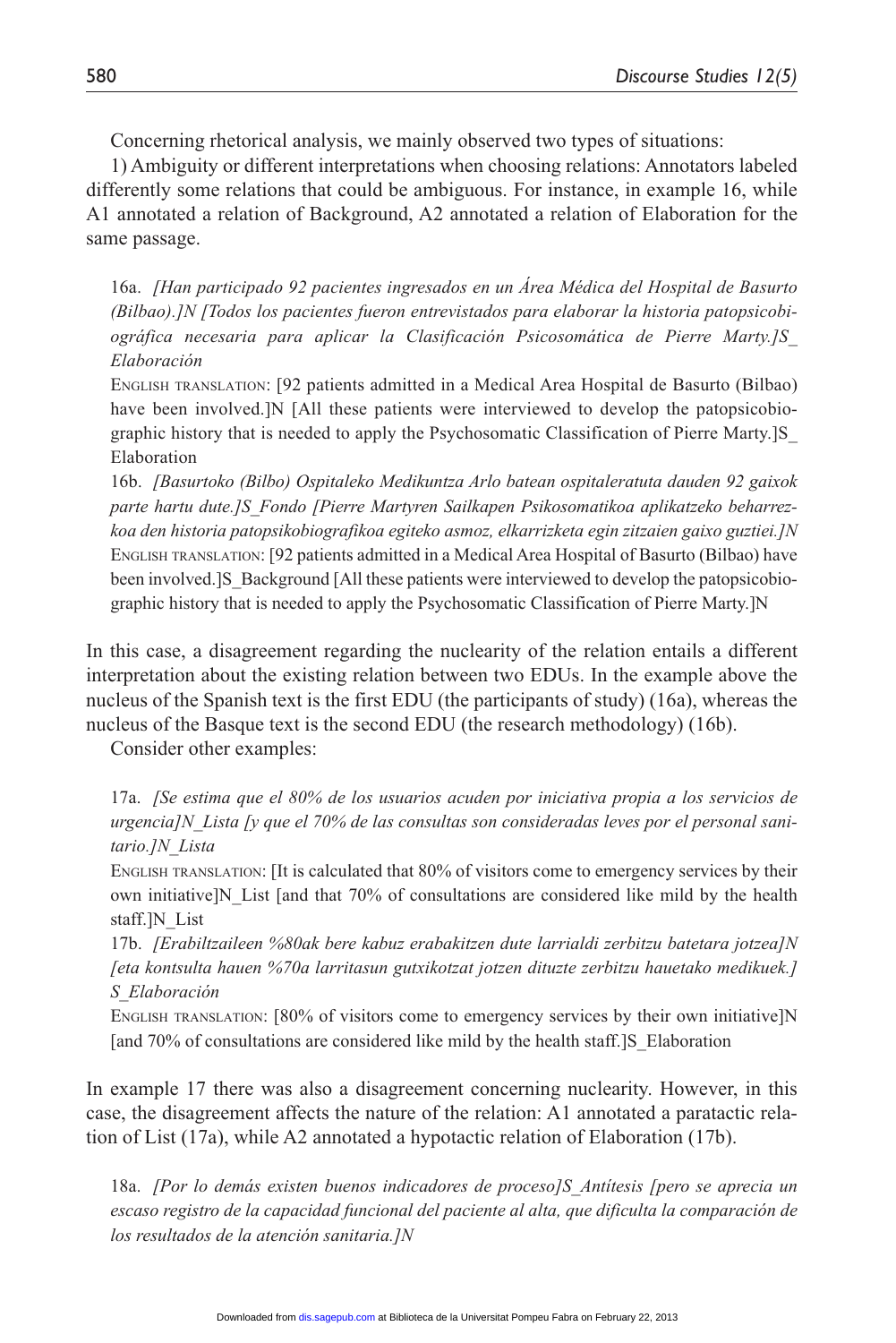English translation: [In addition, there are good indicators of the process]S\_Antithesis [but we see a poor record of the patient's functional ability to discharge, which makes the comparison of health care results difficult.]N

18b. *[Gainerakoan, prozesu adierazle egokiak daude,]N [baina altan dagoen gaixoaren lanen funtzionalaren erregistro urria antzematen da, eta horrek osasun arretaren emaitzen alderaketa zailtzen du.]S\_Concesión*

English translation: [In addition, there are good indicators of the process]N [but we see a poor record of the patient's functional ability to discharge, and this makes the comparison of health care results difficult.]N\_Concession

In example 18 the disagreement is due to the different meanings of the relation. Both annotators selected a hypotactic relation of presentation but, while A1 annotated an Antithesis relation (18a), A2 annotated a Concession relation (18b).

In this example, the disagreement is not due to the translation, since linguistic forms involved in the relation are identical, including the translation of the discourse marker 'but' (*pero* in Spanish and *baina* in Basque). Thus, we wonder which the source of the disagreement is: is it really a problem of relations definition or maybe a more general problem? This situation was considered by Stede (2008: 318):

Consider as one example the definitions of Antithesis and Concession. The constraints on the nucleus and the intentions of the writer (i.e., the 'effect') are identical. Antithesis has no constraint on the satellite, whereas Concession offers the constraint that 'writer is not claiming that satellite does not hold'. (Since Antithesis has no constraint here, does it properly subsume Concession?) Finally, the constraints on the nucleus/satellite combinations are largely paraphrastic with the one exception that Antithesis adds that 'one cannot have positive regard for both situations' (in nucleus and satellite). In total, the differences are not very restrictive, so that in many contexts both definitions are equally applicable. But, in the presentational/subject-division of the relations suggested by Mann and Thompson, Antithesis appears in the former, and Concession in the latter, despite their effects being identical. So it is not clear on what grounds the grouping is made in this case.

2) Differences regarding Spanish–Basque translation strategies: the linguistic differences between these two languages sometimes imply that annotators interpret the same passage differently (see examples 19 and 20).

19a. *[Escogiendo la especialidad más barata existente en el mercado]S\_Circunstancia [podríamos alcanzar un ahorro de 6.463.400,35€.]N*

ENGLISH TRANSLATION: [Choosing the cheapest specialty in the market]S Circumstance [we could achieve a saving of 6,463,400.35€.]N

19b. *[Merkatuak eskaintzen digun espezialitate merkeena aukeratuko bagenu]S\_Condición [6.463.400,35€-ko aurrezpena lortuko genuke.]N*

ENGLISH TRANSLATION: [If we chose the cheapest specialty in the market]S Condition [we would achieve a saving of 6,463,400.35€.]N

The gerund form (*escogiendo* ['choosing']) may indicate the relation of Circumstance in Spanish. But in Basque no gerund is included in the sentence; the conditional mark (*ba-*  ['if']) in the verb (*bagenu* ['(we) chose']) justifies the annotation of the relation of Condition.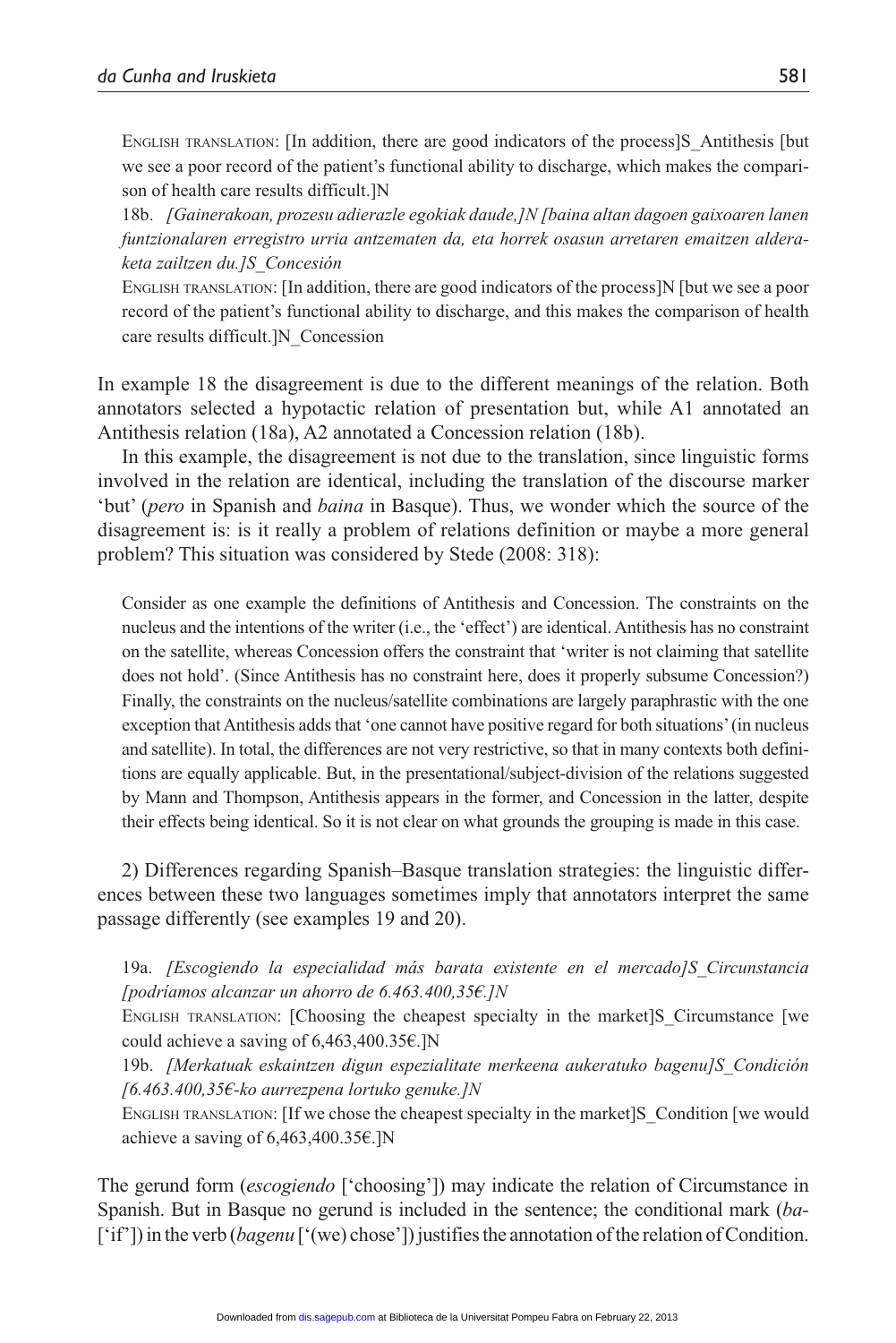20a. *[En los 7 ítems se han encontrado diferencias estadísticamente significativas entre el grupo de pacientes oncológicos con los pacientes afectos de otro tipo de patologías (p < 0.05).]N [*Estos ítems *diferencian a los pacientes con neoplasias de otro tipo de pacientes, y permiten una valoración global de los mismos, ofreciendo una idea de las expectativas del proceso.]S\_Elaboración* English translation: [In the 7 items we have found statistically significant differences between the group of cancer patients and patients suffering from other pathologies ( $p < 0.05$ ).]N [These items differentiate patients with tumors from other patients, and they allow an overall assessment of the patients, providing an idea of the process prospects.]S\_Elaboration

20b. *[7 itemak aztertuta, estatistikoki desberdintasun aipagarriak aurkitu ziren gaixo onkologikoen eta bestelako patologiak dituzten gaixoen artean (p < 0.05).]N\_Unión [Horrez gain, item horiek neoplasiak dituzten gaixoak eta bestelako gaixoak bereizten dituzte, horiei buruzko balorazio orokorra egiteko aukera ematen dute, eta prozesuaren igurkapenen gaineko argibideak ematen dizkigute.]N\_Unión*

English translation: [Having studied the 7 items, we have found statistically significant differences between the group of cancer patients and patients suffering from other pathologies  $(p < 0.05)$ .]N Joint [In addition, these items differentiate patients with tumors and other patients, they allow an overall assessment of the patients, and they provide an idea of the process prospects.]N\_Joint

In Spanish, the relation of Elaboration was annotated due to the presence of the anaphora. The semantic relation between both EDUs shows an elaboration of the same topic. Nevertheless, in Basque, the additive connector *horrez gain* ('in addition') does not allow inclusion of both EDUs in the same argumentative scale (Cuartero, 1995), since it introduces a new topic in the speech. This fact causes A2 to select a multinuclear relation. Therefore, it is evident that a different translation strategy affects the rhetorical analysis of the text.

We studied this phenomenon systematically, which we explain in detail in section 3.3.

### *3.3. Discussion of translation strategies*

As we have said in section 3.1, translation strategies are one of the causes influencing segmentation decisions. We observe various translation strategies affecting the performed segmentation by both annotators. Specifically, the authors of the texts used two main strategies to translate from Spanish into Basque. These two strategies constitute the 74.28 percent of all the translation strategies.

- Relative subordinate clauses in Spanish have been translated as separate sentences in Basque.
- Missing elements from ellipsis and anaphors in Spanish are retaken in Basque, forming new sentences.

The consequences of these translation strategies are:

• There are more EDUs in Basque than in Spanish. Specifically, in our corpus, there are 13.45 percent more EDUs in Basque than in Spanish.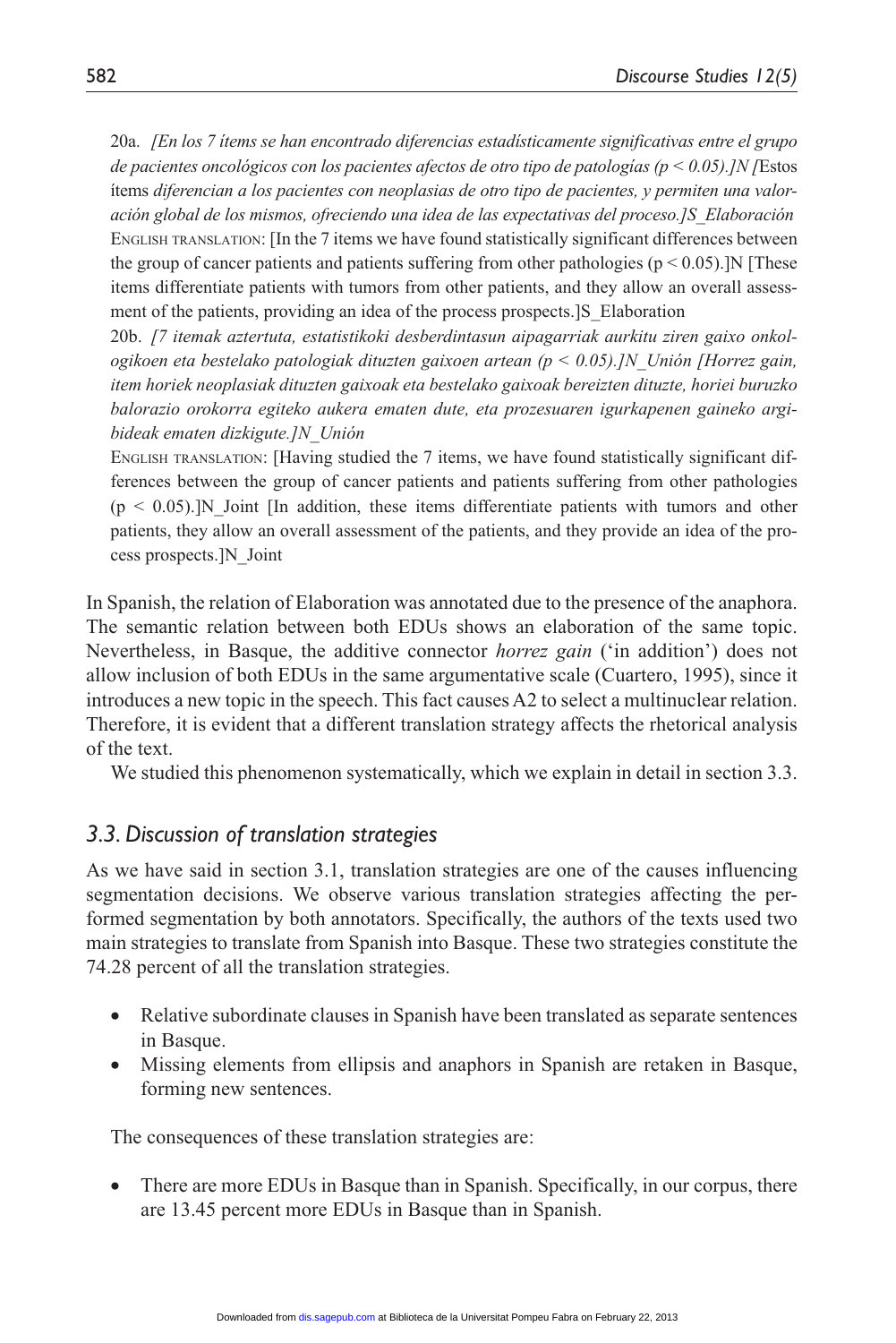This difference between EDUs in the two languages significantly affects the agreement on the segmentation, and therefore it affects in a gradual way the other annotation levels and evaluated factors (spans, nuclearity and relations) as well. This fact makes quantitative and qualitative evaluation more difficult to perform.

As we have said in section 3.2, translation strategies may be the cause of a different rhetorical analysis. We include in Table 7 the used strategies to translate from Spanish into Basque, with their frequencies.

Three of these translation strategies are mentioned in Arakama et al. (2005): completing ellipsis and/or dividing sentences, using a finite verb and deleting relative clauses. Another of these strategies is used when the translator wants to provide more coherence to the translation: using discourse markers (Zabala, 1996).

We provide some examples herein:

a) Completing ellipsis and/or dividing sentences:

21a. *[Todos los pacientes presentaban una insuficiencia ventilatoria, en 10 casos de tipo obstructivo y en los restantes de tipo no obstructivo o mixto.]*

English translation: [All patients had ventilatory failure, 10 cases of obstructive type and the remaining of non-obstructive or mixed type.]

21b. *[Gaixo guztiek zeukaten aireztapen gutxiegitasuna;] [hamar kasutan butxaketa-motakoa zen] [eta gainerakoetan ezbutxaketakoa edo mistoa zen.]*

English translation: [All patients had ventilatory failure;] [10 cases were of obstructive type] [and the remaining were of non-obstructive or mixed type.]

In this example, the translation strategy was in Basque to complete the ellipsis of verbs describing the cases of 'ventilatory failure'.

b) Using a finite verb:

22a. *[Estudiamos 47 pacientes y 82 pies* intervenidos *entre los años 1992 y 2004.]*

English translation: [We studied 47 patients and 82 feet *undergoing surgery* between 1992 and 2004.]

22b. *[1992. eta 2004. urte bitartean, 47 gaixo aztertu genituen,] [eta 82 oinetan* egin genuen ebakuntza.]

English translation: [Between 1992 and 2004, we studied 47 patients] [and we *operated* 82 feet.]

| Translation strategies                           | Spanish | <b>Basque</b> | Total |
|--------------------------------------------------|---------|---------------|-------|
| a) Completing ellipsis and/or dividing sentences |         |               |       |
| b) Using a finite verb                           |         |               |       |
| c) Using discourse markers                       |         |               |       |
| d) Deleting relative clauses                     |         |               |       |
| e) Other strategies                              |         |               |       |
| Total                                            |         |               |       |
|                                                  |         |               |       |

| Table 7. Translation strategies determining different rhetorical relations |  |  |  |  |  |  |  |
|----------------------------------------------------------------------------|--|--|--|--|--|--|--|
|----------------------------------------------------------------------------|--|--|--|--|--|--|--|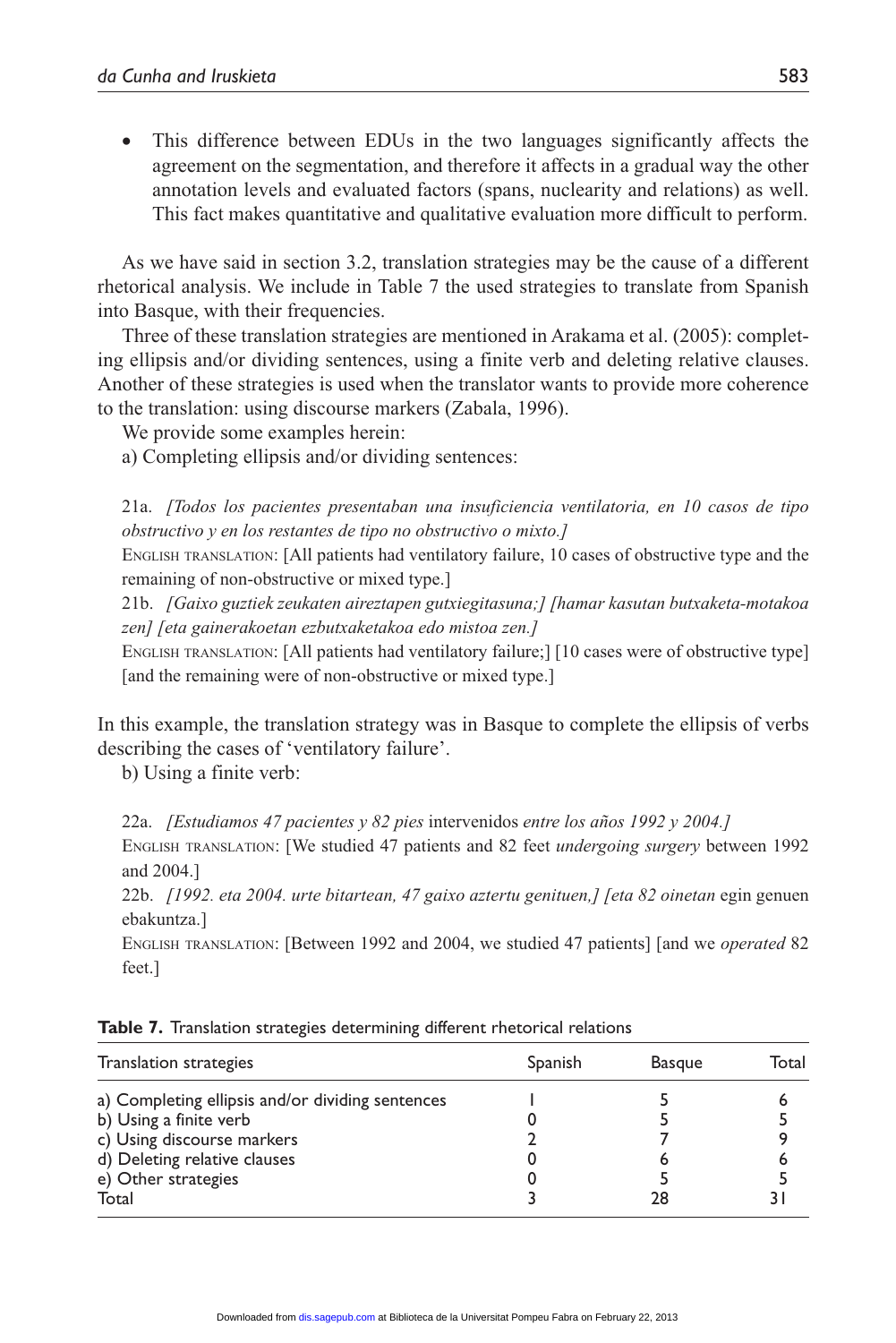The Spanish participle (*intervenidos* ['undergoing surgery']) was translated into Basque by a structure with a finite verb and its direct object (*ebakuntza egin genuen* ['(we) operated']).

23a. *[Nuestros resultados sugieren la presencia de alteraciones respiratorias crónicas con el resultado de un déficit ventilatorio, varias décadas después del tratamiento con colapsoterapia;* comprobando *una buena respuesta al tratamiento con ventilación domiciliaria.]*

English translation: [Our results suggest the presence of chronic respiratory disorders with the result of a ventilatory deficit, several decades after treatment with Collapse Therapy; *proving* a good response to treatment with home ventilation.]

23b. *[Gure emaitzek iradokitzen dute kolapsoterapiarekin egindako tratemendutik hamarkada batzuk gerago arnas alterazio kronikoak daudela aireztapen déficit baten emaitzarekin;] [eta*  egiaztatu *da etxeko aireztapenarekin egindako tratamenduak erantzun ona izan duela.]*

English translation: [Our results suggest the presence of chronic respiratory disorders with the result of a ventilatory deficit, several decades after treatment with Collapse Therapy;] [and a good response to treatment with home ventilation *has been proved*.]

In this example, the Spanish gerund (*comprobando* ['proving']) was translated into Basque by the finite verb (*egiaztatu da* ['(it) has been proved']).

c) Using discourse markers:

24a. *[Como cirugía primaria presenta una mortalidad del 0,5%] [y un 8,8% de complicaciones perioperatorias, destacando la hemorragia (4,8%) y la dehiscencia anastomótica (1,7%).]* English translation: [As primary surgery, it presents a mortality of a 0.5%] [and a 8.8% of perioperative complications, standing out hemorrhages (4.8%) and dehiscence of anastomosis (1.7%).] 24b. *[Kirurgia mota honetan, heriotza tasa % 0,5ekoa da,] [eta ebakuntza osteko arazoak, berriz, % 8,8koak dira: odoljarioa (% 4,8) eta dehiszentzia anastomotikoa (% 1,7).]* English translation: [In this type of surgery, the mortality rate is 0.5%] [while the perioperative complications are 8.8%: haemorrhages (4.8%) and dehiscence of anastomosis (1.7%).]

The use of the Basque counterargument connector *berriz* ('while') shows a contrast, not a contradiction. This connector means that A2 labels this passage with a Contrast relation, while A1 labels the same passage with List relation, because he did not have any discourse marker.

d) Deleting relative clauses:

25a. *[Creemos que es importante dar a nuestros pacientes una información previa a la exploración lo más precisa posible, que sea capaz de resolver todas las posibles dudas que les plantee y que les permita afrontarla con tranquilidad.]*

English translation: [We think that it is important to give our patients a pre-scan information as accurate as possible, being able to resolve all the possible doubts raised by it and allowing them to deal with it peacefully.]

25b. *[Garrantzitsua iruditzen zaigu azterketa egin baino lehen, gaixoei informazio zehatza aurreratzea.] [Horrela, bere zalantzak argituz, hobeto egingo diote aurre azterketari.]*

English translation: [We think that it is important to give our patients a pre-scan information as accurate as possible.] [In this way, resolving their doubts, they will deal better with the medical examination.]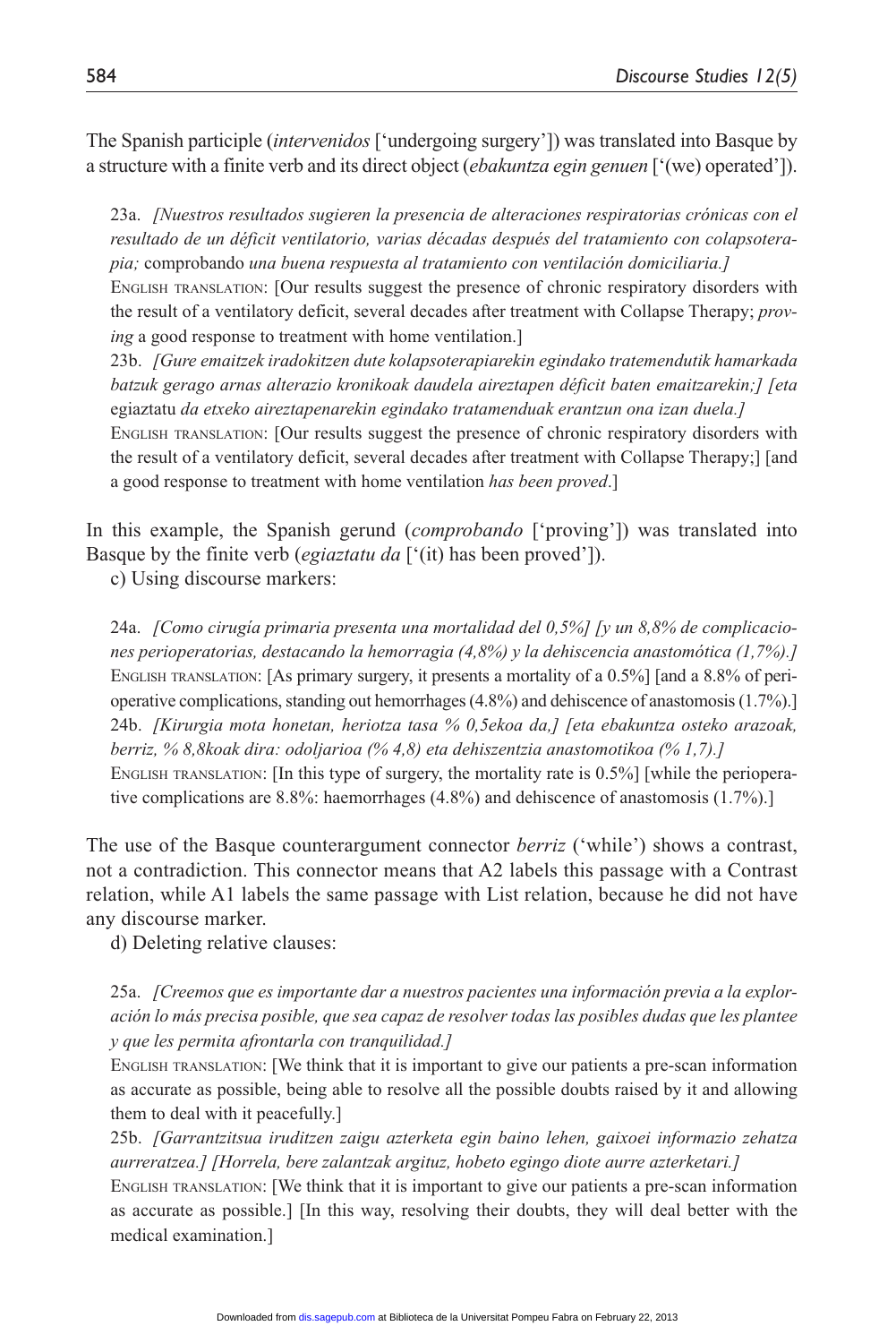|                            | Absolute data | ℅     |
|----------------------------|---------------|-------|
| Total relations            | 224           | 100%  |
| Agreement on relations     | 157           | 71%   |
| Disagreements on relations | 65            | 29%   |
| <b>Translation source</b>  | 31            | 13.8% |
| Interpretation source      | 34            | 15.2% |

**Table 8.** Data of the partial qualitative evaluation

In this example, the literal translation of the relative clause used in Spanish was avoided in Basque and it was translated by an independent sentence with a finite verb (*aurre egingo diote* ['(they) will deal with']).

Once all the cases have been described, we conclude that the use of the detected translation strategies is due to the fact that Basque sentences have the semantic load at the end of the sentence, since it is an SOV language. In order to facilitate the understanding, the translator has to locate the semantic load earlier in the sentence or has to reduce the size of it. In this corpus more sentences in Basque than in Spanish were used to facilitate the understanding of the semantic content. Precisely for this reason (to shorten sentences), some translation strategies were used in Basque. The use of these strategies definitely increases the linguistic differences that affect the rhetorical structure, changing the relations among EDUs and, thus, changing sometimes the meaning of the text or, at least, the presentation of the information. If the meaning of the text is different, it is normal that the disagreement between the annotators increases and, thanks to the partial qualitative evaluation, this great increase in the disagreement becomes an indicator of translation techniques.

Table 8 shows the data of the partial qualitative evaluation that we performed in this work.

Finally, Table 9 provides recall and precision of the quantitative evaluations, and recall of the qualitative evaluation. It is noticed that the precision of both evaluations is very similar (68.3% in the quantitative evaluation and 71% in the qualitative evaluation).

As it is shown in Table 9, the precision of the qualitative evaluation from the comparison of the 20 rhetorical trees of the corpus is more optimistic than the quantitative one, but not too much (only 2.7% more). However, this situation is not constant, since in some trees the difference between evaluations ranges approximately from  $-10\%$  to  $+10\%$ .

Although the use of translation strategies definitely affects rhetorical structures, it does not seem to affect the texts' superstructure, since both annotators have constructed a very similar superstructure for both languages. The macrostructure of a text is, according to van Dijk (1980, 1989), an abstract representation which tends to the overall understanding of the meaning of the text, while the superstructure is the organizational structure of the text, which can vary depending on the type of the text. Van Dijk (1989) described the superstructure of various types of texts, for example scientific texts, and he stated that:

*En los discursos científicos se presenta una variante especial de las superestructuras argumentativas [. . .]. La estructura básica del discurso científico no (sólo) consiste en una CONCLUSIÓN y su JUSTIFICACIÓN, sino también en un PLANTEO DEL PROBLEMA y una SOLUCIÓN*. (van Dijk, 1989: 164)

English translation: Scientific discourse provides a special variant of argumentative superstructures [. . .]. The basic structure of scientific discourse is not (only) a CONCLUSION and its JUSTIFICATION, but also a PROBLEM STATEMENT and a SOLUTION. (van Dijk, 1989: 164)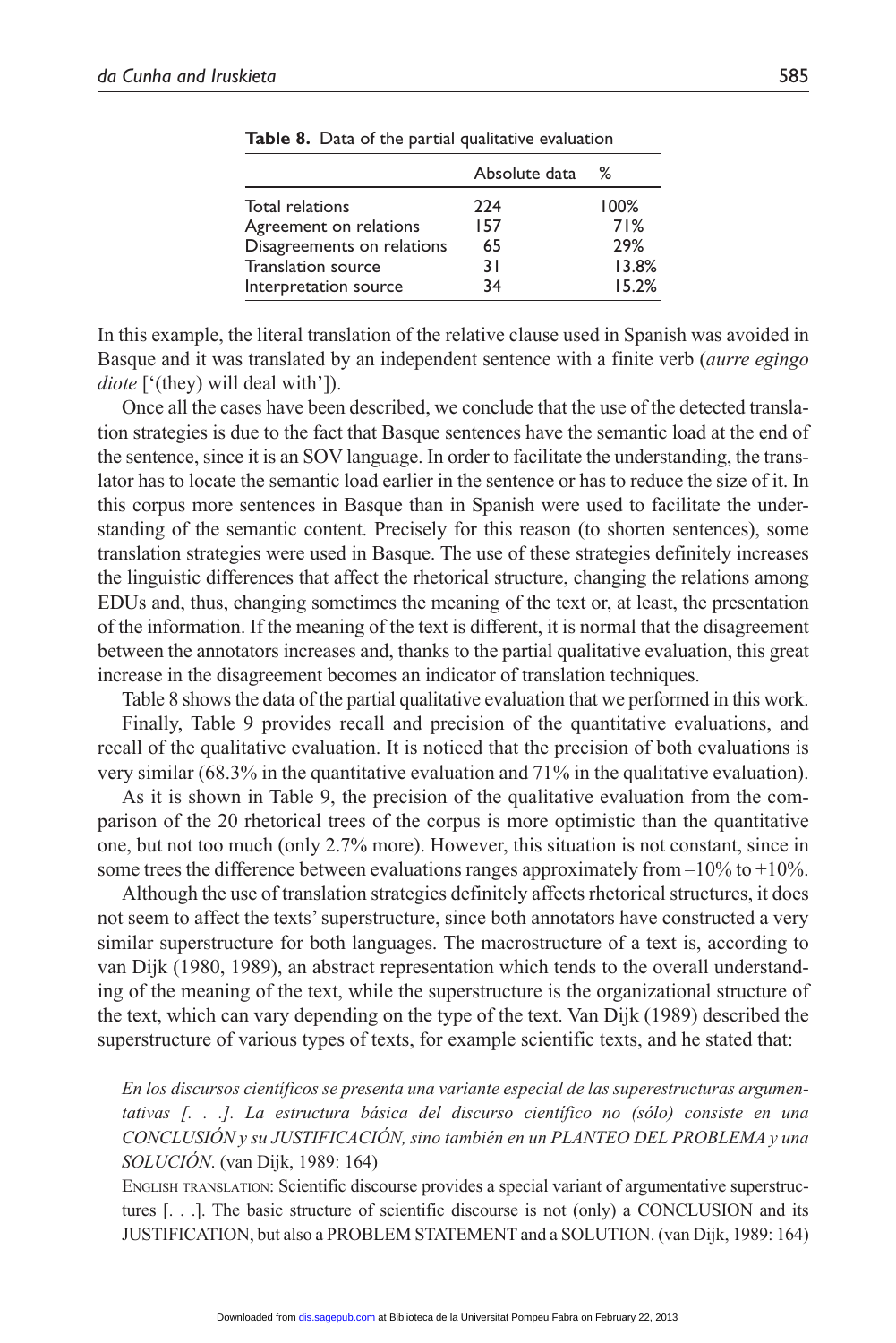|           | Quantitative |           | Qualitative |
|-----------|--------------|-----------|-------------|
|           | Recall       | Precision | Precision   |
| Relations | 98.6%        | 68.3 %    | 71%         |

**Table 9.** Final results of quantitative evaluation and partial qualitative evaluation

For example, van Dijk (1989) analyzed the superstructure of the *Experimental Report*, finding in it some *observations*, an *explanation*, a *hypothesis*, an *experiment*, etc. In this work we also analyze a scientific discourse but, as we have already discussed, our corpus of analysis includes abstracts of original articles, specifically from the medical field. These abstracts maintain the same superstructure of the articles that are related to them and, therefore, they have four main sections: *Introduction*, *Patients and methods*, *Results* and *Discussion*. This structure was labeled exactly by both annotators, by means of RST relations as Background, Means, Result and Interpretation. Figure 6 shows a diagram of this structure.

## **4. Conclusions**

To conclude, we think that this work represents a new contribution concerning RST, since it extends our understanding about the comparison of rhetorical trees in various languages, specifically the comparison between Spanish and Basque, that had not been made before. We have mentioned some problems of quantitative evaluation, and an original qualitative evaluation has also been presented. Our work shows that, though there are differences regarding rhetorical analysis performed over the same corpus (with parallel texts in two languages) by two annotators, these are mainly due to the translation strategies being used. However, these strategies do not affect the superstructure of medical abstracts in a decisive way.

Another conclusion of this work is that translation strategies influence the interpretation of RST rhetorical relations. The translator did sometimes not use the same linguistic structures when translating from one language into another. Since the rhetorical structures were not maintained, the two annotators of our study interpreted differently a same passage written in two languages.



**Figure 6.** Main superstructure labeled by both annotators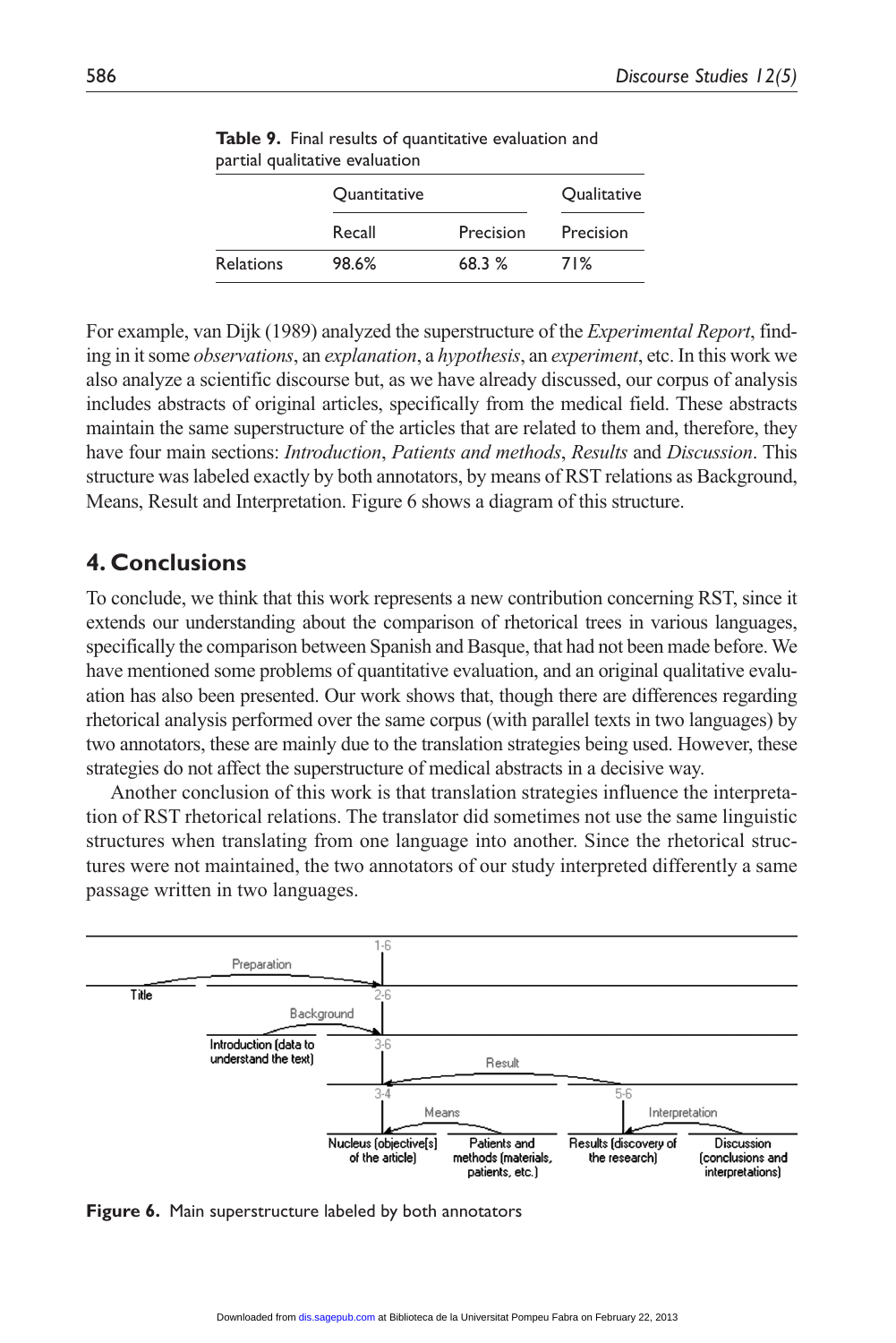Likewise, the comparison of rhetorical trees of parallel texts has allowed us to observe two situations: a) when translating an abstract, its rhetorical structure is not taken into account as much as its syntactic structure, and b) in the cases where it is not convenient to translate syntactic structures literally, the used translation strategies provide some clues about how languages usually structure their discourse (which is an issue to take into account for automatic translation of rhetorical structures).

As future work, we would like to compare the top spans of rhetorical structures in order to determine the level of agreement concerning the superstructure, and to analyze the linguistic factors determining the disagreement on rhetorical structure. Although the abstracts are quite short, we think their length is enough to evaluate the agreement of the annotators. Furthermore, we would like to study the reasons for the oscillations between the quantitative and qualitative evaluations, and to also add to this study a third language, English, since, as we have already mentioned, *Gaceta Médica de Bilbao* also includes the abstracts of the authors in that language. We consider that it is important to observe which types of translation strategies have been used and the existing differences among them. As English and Spanish are linguistically more similar, the applied translation strategies should be reduced and, therefore, this variable would decrease when comparing closer languages. In addition, we would like to confirm if medical abstracts in English have the same superstructure. Moreover, we plan to carry out a compilation of discourse markers in Spanish, Basque and English, starting from an empirical analysis of medical abstracts written in these three languages. The main goal of this last study would be to analyze the correlations among rhetorical relations and discourse markers, in the same way that Iruskieta et al. (in press) have done.

#### **Notes**

- 1. http://www.gacetamedicabilbao.org/web/es/.
- 2. The English translation is ours (see http://www.gacetamedicabilbao.org/web/es/autores.php).
- 3. The following examples are proposed by Carlson and Marcu (2001).
- 4. Throughout this article, examples marked with 'a' show the segmentation included in Carlson and Marcu (2001), and examples marked with 'b' show the segmentation that we would establish in our work.
- 5. 'Deficit' is part of the unit 'it will be able to halve this year's 120 billion ruble'.
- 6. http://dialnet.unirioja.es/servlet/revista?tipo\_busqueda=CODIGO&clave\_revista=2426.
- 7. http://www.wagsoft.com/RSTTool/.
- 8. For the purpose of this article, we have tried to do, for the English translation, the EDU segmentation as similar as possible with regard to the one proposed in Spanish and Basque.
- 9. Marcu (2000b) names them 'spans'.
- 10. Note that numerical elements are included in one column in Table 1, while in Table 3 these elements are included in the first two.

#### **References**

- Abelen, E., Redeker, G. and Thompson, S.A. (1993) 'The Rhetorical Structure of US-American and Dutch Fund-Raising Letters', *Text* 13(3): 323–350.
- Arakama, J.M., Arrieta, A., Lozano, J., Robles, J. and Urrutia, R.M. (2005) *IVAPeko Estilo Liburua*. Zarautz: IVAP.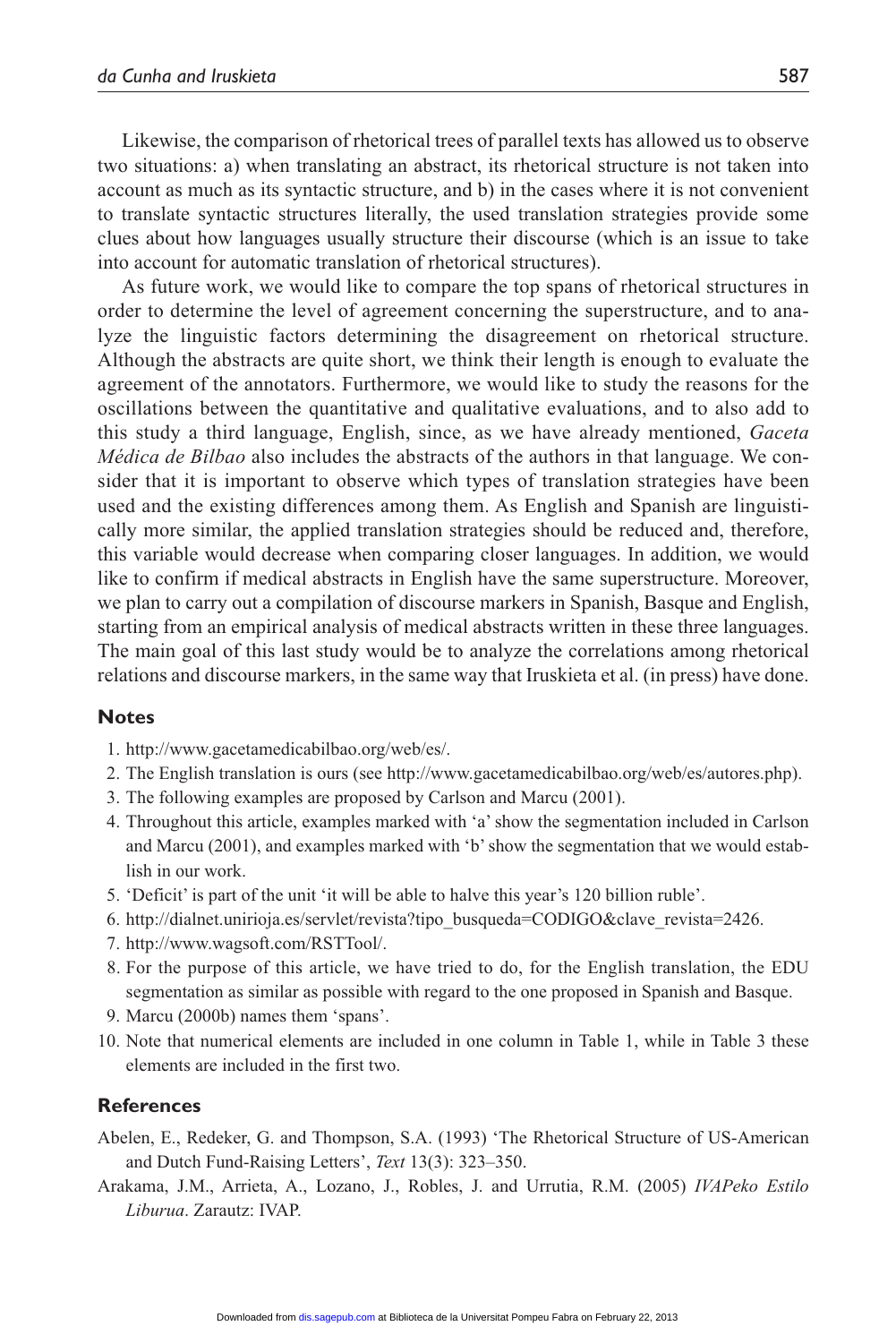- Bateman, J.A. and Rondhuis, K.J. (1997) 'Coherence Relations: Towards a General Specification', *Discourse Processes* 24: 3–50.
- Bouayad-Agha, N. (2000) 'Using an Abstract Rhetorical Representation to Generate a Variety of Pragmatically Congruent Texts', in *Proceedings of the 38th Meeting of the Association for Computational Linguistics*. *Student Workshop*, 16–22.
- Burstein, J. and Marcu, D. (2003) 'A Machine Learning Approach for Identification of Thesis and Conclusion Statements in Student Essays', *Computers and the Humanities* 37(4): 455–467.
- Carlson, L. and Marcu, D. (2001) *Discourse Tagging Reference Manual*. ISI Technical Report ISITR-545. Los Angeles, CA: University of Southern California.
- Carlson, L., Marcu, D. and Okurowski, M.E. (2001) 'Building a Discourse-Tagged Corpus in the Framework of Rhetorical Structure Theory', in *Proceedings of the 2nd SIGDIAL Workshop on Discourse and Dialogue*. 1–10.
- Cuartero, J.M. (1995) 'El estatuto categorial de *además* y sus propiedades distribucionales', *Dicenda* 13: 103–118.
- Cui, S. (1986) 'A Comparison of English and Chinese Expository Rhetorical Structures', Unpublished Master's thesis, UCLA.
- da Cunha, I. (2008) *Hacia un modelo lingüístico de resumen automático de artículos médicos en español*. Barcelona: IULA. [CD-ROM] (Sèrie Tesis; 23).
- da Cunha, I. and Torres-Moreno, J.-M. (2010) 'Automatic Discourse Segmentation: Review and Perspectives', in *Proceedings of the International Workshop on African Human Languages Technologies*. Djibouti: Institute of Sciences and Information Technologies.
- da Cunha, I., Wanner, L. and Cabré, M.T. (2007) 'Summarization of Specialized Discourse: The Case of Medical Articles in Spanish', *Terminology* 13(2): 249–286.
- Delin, J., Hartley, A. and Scott, D. (1996) 'Towards a Contrastive Pragmatics: Syntactic Choice in English and French Instructions', *Language Sciences* 18(3–4): 897–931.
- Ghorbel, H., Ballim, A. and Coray, G. (2001) 'ROSETTA: Rhetorical and Semantic Environment for Text Alignment', in P. Rayson, A. Wilson, A.M. McEnery, A. Hardie and S. Khoja (eds) *Proceedings of Corpus Linguistics 2001*, pp. 224–233.
- Haouam, K. and Marir, F. (2003) 'SEMIR: Semantic Indexing and Retrieving Web Document using Rhetorical Structure Theory', *Lecture Notes in Computer Science*: 596–604.
- Iruskieta, M., Diaz de Ilarraza, A. and Lersundi, M. (in press) 'Correlaciones en euskera entre las relaciones retóricas y los marcadores del discurso', *Proceedings of 27th AESLA International Conference: Ways and Modes of Human Communication*. Ciudad Real: Universidad de Castilla-La Mancha.
- Kong, K.C.C. (1998) 'Are Simple Business Request Letters Really Simple? A Comparison of Chinese and English Business Request Letters', *Text* 18(1): 103–141.
- Mann, W.C. (2005) *RST Web Site*. Available at: www.sfu.ca/rst (accessed 15 August 2009).
- Mann, W.C. and Thompson, S.A. (1988) 'Rhetorical structure theory: Toward a functional theory of text organization', *Text* 8(3): 243–281.
- Marcu, D. (1998) 'The Rhetorical Parsing, Summarization, and Generation of Natural Language Texts', PhD thesis, University of Toronto.
- Marcu, D. (1999) *Instructions for manually annotating the discourse structure of texts*. Available at: http://www.isi.edu/~marcu.
- Marcu, D. (2000a) *The Theory and Practice of Discourse Parsing Summarization*. Cambridge, MA: Massachusetts Institute of Technology.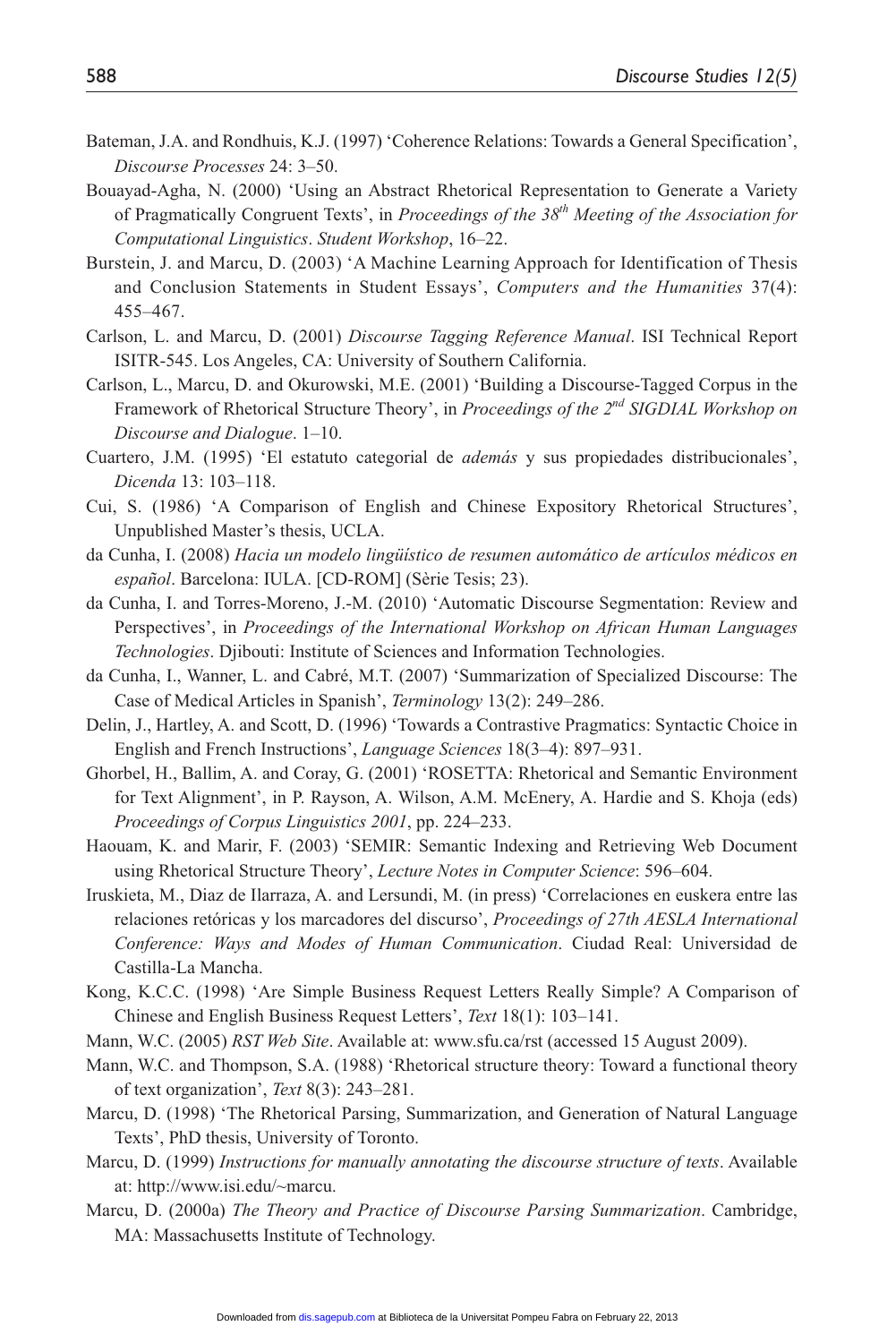- Marcu, D. (2000b) 'The Rhetorical Parsing of Unrestricted Texts: A Surface-Based Approach', *Computational Linguistics* 26(3): 395–448.
- Marcu, D., Amorrortu, E. and Romera, M. (1999) 'Experiments in Constructing a Corpus of Discourse Trees', in *Proceedings of the ACL Workshop on Standards and Tools for Discourse Tagging*: 48–57.
- Marcu, D., Carlson, L. and Watanabe, M. (2000) 'The Automatic Translation of Discourse Structures', *Proceedings of the First Annual Meeting of the North American Chapter of the Association for Computational Linguistics*, 9–17.
- Mazeiro, E. and Pardo, T.A.S. (2009) 'Metodologia de avaliação automática de estruturas retóricas', in *Proceedings of the 7th Brazilian Symposium in Information and Human Language Technology (STIL 2009)*. São Carlos, São Paulo.
- O'Donnell, M. (2000) 'RSTTOOL 2.4 A markup tool for rhetorical structure theory', in *Proceedings of the International Natural Language Generation Conference*: 253–256.
- Pardo, T.A.S. and Nunes, M.G.V. (2008) 'On the Development and Evaluation of a Brazilian Portuguese Discourse Parser', *Journal of Theoretical and Applied Computing* 15(2): 43–64.
- Pardo, T.A.S., Nunes, M.G.V. and Rino, L.H.M. (2004) 'DiZer: An Automatic Discourse Analyzer for Brazilian Portuguese', *Lecture Notes in Artificial Intelligence*: 224–234.
- Ramsay, G. (2000) 'Linearity in Rhetorical Organisation: A Comparative Cross-Cultural Analysis of Newstext from the People's Republic of China and Australia', *International Journal of Applied Linguistics* 10(2): 241–258.
- Ramsay, G. (2001) 'What are they Getting At? Placement of Important Ideas in Chinese Newstext: A Contrastive Analysis with Australian Newstext', *Australian Review of Applied Linguistics* 24(2): 17–34.
- Salkie, R. and Oates, S.L. (1999) 'Contrast and Concession in French and English', *Languages in Contrast* 2(1): 27–56.
- Scott, D., Delin, J. and Hartley, A. (1998) 'Identifying Congruent Pragmatic Relations in Procedural Texts', *Languages in Contrast* 1(1): 45–82.
- Skadhauge, P. and Hardt, D. (2005) 'Syntactic Identification of Attribution in the RST Treebank', in *Proceedings of the Sixth International Workshop on Linguistically Interpreted Corpora*. Jeju Island, 57–62.
- Stede, M. (2008) 'Disambiguating Rhetorical Structure', *Journal of Research in Language and Computation* 6: 311–332.
- Sumita, K., Ono, K., Chino, T., Ukita, T. and Amano, S. (1992) 'A Discourse Structure Analyzer for Japanese Text', in *Proceedings of the International Conference on Fifth Generation Computer Systems*, 1133–1140.
- Swales, J. (1990) *Genre Analysis: English in Academic and Research Settings*. Cambridge: Cambridge University Press.
- Taboada, M. and Mann, W.C. (2005) 'Applications of Rhetorical Structure Theory', *Discourse Studies* 8(4): 567–588.
- Taboada, M. and Mann, W.C. (2006) 'Rhetorical Structure Theory: Looking Back and Moving Ahead', *Discourse Studies* 8(3): 423–459.
- van Dijk, T.A. (1980) *Macro-Structures. An Interdisciplinary Study of Global Structures in Discourse, Cognitions and Interaction*. Hillsdale, NJ: Lawrence Erlbaum.
- van Dijk, T.A. (1989) *La ciencia del texto*. Barcelona: Paidós.
- Zabala, I. (1996) 'Testu-lotura: lotura tematikoa eta erreferentzia-sareak testu teknikoetan', in *Testu-loturarako baliabideak: euskara teknikoa*, pp. 15–44. Bilbao: EHU.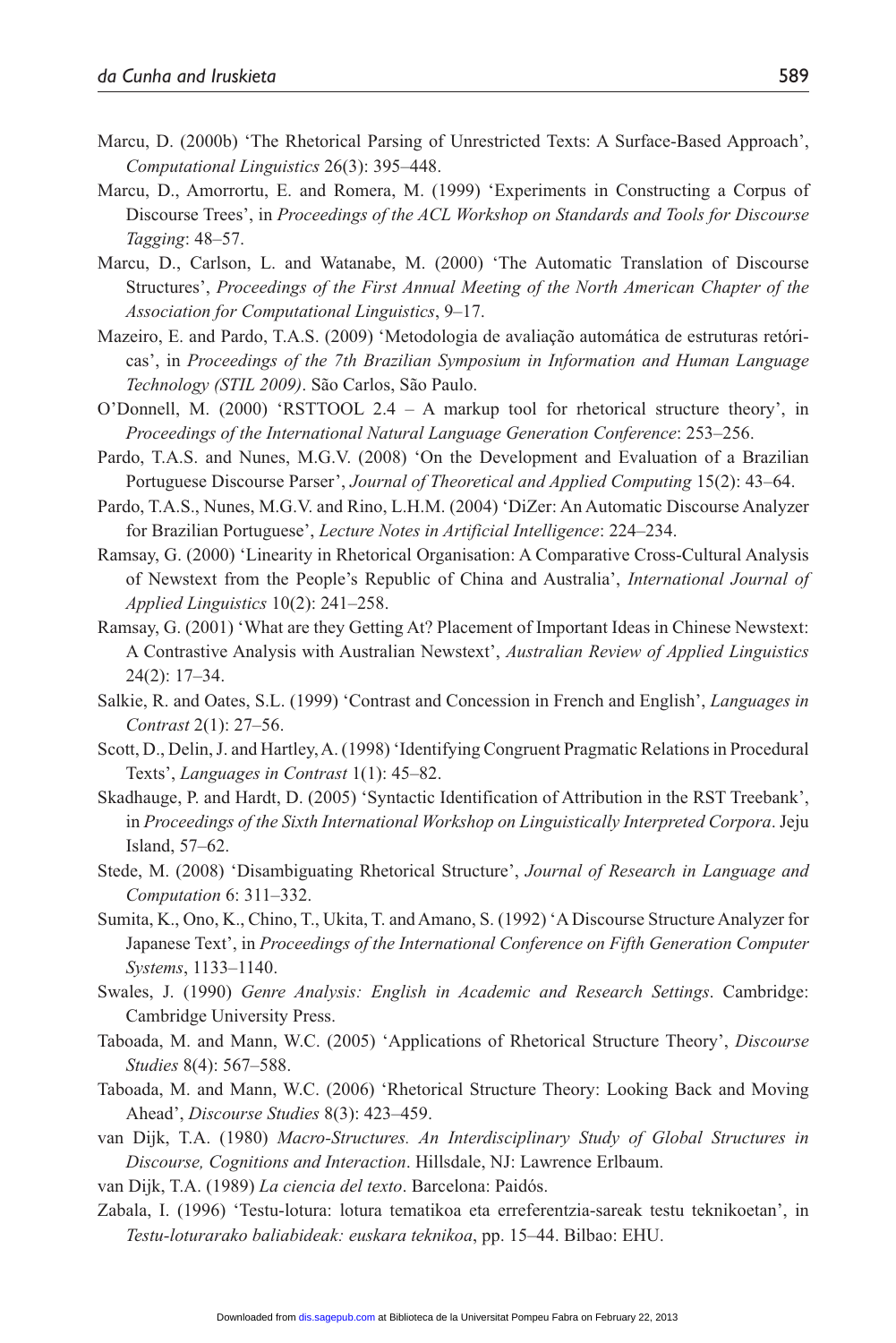| Reference | Title                                                                                                                                                                  | Author(s)                                                                                                                                        | Year |
|-----------|------------------------------------------------------------------------------------------------------------------------------------------------------------------------|--------------------------------------------------------------------------------------------------------------------------------------------------|------|
| Text I    | Pharmacoepidemiologic and<br>pharmacoeconomic study of arterial<br>hypertension                                                                                        | L.C. Abecia                                                                                                                                      | 2008 |
| Text 2    | Serious psychomatic criteria in oncology                                                                                                                               | R. Ruiz, A. Aljelani, U. Shelick,<br>U. Usobiaga, J. Muro, J. Bilbao,<br>F. Franco                                                               | 2007 |
| Text 3    | The 'basal-like' (c-erb-B2 -, ER - and<br>PR - negative) tumour phenotype defines<br>a biologically highly aggressive subgroup of<br>surgical pT1 stage breast cancers | J. Schneider, A. Tejerina,<br>C. Perea, A. Tejerina R. Lucas,<br>J. Sánchez                                                                      | 2007 |
| Text 4    | Real incidence of axillar nodal invasion in<br>TI breast cancer among our population                                                                                   | J. Schneider, A. Tejerina,<br>J. Sánchez, J. Lucas                                                                                               | 2007 |
| Text 5    | Prosthetic infection of knee                                                                                                                                           | O. Sáez-de-Ugarte-Sobrón,<br>I. Gutiérrez-Sánchez,<br>A. Cruchaga-Celada,<br>F. Labayru-Etxebarria,<br>I. Garcia Sánchez,<br>A. Álvarez-González | 2008 |
| Text 6    | Recurrent aphthous stomatitis (I):<br>Epidemiologic, ethiologic and clinical features                                                                                  | A. Eguía, R. Saldón,<br>J. M. Aguirre                                                                                                            | 2003 |
| Text 7    | The surgery of the carotid bifurcation in<br>cerebral ischemia of extracranial origin:<br>A 10 year experience                                                         | L. Estallo, A. Barba,<br>L. Rodríguez, S. Gimena,<br>A. G. Alfageme                                                                              | 2000 |
| Text 8    | Uncommon clinical features in Whipple's<br>disease: An assay of four cases                                                                                             | E. Ojeda, A. Cosme, J. Lapaza,<br>J. Torrado, I. Arruabarrena,<br>L. Alzate.                                                                     | 2005 |
| Text 9    | Evolution of the anthropometric measures<br>in children's feet: Correlation indices with<br>other variables                                                            | R. De los Mozos,<br>A. Alfageme, E. Ayerdi                                                                                                       | 2002 |
| Text 10   | Evolution of the anthropometric measures in<br>children's feet: A stratified descriptive study                                                                         | R. De los Mozos, A.<br>Alfageme, E. Ayerdi                                                                                                       | 2002 |
| Text II   | Evolution of the anthropometric measures in<br>children's feet: An overall descriptive study                                                                           | R. De los Mozos Bozalongo,<br>A. Alfageme Cruz, E. Ayerdi<br>Salazar                                                                             | 2003 |
| Text 12   | Stroke acute care and improvement<br>possibilities                                                                                                                     | J. Pérez-de-Arriba,<br>G. Achutegui, L. Epelde,<br>G. Viñegra, J. L. Elexpuru.                                                                   | 2005 |
| Text 13   | Morbidity and tolerance of the<br>ultrasound-guided prostatic biopsy<br>punction in 392 patients                                                                       | J.A. López-Lendoiro, P. Aísa,<br>X. Aguirre, E. Añorbe,<br>M. Paraíso                                                                            | 2002 |

### **Appendix Table 1.** Information about the analyzed corpus<sup>a</sup>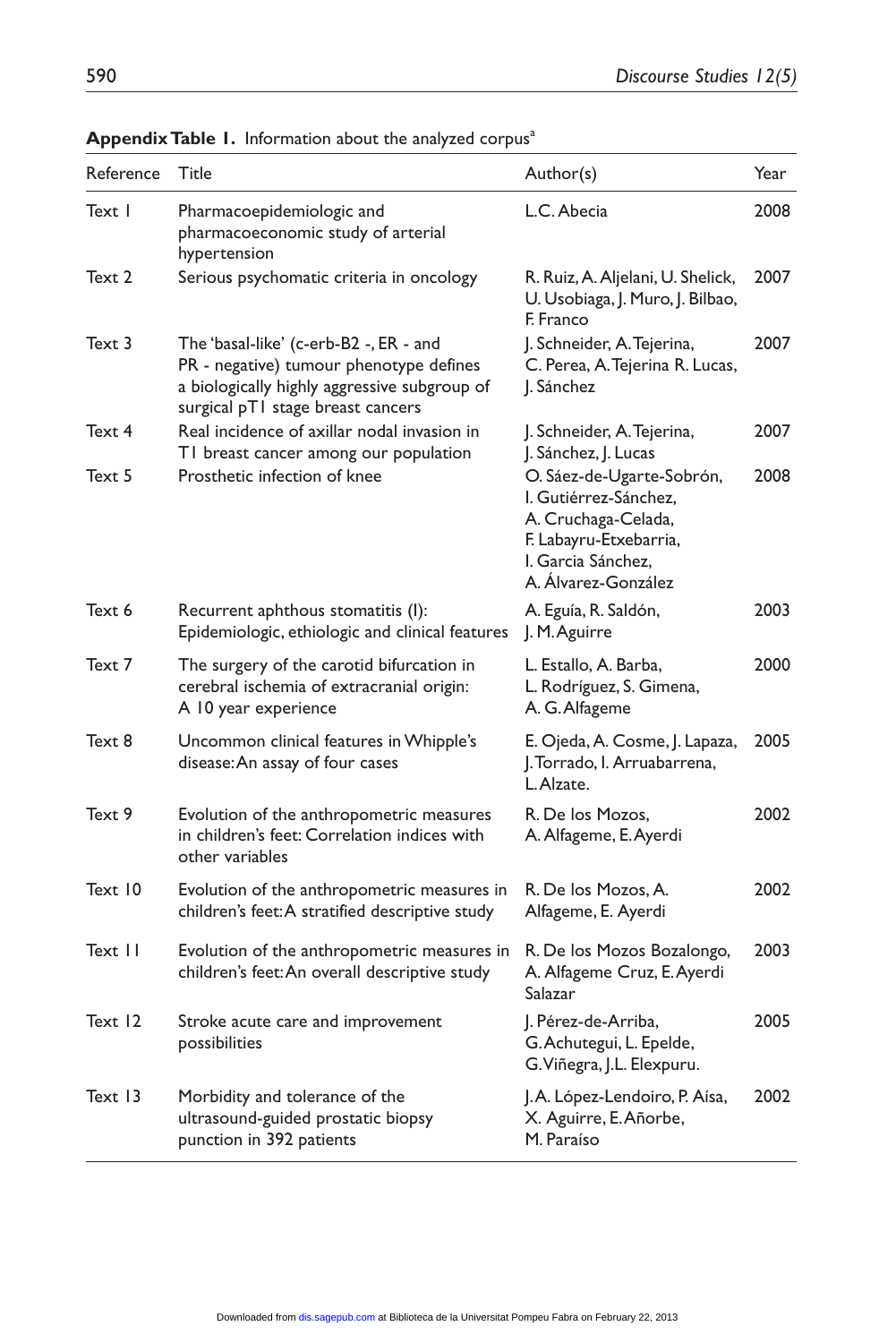| Reference | Title                                                                                                                                         | Author(s)                                                                                                                                   | Year |
|-----------|-----------------------------------------------------------------------------------------------------------------------------------------------|---------------------------------------------------------------------------------------------------------------------------------------------|------|
| Text 14   | Surgical treatment of infantile flexible flan<br>using the calcaneus-stop technique                                                           | I. Etxebarria-Foronda,<br>I. Garmilla-Iglesias,<br>A. Gay-Vitoria, J. Molano-<br>Muñoz. D. Izal-Miranda,<br>E. Esnal-Baza, A. Ruiz-Sánchez. | 2006 |
| Text 15   | The profile of the users from the emergency<br>department from Galdakao's Hospital                                                            | I. Bengoetxea Martínez                                                                                                                      | 2004 |
| Text 16   | Fast progression dementia and myoclonus                                                                                                       | I.Villamil-Cajoto,<br>A, M. J. González-Quintela,<br>V. Villacian-Vicedo                                                                    | 2005 |
| Text 17   | Surgical and ultrasound correlation in full<br>thickness tears of the shoulder rotator cuff                                                   | J. de la Fuente-Ortiz-de-Zárate,<br>J. Kutz-Peyroncelli,<br>J. L. Imizcoz-Barriola                                                          | 2004 |
| Text 18   | Surgical treatment for morbid obesity                                                                                                         | I. Díez-del-Val, C. Martínez-<br>Blázquez, V. Sierra-Esteban,<br>J. M. Vitores-López,<br>J. Valencia-Cortejoso                              | 2005 |
| Text 19   | Progress of patients undergoing<br>collapsotherapy due to pulmonary<br>tuberculosis                                                           | K. Abu-Shams, J. Ardanaz,<br>M. Murie, A. Sebastián,<br>G. Tiberio, A. Arteche.                                                             | 2000 |
| Text 20   | Pseudomonas aeruginosa infection-<br>colonization in patients with bronchiectasias<br>or COPD. Clinical features, microbiology<br>and outcome | J. Garrós Garay, E. Ruiz de<br>Gordejuela, G. Martín Saco,<br>L. Gallego, J. Pérez Escajadillo,<br>F. García Cebrián                        | 2002 |

<sup>a</sup>The titles in English have been extracted from the original articles, except for the titles of texts 7 and 19; we have translated these from Spanish into English.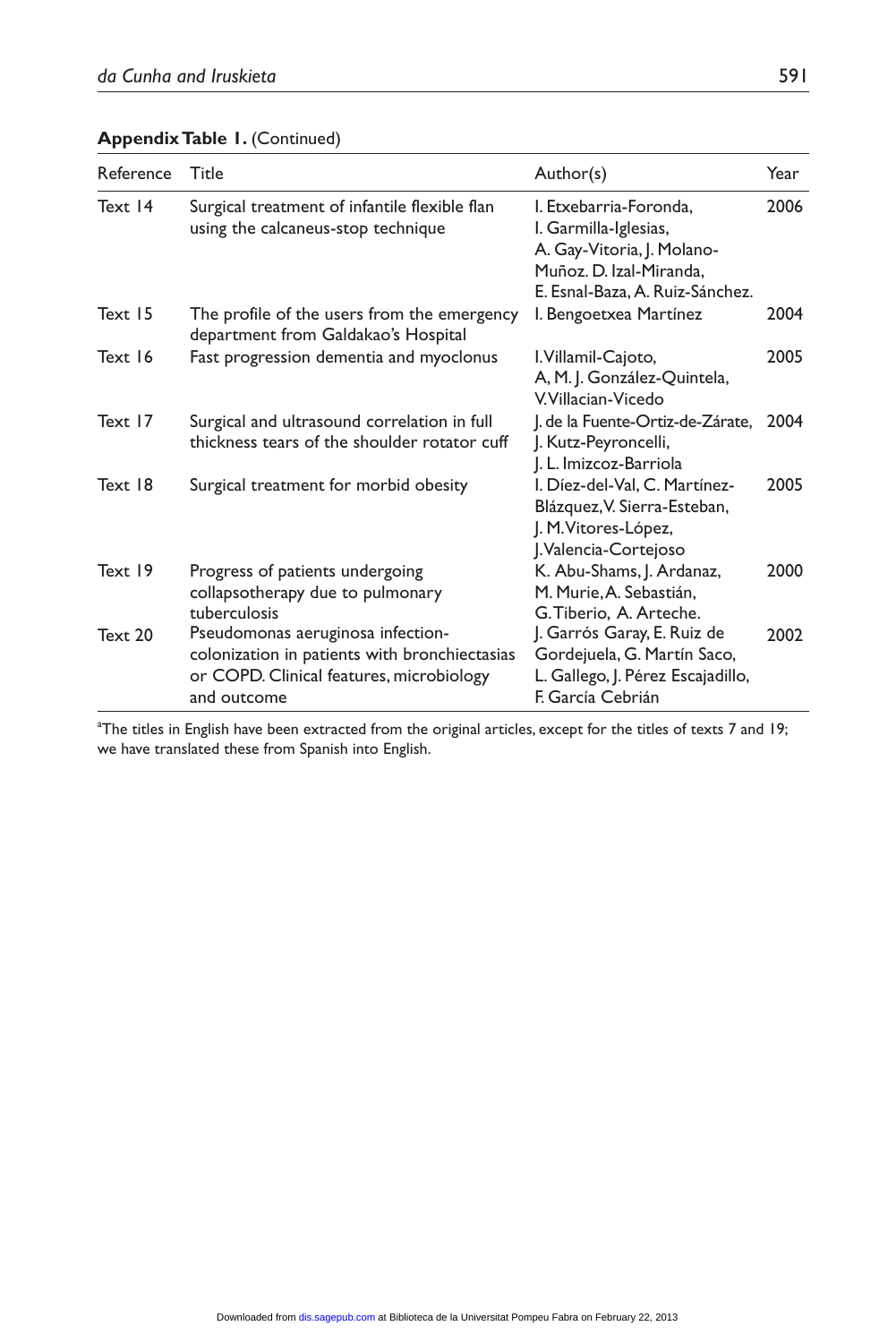| Relation                   |    | Example                                                                                                                                                                                                                                                                                                |
|----------------------------|----|--------------------------------------------------------------------------------------------------------------------------------------------------------------------------------------------------------------------------------------------------------------------------------------------------------|
| <b>CONTRAST</b><br>$(N-N)$ | S  | [Los antecedentes de primer grado se relacionan con un mayor riesgo<br>de aparición del tumor, $J_{\scriptscriptstyle N}$ [mientras que los antecedentes familiares de<br>segundo grado no influyen de manera importante.] $_{N}$                                                                      |
|                            | В  | [Lehen graduko aurrekariak tumorearen agertze arrisku handiagoekin<br>lotzen dira;] <sub>N</sub> [bigarren graduko aurrekari familiarrak, ordea, ez dute modu<br>garrantzitsuan eragiten] <sub>N</sub>                                                                                                 |
|                            | Ε  | [First-degree medical history is associated with an increased risk of<br>developing the tumour, $J_{\text{N}}$ [while second-degree family medical history<br>did not influence significantly.] $_{\textrm{N}}$                                                                                        |
| JOINT<br>(N-N)             | S  | [En todos los pacientes se realizó un seguimiento radiológico] <sub>N</sub> [y fueron dados                                                                                                                                                                                                            |
|                            | В  | de alta tras una radiografía del abdomen sin evidencia de cuerpos extraños.] $_{\textrm{\tiny{N}}}$<br>[Paziente guztiei erradiologiako jarraipena egin zaie] <sub>N</sub> [eta gorputz arrotzen<br>ebidentzia gabeko sabelaldearen erradiografien ostean guztiei alta eman<br>zitzaien] $\frac{1}{N}$ |
|                            | E, | [All the patients underwent radiological monitoring] $\alpha$ [and were<br>discharged after a scan of the abdomen without evidence of strange<br>bodies. $\int_{b}$                                                                                                                                    |
| LIST<br>(N-N)              | S  | [El 68% de los pacientes eran varones.] <sub>N</sub> [El 92% procedían de Colombia.] <sub>N</sub>                                                                                                                                                                                                      |
|                            | В  | [El 65% ingirieron fármacos antidiarreicos.]<br>[Pazienteen % 68a gizonezkoak ziren.] <sub>N</sub> [% 92ak kolonbiar jatorria zuen.] <sub>N</sub><br>[% 65ak beherakoaren kontrako botika irentsi zuen.] $_{N}$                                                                                        |
|                            | E  | [68% of patients were male.] <sub>N</sub> [92% came from Colombia.] <sub>N</sub> [65%<br>ingested anti-diarrhea medication.] <sub>N</sub>                                                                                                                                                              |
| SEQUENCE<br>(N-N)          | S  | [A todos ellos se les realizaron una historia clínica y un examen físico.] $_{\textrm{\tiny{N}}}$<br>[Se les preguntó por el país de procedencia.] <sub>N</sub> [Se registraron la frecuencia                                                                                                          |
|                            | В  | cardíaca, la temperatura y la presión arterial.] <sub>N</sub><br>[Horiei guztiei egin zitzaien historia klinikoa eta azterketa fisikoa.] $_{\textrm{\tiny{N}}}$<br>[Jatorriko herrialdeaz galdetu zitzaien.] <sub>N</sub> [Bihotz-maiztasuna, tenperatura                                              |
|                            | E  | eta presio arteriala erregistratu ziren.] $_{\textrm{\tiny{N}}}$<br>[We carried out a medical history and a physical examination to all<br>of them.] <sub>N</sub> [We asked them their country of origin.] <sub>N</sub> [We registered                                                                 |
| <b>DISJUNCTION</b>         | S  | their heart rate, temperature and blood pressure. $J_{N}$<br>[La mayoría de los pacientes que han perdido peso de forma apreciable                                                                                                                                                                     |
| (N-N)                      | В  | roncan menos] <sub>N</sub> [o han dejado de hacerlo por completo.] <sub>N</sub><br>[Pisua nabarmen galdu duten pazienteen gehiengoak zurrunga gutxiago                                                                                                                                                 |
|                            | Ε  | egiten dute] <sub>N</sub> [edo zurrunga egiteari utzi diote] <sub>N</sub><br>[Most of the patients who have lost weight appreciably snore less] $_{\!\scriptscriptstyle\rm M}$                                                                                                                         |
| CONJUNCTION                | S  | [or they have stopped completely.] $_{\textrm{N}}$<br>[Mendel no sabía que los genes se localizan en cromosomas] $_{\text{N}}$ [ni que los genes                                                                                                                                                       |
| $(N-N)$                    | В  | localizados uno cerca del otro en el mismo cromosoma se transmiten juntos.] $_{\textrm{\tiny{N}}}$<br>[Mendelek ez zekien geneak kromosometan kokatzen zirela] <sub>N</sub> [ezta<br>elkarrekin transmititzen zirela ere kromosoma batean bata bestetik hurbil                                         |
|                            | E  | kokaturiko geneak. J <sub>N</sub><br>[Mendel did not know that genes are located in chromosomes] <sub>N</sub> [nor<br>that genes that are located near each other in the same chromosome<br>are transmitted together.] $_{\textrm{N}}$                                                                 |

**Appendix Table 2.** List of relations used in this study following the extended version and with representative examples in Spanish and Basque<sup>a</sup>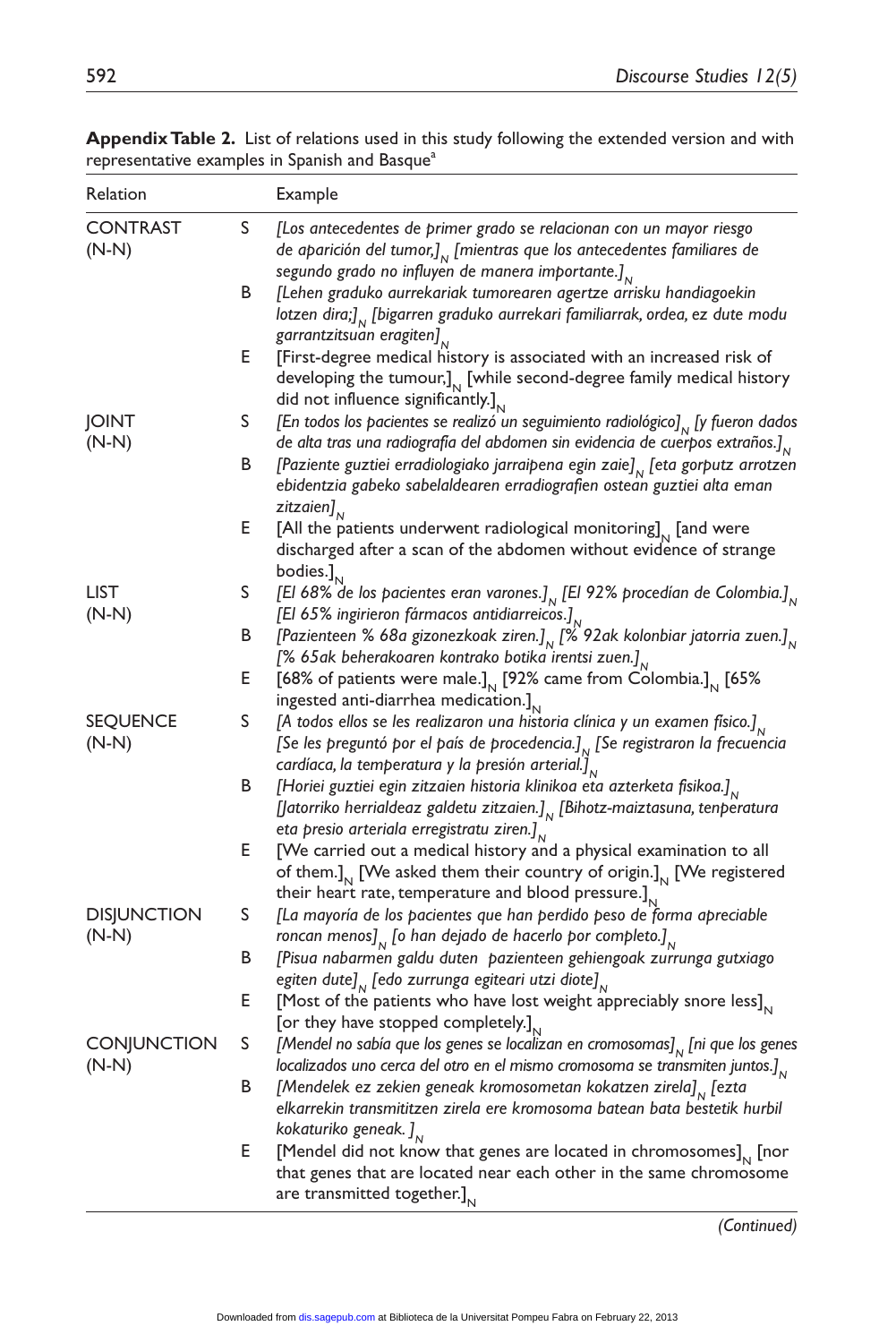| Relation                       |   | Example                                                                                                                                                                                                                                                                                                                                                                             |
|--------------------------------|---|-------------------------------------------------------------------------------------------------------------------------------------------------------------------------------------------------------------------------------------------------------------------------------------------------------------------------------------------------------------------------------------|
| <b>BACKGROUND</b><br>$(N-S)$   | S | [A los portadores de cuerpos extraños intraabdominales que contienen<br>cocaína, con fines de contrabando, se les conoce con el síndrome del<br>body packer.]. [Hemos estudiado la aparición de complicaciones en el<br>seguimiento de individuos que ingieren estos paquetes de droga, con el fin<br>de poder dar unas normas de actuación en estos casos.] $_{\textrm{\tiny{N}}}$ |
|                                | В | [Kokainadun sabelalde barneko gorputz arrotzen eramaileak, kontrabando<br>helburudunak, "body packer" sindromea izenaz ezagutzen dira.]. [Droga<br>pakete hauek irensten dituzten norbanakoen jarraipenean konplikazioen<br>agerpenak ikertu ditugu.]                                                                                                                               |
|                                | Е | [Persons who transport strange bodies containing cocaine by internal<br>concealment for smuggling purposes are referred to body packer<br>syndrome.] <sub>s</sub> [We have analyzed the monitoring complications of<br>persons that consume these packets of drug, with the objective of<br>giving rules of conduct in these cases.] $_{\sim}$                                      |
| <b>CIRCUMSTANCE</b><br>$(N-S)$ | S | [Parece necesario propiciar algún tipo de campaña informativa para<br>sensibilizar a la población femenina ante el cáncer de mama,] <sub>N</sub> [mientras<br>no se diluciden las incógnitas que plantean las costosas campañas de<br>detección temprana.] <sub>c</sub>                                                                                                             |
|                                | В | [Bularreko minbiziaren aurrean beharrezkoa dirudi emakumezko<br>biztanleriari zuzendutako nolabaiteko informazio-kanpainari bide<br>ematea,] <sub>N</sub> [goiz antzemate kanpaina garestien auzia argitzen ez den<br>bitartean behintzat.] <sub>s</sub>                                                                                                                            |
|                                | Е | [It seems necessary to carry out some sort of information campaign<br>to sensitize the population to the female breast cancer, $J_{N}$ [until the<br>factors of costly campaigns of early detection are not adequately<br>considered.] <sub>s</sub>                                                                                                                                 |
| <b>CONCESSION</b><br>$(N-S)$   | S | [El porcentaje de curación fue algo menor en los obesos que en los<br>no obesos, $J_{N}$ [aunque esta diferencia no ha sido estadísticamente<br>significativa.] <sub>c</sub>                                                                                                                                                                                                        |
|                                | В | [Sendatze-portzentajea zerbait hobeagoa izan da pertsona gizenetan<br>ez-gizenetan baino,] <sub>N</sub> [nahiz eta diferentzia hori ez den estatistikoki<br>esanguratsua izan.],                                                                                                                                                                                                    |
|                                | Е | [The cure rate was slightly lower in obese people than in non-<br>obese people, $\int_{N}$ [although this difference was not statistically<br>significant.] <sub>s</sub>                                                                                                                                                                                                            |
| <b>CONDITION</b><br>$(N-S)$    | S | [A efectos del presente estudio consideramos que ha habido acceso a la<br>mamografía] <sub>N</sub> [si la mujer se ha realizado al menos una prueba en los 2<br>años previos a la realización del estudio.] $_{\varsigma}$                                                                                                                                                          |
|                                | В | [Ikerketa honen xedeetarako mamografia egin izan dela kontsideratu<br>dugu] <sub>N</sub> [baldin eta emakumeak gutxienez froga bat egin izan badu<br>ikerketa egin baino 2 urte lehenago],                                                                                                                                                                                          |
|                                | Е | [In this study, we consider that there has been access to<br>mammography] $\left  \right\rangle_{\mathsf{N}}$ [if the woman has had at least one test in the 2<br>years preceding the survey.]                                                                                                                                                                                      |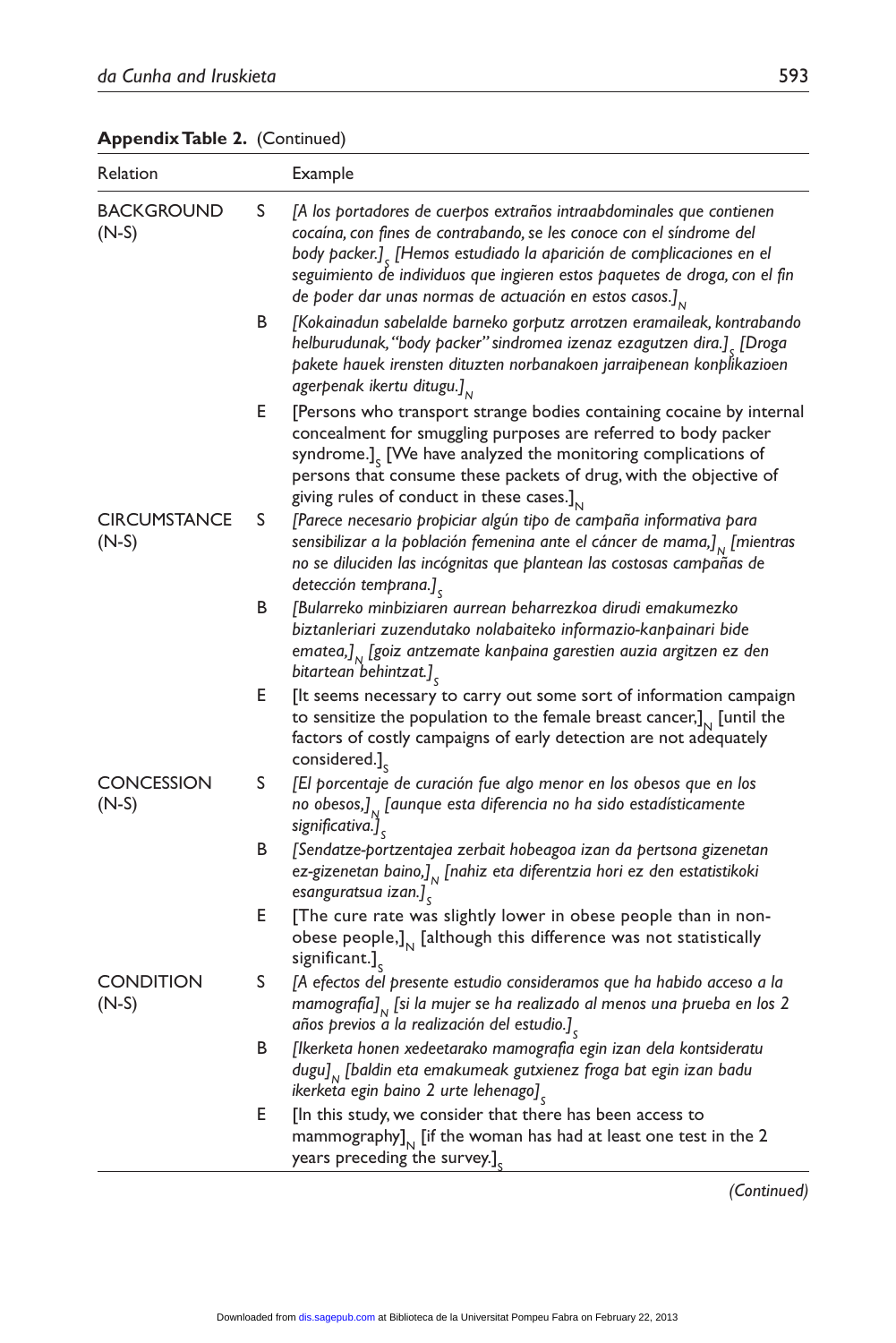| Relation                        |   | Example                                                                                                                                                                                                                                                                        |
|---------------------------------|---|--------------------------------------------------------------------------------------------------------------------------------------------------------------------------------------------------------------------------------------------------------------------------------|
| <b>ELABORATION</b><br>$(N-S)$   | S | [Los pacientes suicidas que padecían una enfermedad orgánica<br>eran 45.] <sub>N</sub> [La edad media de estos pacientes fue de 58,3 años<br>(varones 57,6 años y mujeres 59,2 años) con unos límites de<br>16 a 90 años.] $_{\rm c}$                                          |
|                                 | В | [Gaixotasun organikoa zuten pazienteak 45 izan dira] <sub>N</sub> [16 eta<br>90 urte bitarteko paziente hauen bataz besteko adina 58,3<br>urtekoa izan zen (gizonezkoak 57,6 urte eta emakumezkoak<br>59,2 $urte)$ ] <sub>s</sub>                                              |
|                                 | Е | [Suicidal patients suffering from organic disease were $45.$ ] <sub>N</sub> [The<br>average age of these patients was 58.3 years (men 57.6 years and<br>women 59.2 years) with a range of 16 to 90 years.] <sub>s</sub>                                                        |
| <b>JUSTIFICATION</b><br>$(N-S)$ | S | [Se realizó cirugía en 7 pacientes (3.3%),] <sub>N</sub> [en cinco de ellos porque<br>presentaban obstrucción, en uno por rotura de uno de los paquetes y<br>en otro por ausencia de progresión de dos de los paquetes que eran de<br>tamaño superior al resto.] $_{c}$        |
|                                 | В | [7 pazientengan (% 3,3a) kirurgia burutu zen,] <sub>N</sub> [haietako bostek<br>buxadura zutelako, beste bati paketeetako bat apurtu zitzaiolako eta<br>beste bati handiagoak ziren 2 paketeren kanporaketan garapenik<br>agertzen ez zelako.] <sub>&lt;</sub>                 |
|                                 | Е | [Surgery was performed in 7 patients $(3.3\%),$ ] <sub>N</sub> [in five of them<br>because they had obstruction, in one due to the breakage of one<br>package and in another one because of lack of progression of two<br>packages that were larger than the rest.] $_{\rm c}$ |
| <b>PURPOSE</b><br>$(N-S)$       | S | [Para que puedan cumplir su función con eficacia,] [los SUH precisan<br>que exista un equilibrio apropiado entre la demanda asistencial y su<br>capacidad de respuesta.] $_{\textrm{\tiny{N}}}$                                                                                |
|                                 | В | [Eraginkortasunez haren funtzioa bete dezan,] [SUHak laguntza-<br>eskaeraren eta haren erantzun-gaitasunaren arteko oreka egokia eduki<br>behar du.] $_{\scriptscriptstyle\rm N}$                                                                                              |
|                                 | Е | [In order to fulfil their role effectively,] <sub><math>_{\textrm{s}}</math></sub> [ED needs a proper balance<br>between care demand and its responsiveness. $J_{N}$                                                                                                           |
| <b>REFORMULATION</b><br>$(N-S)$ | S | [Se incluyeron sólo pacientes que se consideraba que estaban<br>estables,] <sub>N</sub> [es decir, que no habían precisado cambiar su medicación<br>habitual en los últimos 15 días y clínicamente no referían un<br>empeoramiento importante.] <sub>s</sub>                   |
|                                 | В | [Egonkor zeudela kontsideratzen ziren pazienteak bakarrik sartu<br>genituen,] <sub>N</sub> [hau da, azkeneko 15 egunetan ohiko medikazioa<br>aldatu behar izan ez zutenak eta klinikoki okerrera<br>egin ez zutenak.],                                                         |
|                                 | Е | [We have included only patients who were considered as stable,] $_{\textrm{N}}$<br>[that is, patients who did not need to change their regular<br>medication in the last 15 days and who reported no significant<br>worsening clinically.] <sub>s</sub>                        |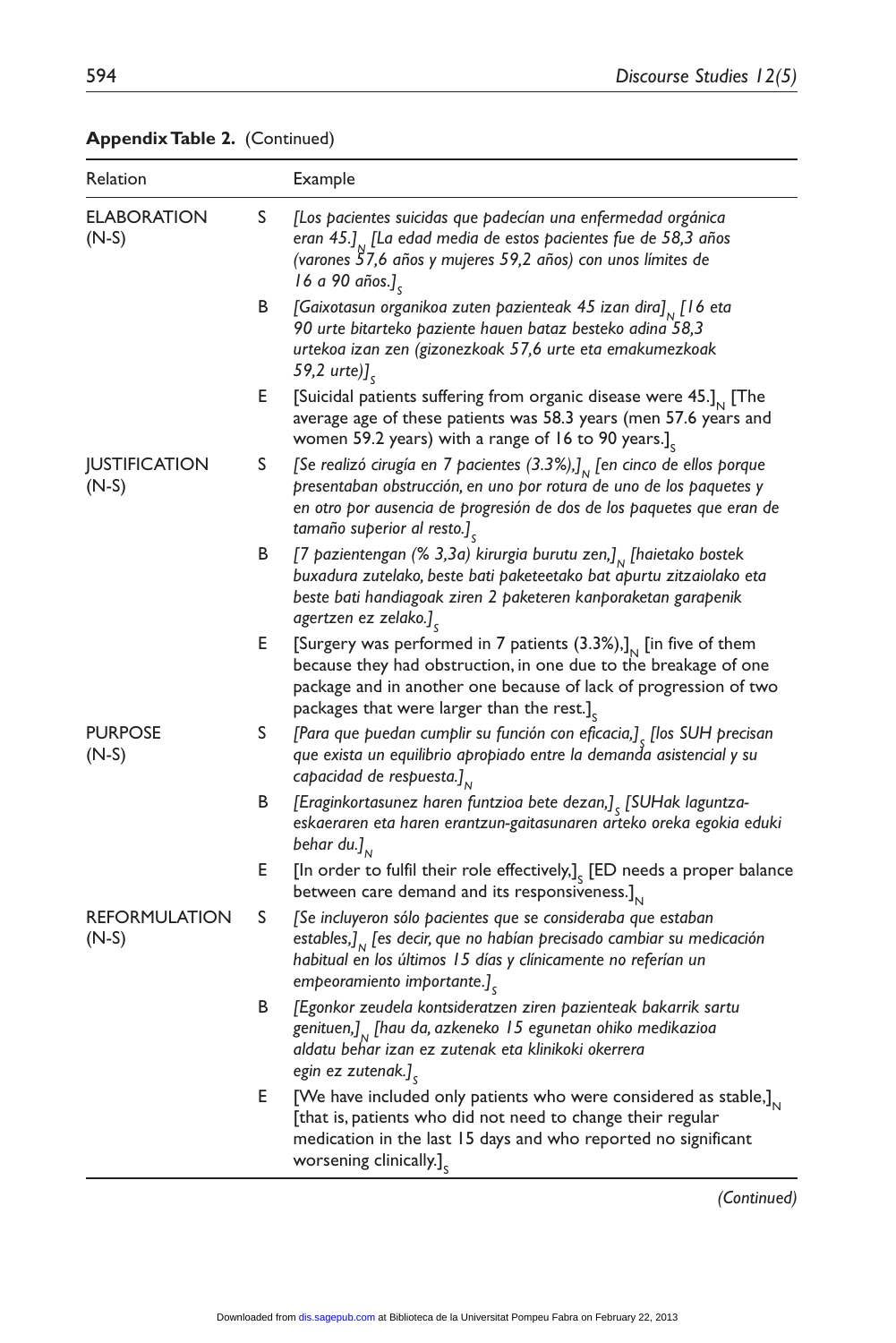| Relation                         |   | Example                                                                                                                                                                                                                                                                                                                                                                         |
|----------------------------------|---|---------------------------------------------------------------------------------------------------------------------------------------------------------------------------------------------------------------------------------------------------------------------------------------------------------------------------------------------------------------------------------|
| <b>RESULT</b><br>$(N-S)$         | S | [Se practicó una radiografía simple del abdomen en todos los<br>enfermos. $J_{N}$ [Se observaron cuerpos extraños intra-abdominales<br>en el 98,6% de los enfermos.] <sub>s</sub>                                                                                                                                                                                               |
|                                  | В | [Gaixo guztietan sabelaldearen erradiografia sinplea praktikatu<br>da.] <sub>N</sub> [Sabelalde barneko gorputz arrotzak gaixoen % 98,6gan hauteman<br>ziren.J $\zeta$                                                                                                                                                                                                          |
|                                  | E | [All patients underwent normal radiographs of the abdomen.] $_{\wedge}$<br>[Intra-abdominal strange bodies were detected in 98.6% of the<br>patients.] <sub>c</sub>                                                                                                                                                                                                             |
| <b>SUMMARY</b><br>$(N-S)$        | S | [Se realizó una radiografía simple.] <sub>N</sub> [También se llevó a cabo una<br>radiografía combinada mediante varias técnicas. $J_{\scriptscriptstyle N}$ [En resumen, se han<br>aplicado diferentes pruebas radiológicas.] <sub>s</sub>                                                                                                                                     |
|                                  | В | [Erradiografia sinplea egin zen.] <sub>N</sub> [Zenbait teknika bidezko erradiografia<br>konbinatua ere egin zen.] <sub>N</sub> [Laburtuz, froga erradiologiako desberdinak<br>aplikatu izan dira.] <sub>s</sub>                                                                                                                                                                |
|                                  | Ε | [A normal X-ray was performed.] $_{\mathsf{N}}$ [We also carried out a<br>combined X-ray by several techniques.] $_{\text{N}}$ [In short, we have applied<br>various radiological tests.] $_{\rm c}$                                                                                                                                                                            |
| <b>EVIDENCE</b><br>$(N-S)$       | S | [Presentaron datos clínicos de obstrucción intestinal $II$ pacientes.] <sub>N</sub> [En<br>todos ellos se observaron signos radiológicos de obstrucción.],                                                                                                                                                                                                                      |
|                                  | B | [11 pazienteren hesteetako buxaduraren datu klinikoak aurkeztu<br>ziren.] <sub>N</sub> [Horietan guztietan buxaduraren zeinu erradiologiakoak<br>hauteman ziren. $J_s$                                                                                                                                                                                                          |
|                                  | Ε | [11 patients presented clinical data of intestinal obstruction.] $_{\mathsf{N}}$<br>[Radiological signs of obstruction were detected in all of them.] <sub>s</sub>                                                                                                                                                                                                              |
| <b>INTERPRETATION</b><br>$(N-S)$ | S | [La utilización de técnicas como el lavado gástrico, la endoscopia, la<br>extracción manual transanal o el uso de laxantes por vía rectal para<br>intentar extraer los paquetes aumenta el riesgo de rotura de los<br>mismos, $J_{N}$ [por lo que se desaconseja su uso.],                                                                                                      |
|                                  | B | [Urdail-garbiketak, endoskopioak, ondeste-bideko eskuzko erauzketak<br>edo ondeste-bideko laxanteen erabilerak paketeak apurtzeko arriskua                                                                                                                                                                                                                                      |
|                                  | Е | handitzen dute.] <sub>N</sub> [zeinarengatik ez dira horien erabilera gomendatzen.] <sub>s</sub><br>[The use of techniques such as gastric lavage, endoscopy, manual<br>transanal removal, or the use of rectal laxatives to try to extract the<br>packages are factors that increase the risk of breaking them, $J_{\text{N}}$ [so<br>we advise against their use.] $_{\rm c}$ |
| <b>OTHERWISE</b><br>$(N-S)$      | S | [Consideramos que el programa tenía cobertura total si incluía a todos<br>los municipios;] <sub>N</sub> [si no, la cobertura del programa era considerada<br>parcial.] $\frac{1}{5}$                                                                                                                                                                                            |
|                                  | В | [Programak kobertura osoa zuela kontsideratu dugu herri guztiak<br>barnean biltzen bazituen;] <sub>N</sub> [bestela, programaren estaldura partzialtzat<br>hartu izan da.] $_{\varsigma}$                                                                                                                                                                                       |
|                                  | E | [We consider that the program had full coverage if it included all<br>municipalities; $J_{\scriptscriptstyle\rm N}$ [if not, the program's coverage was considered as<br>partial.]                                                                                                                                                                                              |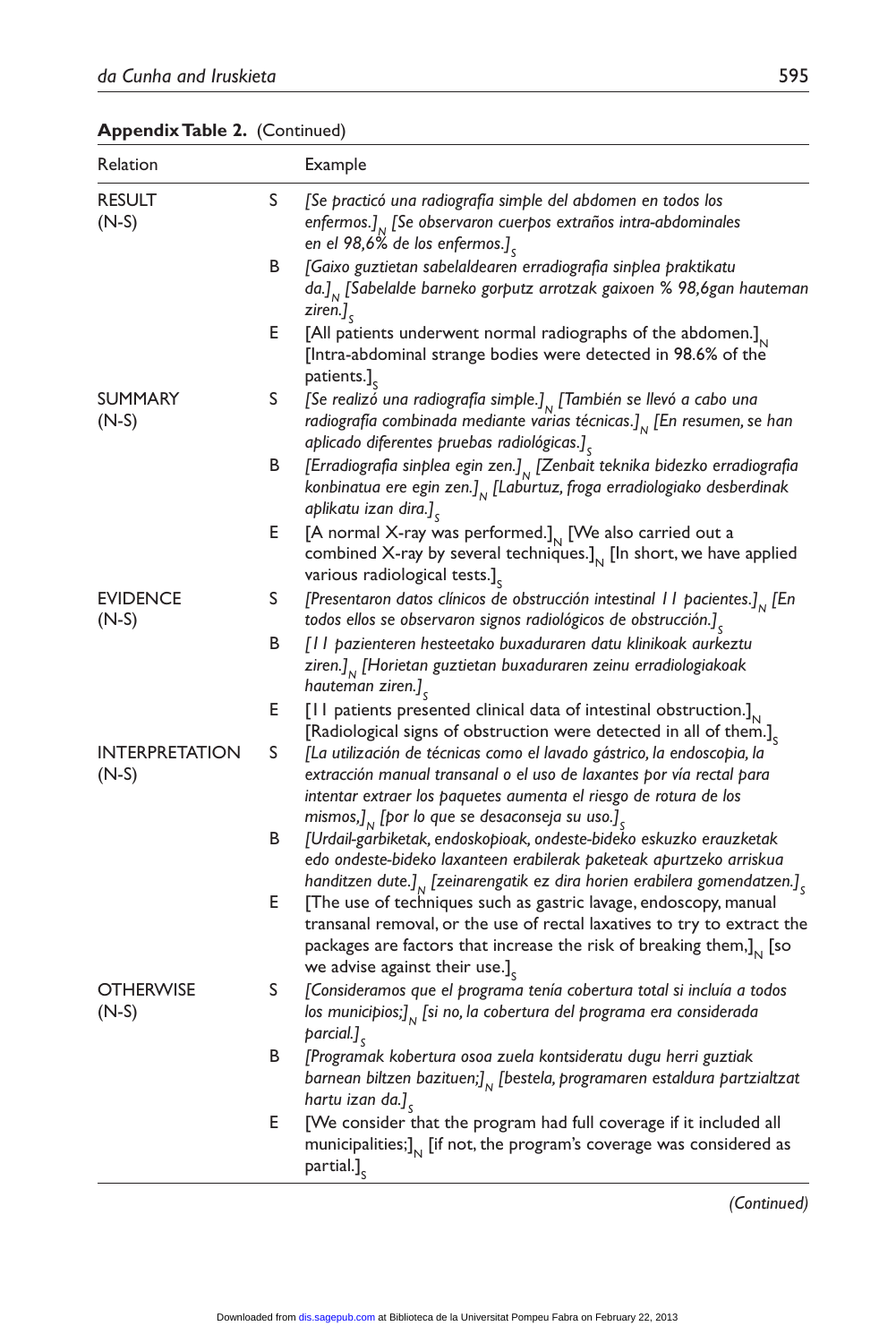| Relation                     |   | Example                                                                                                                                                                                                                                                                                                                                                                                                                   |
|------------------------------|---|---------------------------------------------------------------------------------------------------------------------------------------------------------------------------------------------------------------------------------------------------------------------------------------------------------------------------------------------------------------------------------------------------------------------------|
| <b>ANTITHESIS</b><br>$(N-S)$ | S | [Uno de los factores que se asocian al suicidio es, precisamente, la<br>enfermedad física.] <sub>N</sub> [Sin embargo, la existencia de una enfermedad física<br>no constituye una evidencia incontrovertible de que éste sea el factor<br>único, ni siquiera el más importante, en determinar el acto suicida.],                                                                                                         |
|                              | В | [Buru-hiltzeari lotutako eragile bat, hain zuzen ere, gaixotasun fisikoa<br>izaten da.] <sub>N</sub> [Hala ere, gaixotasun fisikoa ez da ez halabeharrezko<br>arrazoia ez faktore bakarra, ezta garrantzitsuena ere buru-hiltzearen<br>ekintza determinatzeko.] <sub>s</sub>                                                                                                                                              |
|                              | Е | [One of the factors that is associated with suicide is precisely the<br>physical illness. $J_{\scriptscriptstyle\rm NL}$ [However, the existence of a physical illness is not<br>an incontrovertible proof that this is the only factor, nor even the<br>most important, for determining the suicidal act.] <sub><math>S</math></sub>                                                                                     |
| ENABLEMENT<br>$(N-S)$        | S | [Al paciente no solo se le ha de diagnosticar y tratar la infección.] <sub>N</sub> [Es<br>necesario ofrecerle pautas para que dicha infección no vuelva a aparecer.]                                                                                                                                                                                                                                                      |
|                              | В | [Pazienteari diagnostikatzea eta infekzioa tratatzea ez da nahikoa.] $_{_{\rm N}}$<br>[Beharrezkoa da jarraibideak eskaintzea infekzioa berriz ager ez dadin.],                                                                                                                                                                                                                                                           |
|                              | Е | [It is not enough to diagnose and treat the infection of<br>patients.] $_{\text{N}}$ [It is necessary to offer them guidelines in order to avoid<br>the reappearance of this infection.] $_{\rm s}$                                                                                                                                                                                                                       |
| <b>CAUSE</b><br>$(N-S)$      | S | [La psiconeuroinmunología es un nuevo campo de la ciencia que está<br>emergiendo] <sub>N</sub> [debido a un número cada vez mayor de datos que<br>demuestran interrelaciones entre funciones inmunes y psiconeurales.] <sub>s</sub>                                                                                                                                                                                       |
|                              | в | [Psikoneuroinmunologia garatzen ari den zientziaren eremu berria da.] $_{\textrm{\tiny{N}}}$<br>[Izan ere, gero eta datu gehiagok frogatzen dute funtzio immuneen eta<br>psikoneuralen arteko erlazioak.] <sub>s</sub>                                                                                                                                                                                                    |
|                              | Е | [Psychoneuroimmunology is a new field of science that is emerging] $_{\text{N}}$<br>[due to an increasing number of data that show interrelationships<br>between immune functions and psychoneural functions.] $_{\rm s}$                                                                                                                                                                                                 |
| EVALUATION<br>$(N-S)$        | S | [Hay trabajos que demuestran una mejoría en la distancia recorrida en la<br>prueba de marcha debido al aprendizaje, sobre todo cuando las pruebas se<br>repiten en un corto espacio de tiempo.] <sub>N</sub> [Teniendo esto en cuenta, puede<br>considerarse que las pruebas de marcha son adecuadas para este tipo de<br>estudios y reflejan el esfuerzo que el paciente hará en la vida cotidiana.]                     |
|                              | В | [Ikasketaren ondorioz ibilketa-proban ibilitako distantzian hobekuntza<br>frogatzen duten lanak daude, batez ere denbora laburrean errepikatzen<br>diren frogetan.] <sub>N</sub> [Hau kontuan izanik, pentsa daiteke ibilketa-probak<br>ikasketa tipo hauentzat egokiak direla eta pazienteak eguneroko bizitzan<br>egingo duen ahalegina erakusten dutela.] <sub>s</sub>                                                 |
|                              | E | [There are works that show that there is an improvement regarding<br>the distance that is covered in walking tests due to a learning<br>process, especially when the tests are repeated in a short space<br>of time.] <sub>N</sub> [Bearing this in mind, we consider that walking tests<br>are adequate for this type of study and they show the effort that<br>patients would make in their daily living.] <sub>s</sub> |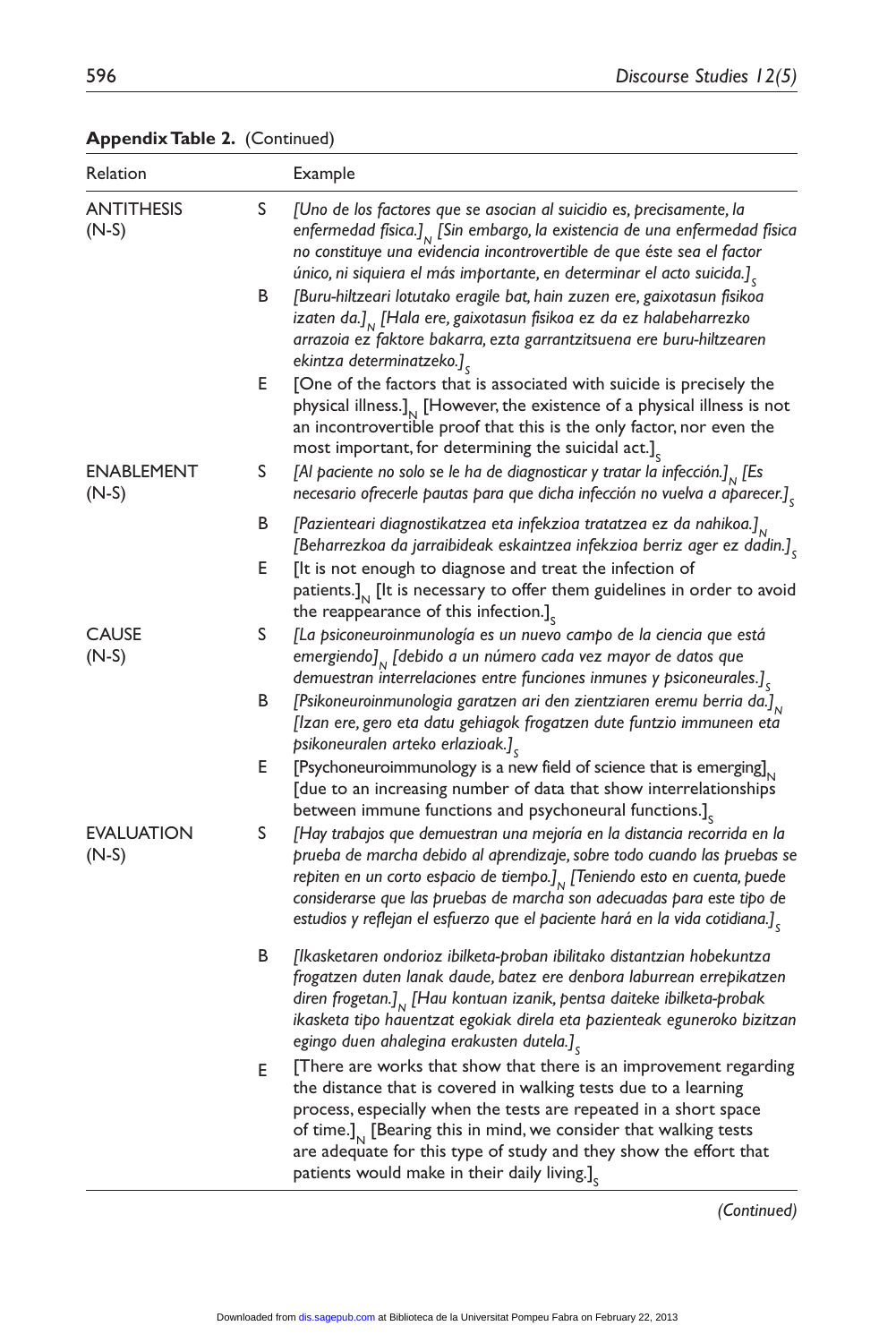|  |  | Appendix Table 2. (Continued) |
|--|--|-------------------------------|
|--|--|-------------------------------|

| Relation                      |   | Example                                                                                                                                                                                                                                                                                                                                                                                                                                                                                                                                                 |
|-------------------------------|---|---------------------------------------------------------------------------------------------------------------------------------------------------------------------------------------------------------------------------------------------------------------------------------------------------------------------------------------------------------------------------------------------------------------------------------------------------------------------------------------------------------------------------------------------------------|
| <b>MOTIVATION</b><br>$(N-S)$  | S | [En contraste con las numerosas propuestas terapéuticas, sorprende<br>que la pérdida de peso, mediante una dieta alimentaria hipocalórica,<br>aparezca en un segundo o tercer plano y sean muy escasas las<br>publicaciones dedicadas, exclusivamente, a los resultados de la misma,<br>máxime cuando la gran mayoría de los pacientes son obesos.] <sub>s</sub> [Por este<br>motivo, nos hemos decidido a comunicar nuestra experiencia con<br>la dieta hipocalórica como tratamiento único en pacientes afectos de<br>$OSASJ_{\scriptscriptstyle{M}}$ |
|                               | B | Makina bat proposamen terapeutikorekin kontrastean, harrigarria da<br>dieta hipokalorikoa bigarren edo hirugarren maila batean agertzea eta<br>hain publikazio gutxi egotea proposamen horien datuei buruz; batez ere<br>pazienteen gehiengoa pertsona gizenak direnean.] [Zio horregatik, dieta<br>hipokalorikoa tratamendu bakar gisa OSAS duten pazienteentzat izan<br>dugun esperientzia komunikatzea erabaki dugu.] <sub>N</sub>                                                                                                                   |
|                               | E | [In contrast to the many therapeutic proposals, it is surprising that<br>weight loss, by a hypocaloric diet, appears in second or third place<br>and that there are very few publications dealing exclusively with its<br>results, especially since most of the patients are obese.] <sub>c</sub> [For this<br>reason, we have decided to report our experience with hypocaloric<br>diet as monotherapy in patients with $OSASJ_{N}$                                                                                                                    |
| <b>PREPARATION</b><br>$(N-S)$ | S | [Pacientes y métodos.] <sub>s</sub> [Los 257 pacientes estudiados constituyen el<br>5% seleccionado de un total de 4.850 que se visitaron en la unidad<br>de interconsulta psiquiátrica del Hospital Clínic i Provincial (HCP) de<br>Barcelona desde junio de 1984 a junio de 1990.]                                                                                                                                                                                                                                                                    |
|                               | В | [Pazienteak eta metodoak.] [1984ko ekainetik 1990eko ekainerarte<br>Bartzelonako Hospital Clínic i Provincial (HCP) psikiatria sail arteko<br>unitatean bisitatu ziren 4.850 pazientetik % 5 osatzen dute azterturiko<br>257 pazienteak.] <sub>N</sub>                                                                                                                                                                                                                                                                                                  |
|                               | Ε | [Patients and methods.] <sub>s</sub> [The 257 studied patients constitute the<br>5% of 4850 that visited the consultation-liaison psychiatry unit of the<br>Hospital Clinic i Provincial (HCP) in Barcelona from June 1984 to<br>June 1990.] $_{\textrm{\tiny{N}}}$                                                                                                                                                                                                                                                                                     |
| SOLUTION<br>$(N-S)$           | S | [Además de los problemas de infraestructura y de su mayor coste otro<br>inconveniente de las fuentes portátiles es su corta autonomía. $J_{\scriptscriptstyle M}$ [En este<br>sentido, se han diseñado diversos dispositivos destinados a economizar<br>oxígeno manteniendo un aporte de gas suficiente.] <sub>s</sub>                                                                                                                                                                                                                                  |
|                               | В | [Azpiegitura arazoez eta hauen kosteez gain iturri eramangarrien beste<br>eragozpen bat autonomia eskasia da.] <sub>N</sub> [Hori dela eta, gas hornikuntza<br>nahikoa mantentzen duten oxigenoa aurrezteko zenbait gailu diseinatu<br>dira.] $\frac{1}{5}$                                                                                                                                                                                                                                                                                             |
|                               | E | [In addition to infrastructure problems and their greater cost, another<br>disadvantage of portable sources is their short autonomy. $J_{\text{N}}$ [In that<br>sense, various devices have been designed to save oxygen and<br>maintain an adequate gas supply.] $_{\rm s}$                                                                                                                                                                                                                                                                            |

*(Continued)*